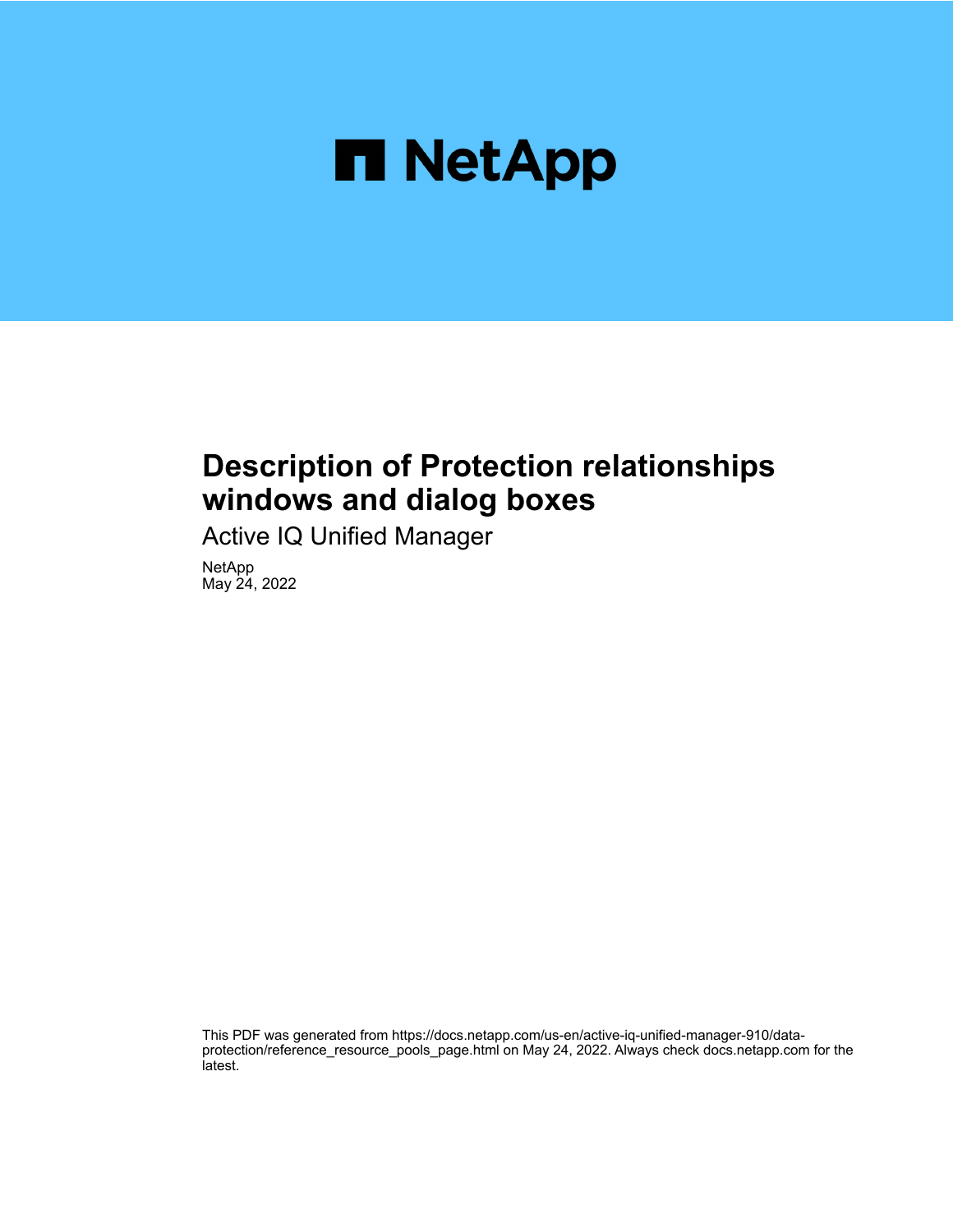# **Table of Contents**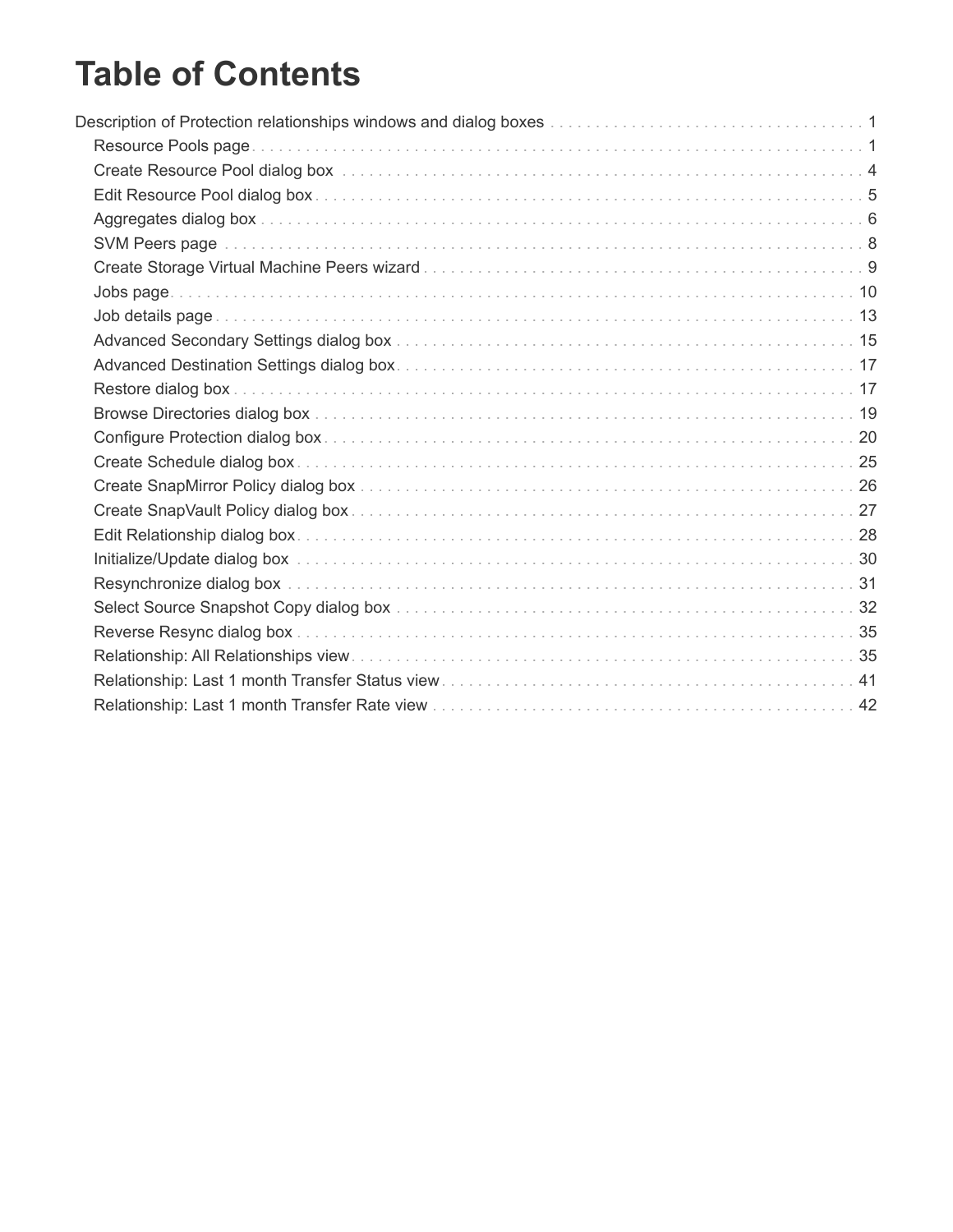# <span id="page-2-0"></span>**Description of Protection relationships windows and dialog boxes**

You can view and manage protection-related details such as resource pools, SVM associations, and protection jobs. You can use the appropriate Health Thresholds page to configure global health threshold values for aggregates, volumes, and relationships.

# <span id="page-2-1"></span>**Resource Pools page**

The Resource Pools page displays existing resource pools and their members, and enables you to create, monitor, and manage resource pools for provisioning purposes.

# **Command buttons**

The command buttons enable you to perform the following tasks:

• **Create**

Launches the Create Resource Pool dialog box, which you can use to create resource pools.

• **Edit**

Enables you to edit the name and description of the resource pools that you create.

• **Delete**

Enables you to delete one or more resource pools.

# **Resource Pools list**

The Resource Pools list displays (in tabular format) the properties of existing resource pools.

• **Resource Pool**

Displays the name of the resource pool.

• **Description**

Describes the resource pool.

• **SnapLock Type**

Displays the SnapLock type that is being used by the aggregates in the resource pool. Valid values for SnapLock type are Compliance, Enterprise, and Non-SnapLock. A resource pool can contain aggregates of only one SnapLock type.

• **Total Capacity**

Displays the total capacity (in MB, GB, and so on) of the resource pool.

• **Used Capacity**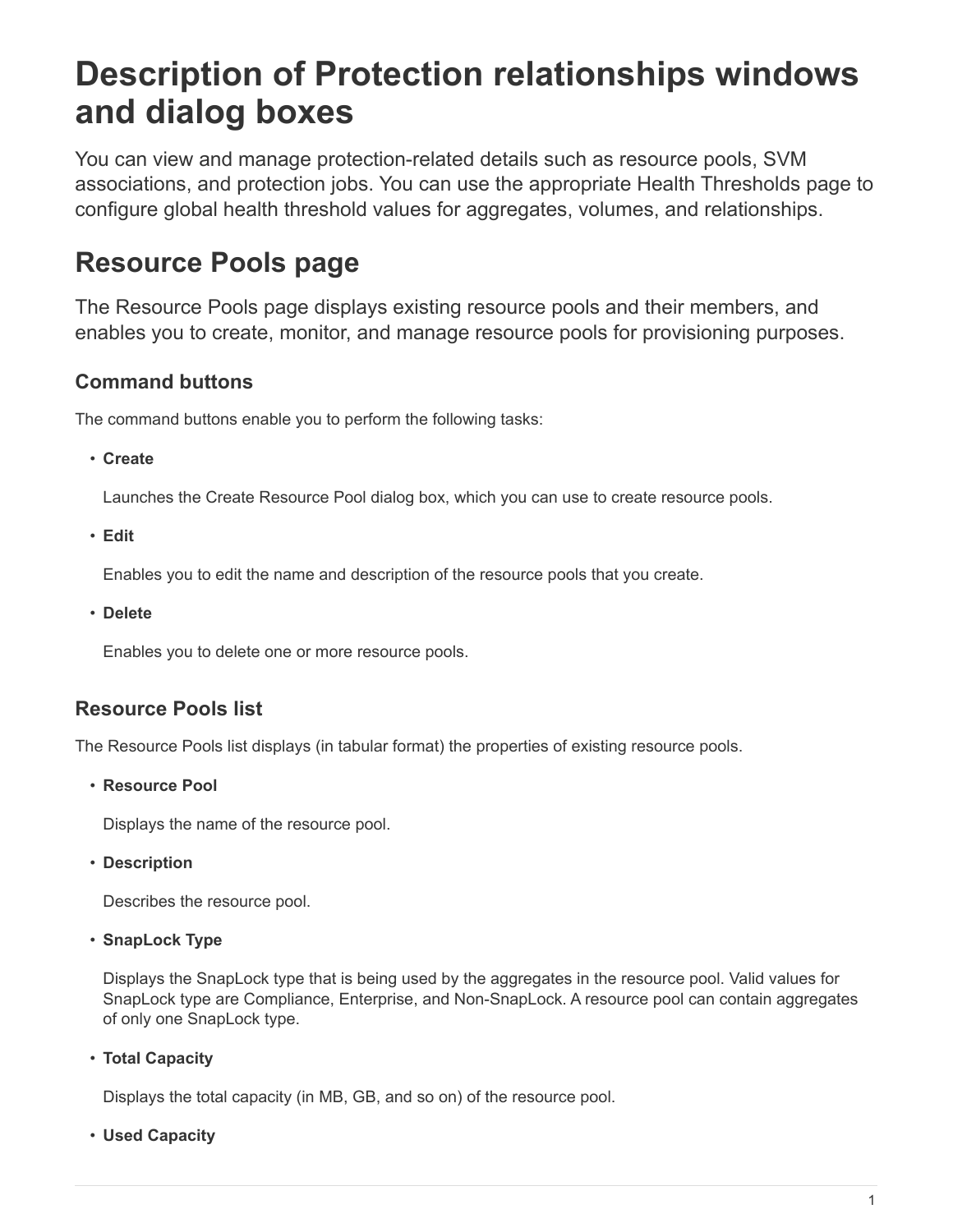Displays the amount of space (in MB, GB, and so on) that is used in the resource pool.

• **Available Capacity**

Displays the amount of space (in MB, GB, and so on) that is available in the resource pool.

• **Used %**

Displays the percentage of space that is used in the resource pool.

## **Members list command buttons**

The Members list command buttons enable you to perform the following tasks:

• **Add**

Enables you to add members to the resource pool.

• **Delete**

Enables you to delete one or more members from the resource pool.

## **Members list**

The Members list displays (in tabular format) the resource pool members and their properties when a resource pool is selected.

#### • **Status**

Displays the current status of the member aggregate. The status can be Critical ( $\blacktriangleright$ ), Error ( $\blacktriangleright$ ), Warning  $($  ), or Normal  $($   $\vee$  ).

• **Aggregate Name**

Displays the name of the member aggregate.

• **State**

Displays the current state of the aggregate, which can be one of the following:

◦ Offline

Read or write access is not allowed.

◦ Online

Read and write access to the volumes that are hosted on this aggregate is allowed.

◦ Restricted

Limited operations (such as parity reconstruction) are allowed, but data access is not allowed.

◦ Creating

The aggregate is being created.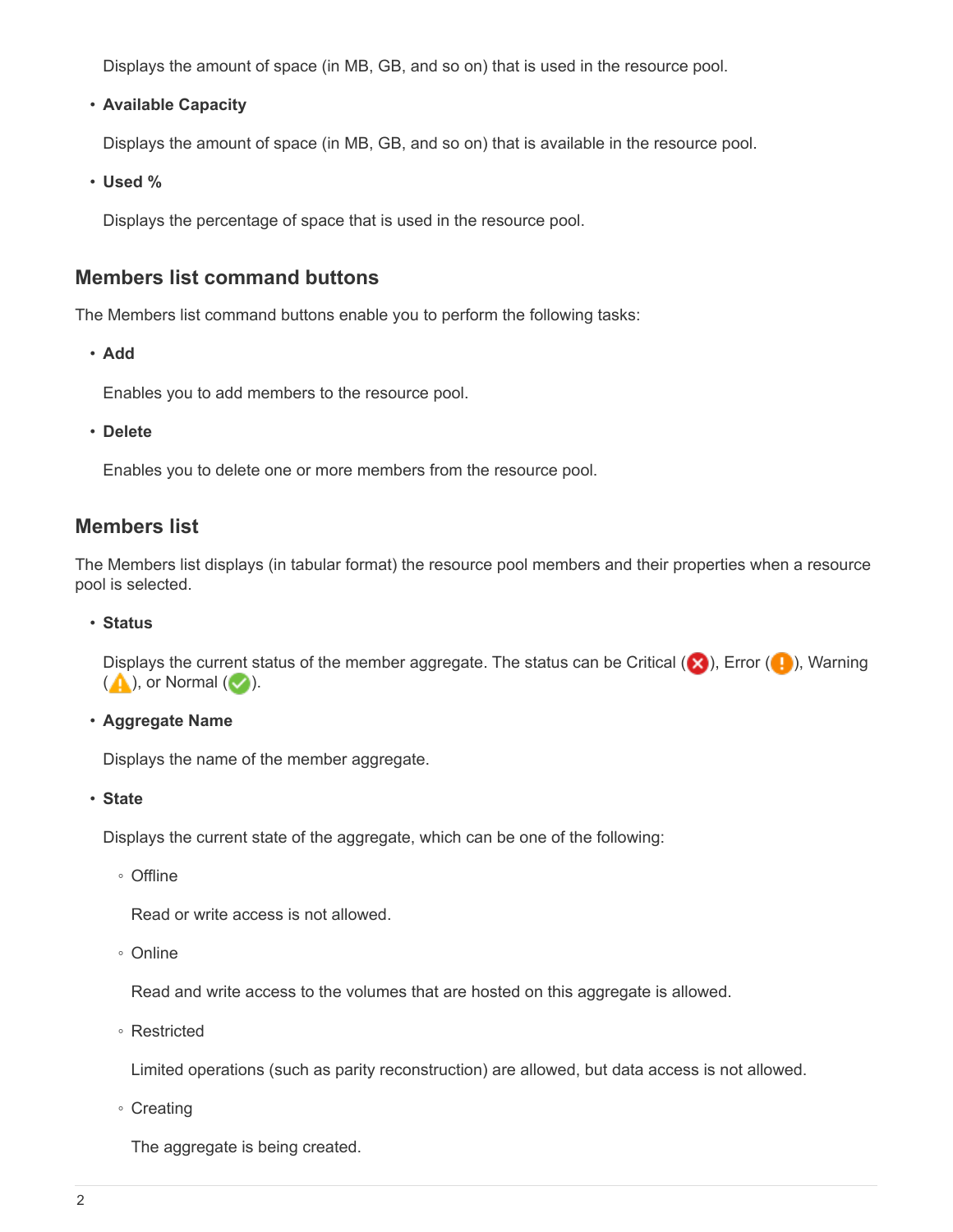◦ Destroying

The aggregate is being destroyed.

◦ Failed

The aggregate cannot be brought online.

◦ Frozen

The aggregate is (temporarily) not serving requests.

◦ Inconsistent

The aggregate has been marked corrupted; you should contact technical support.

◦ Iron Restricted

Diagnostic tools cannot be run on the aggregate.

◦ Mounting

The aggregate is in the process of mounting.

◦ Partial

At least one disk was found for the aggregate, but two or more disks are missing.

◦ Quiescing

The aggregate is being quiesced.

◦ Quiesced

The aggregate is quiesced.

◦ Reverted

The revert of an aggregate is completed.

◦ Unmounted

The aggregate has been unmounted.

◦ Unmounting

The aggregate is being taken offline.

◦ Unknown

The aggregate is discovered, but the aggregate information is not yet retrieved by the Unified Manager server.

By default, this column is hidden.

• **Cluster**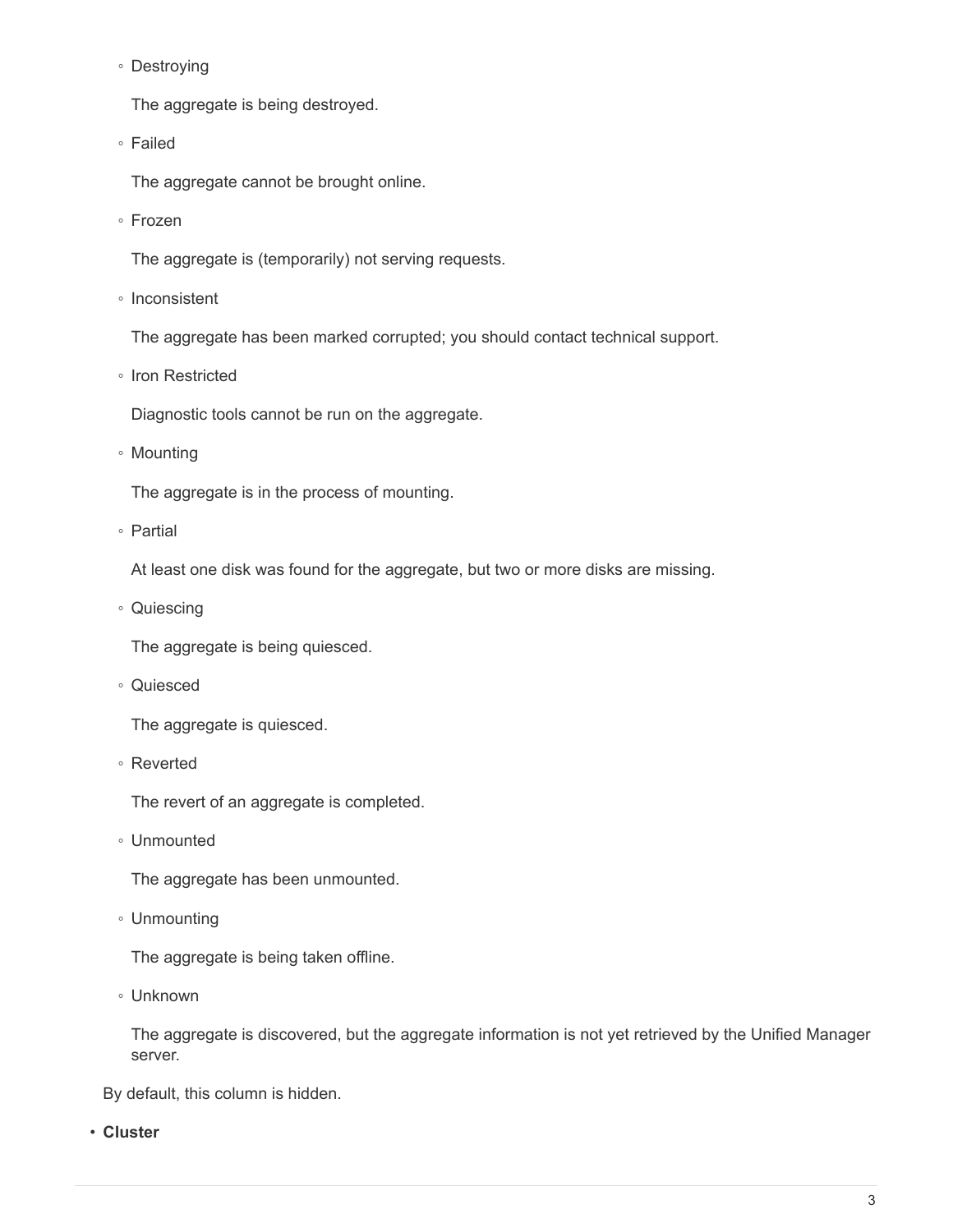Displays the name of the cluster to which the aggregate belongs.

## • **Node**

Displays the name of the node on which the aggregate resides.

## • **Total Capacity**

Displays the total capacity (in MB, GB, and so on) of the aggregate.

## • **Used Capacity**

Displays the amount of space (in MB, GB, and so on) that is used in the aggregate.

• **Available Capacity**

Displays the amount of space (in MB, GB, and so on) that is available in the aggregate.

## • **Used %**

Displays the percentage of space that is used in the aggregate.

## • **Disk Type**

Displays the RAID configuration type, which can be one of the following:

- RAID0: All the RAID groups are of type RAID0.
- RAID4: All the RAID groups are of type RAID4.
- RAID-DP: All the RAID groups are of type RAID-DP.
- RAID-TEC: All the RAID groups are of type RAID-TEC.
- Mixed RAID: The aggregate contains RAID groups of different RAID types (RAID0, RAID4, RAID-DP, and RAID-TEC). By default, this column is hidden.

# <span id="page-5-0"></span>**Create Resource Pool dialog box**

You can use the Create Resource Pool dialog box to name and describe a new resource pool and to add aggregates to and delete aggregates from that resource pool.

## **Resource Pool Name**

The text boxes enable you to add the following information to create a resource pool:

Enables you to specify a resource pool name.

## **Description**

Enables you to describe a resource pool.

## **Members**

Displays the members of the resource pool. You can also add and delete members.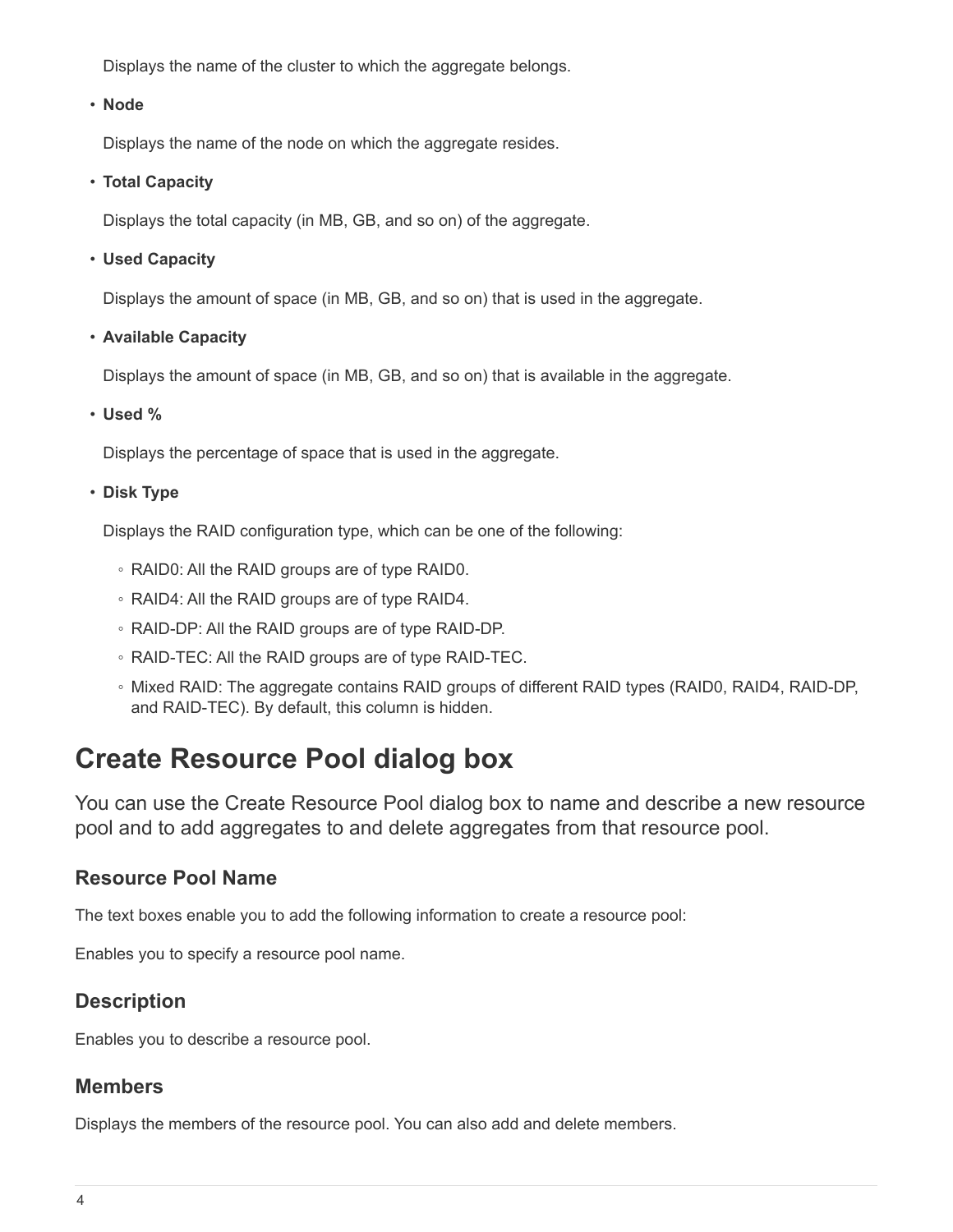# **Command buttons**

The command buttons enable you to perform the following tasks:

• **Add**

Opens the Aggregates dialog box so that you can add aggregates from a specific cluster to the resource pool. You can add aggregates from different clusters, but the same aggregates cannot be added to more than one resource pool.

• **Remove**

Enables you to remove selected aggregates from the resource pool.

• **Create**

Creates the resource pool. This button is not enabled until information has been entered in the Resource Pool Name or Description fields.

• **Cancel**

Discards the changes and closes the Create Resource Pool dialog box.

# <span id="page-6-0"></span>**Edit Resource Pool dialog box**

You can use the Edit Resource Pool dialog box to change the name and description of an existing resource pool. For example, if the original name and description is inaccurate or incorrect, you can change them so they are more precise.

## **Text boxes**

The text boxes enable you to change the following information for the selected resource pool:

• **Resource Pool Name**

Enables you to enter a new name.

• **Description**

Enables you to enter a new description.

## **Command buttons**

The command buttons enable you to perform the following tasks:

• **Save**

Saves the changes to the resource pool name and description.

• **Cancel**

Discards the changes and closes the Edit Resource Pool dialog box.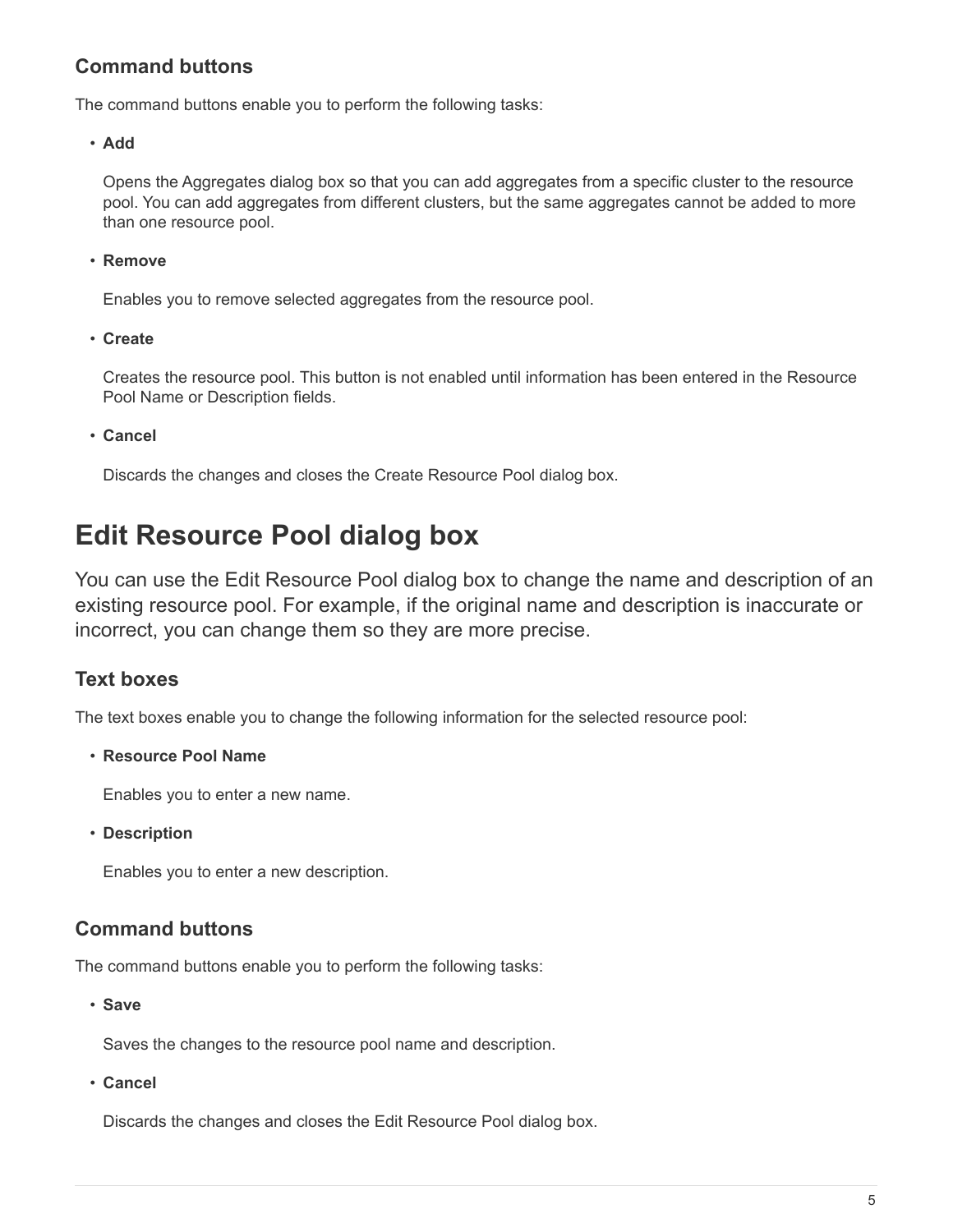# <span id="page-7-0"></span>**Aggregates dialog box**

You can use the Aggregates dialog box to select the aggregates that you want to add to your resource pool.

## **Command buttons**

The command buttons enable you to perform the following tasks:

• **Add**

Adds the selected aggregates to the resource pool. The Add button is not enabled until at least one aggregate is selected.

• **Cancel**

Discards the changes, and closes the Aggregates dialog box.

# **Aggregates list**

The Aggregates list displays (in tabular format) the names and properties of monitored aggregates.

#### • **Status**

Displays the current status of a volume. The status can be Critical ( $\otimes$ ), Error ( $\bullet$ ), Warning ( $\bullet$ ), or Normal  $(\vee)$ .

You can move the pointer over the status to view more information about the event or events generated for the volume.

## • **Aggregate Name**

Displays the name of the aggregate.

• **State**

Displays the current state of the aggregate, which can be one of the following:

◦ Offline

Read or write access is not allowed.

◦ Restricted

Limited operations (such as parity reconstruction) are allowed, but data access is not allowed.

◦ Online

Read and write access to the volumes that are hosted on this aggregate is allowed.

◦ Creating

The aggregate is being created.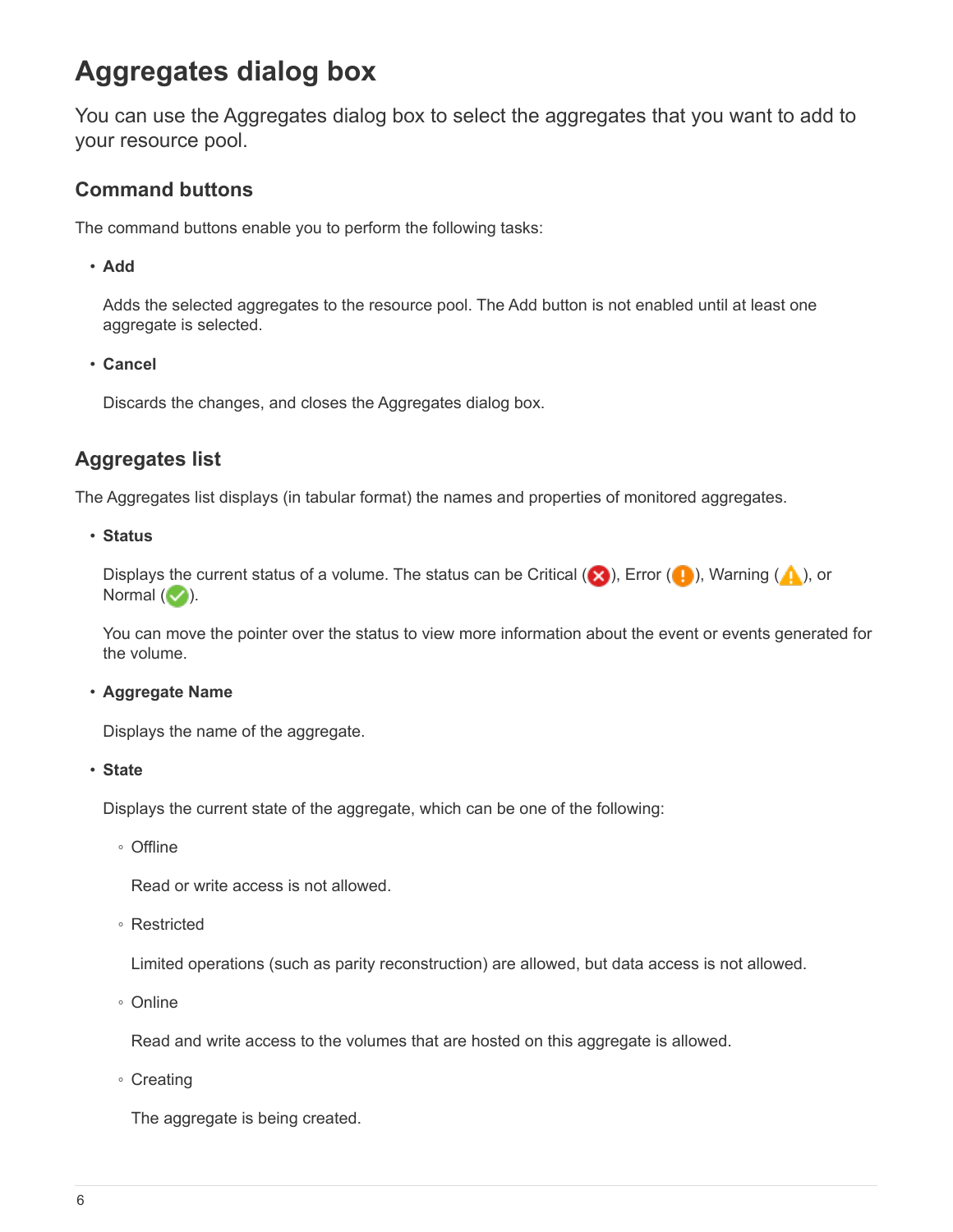◦ Destroying

The aggregate is being destroyed.

◦ Failed

The aggregate cannot be brought online.

◦ Frozen

The aggregate is (temporarily) not serving requests.

◦ Inconsistent

The aggregate has been marked corrupted; you should contact technical support.

◦ Iron Restricted

Diagnostic tools cannot be run on the aggregate.

◦ Mounting

The aggregate is in the process of mounting.

◦ Partial

At least one disk was found for the aggregate, but two or more disks are missing.

◦ Quiescing

The aggregate is being quiesced.

◦ Quiesced

The aggregate is quiesced.

◦ Reverted

The revert of an aggregate is completed.

◦ Unmounted

The aggregate is offline.

◦ Unmounting

The aggregate is being taken offline.

◦ Unknown

The aggregate is discovered, but the aggregate information is not yet retrieved by the Unified Manager server.

• **Cluster**

Displays the name of the cluster on which the aggregate resides.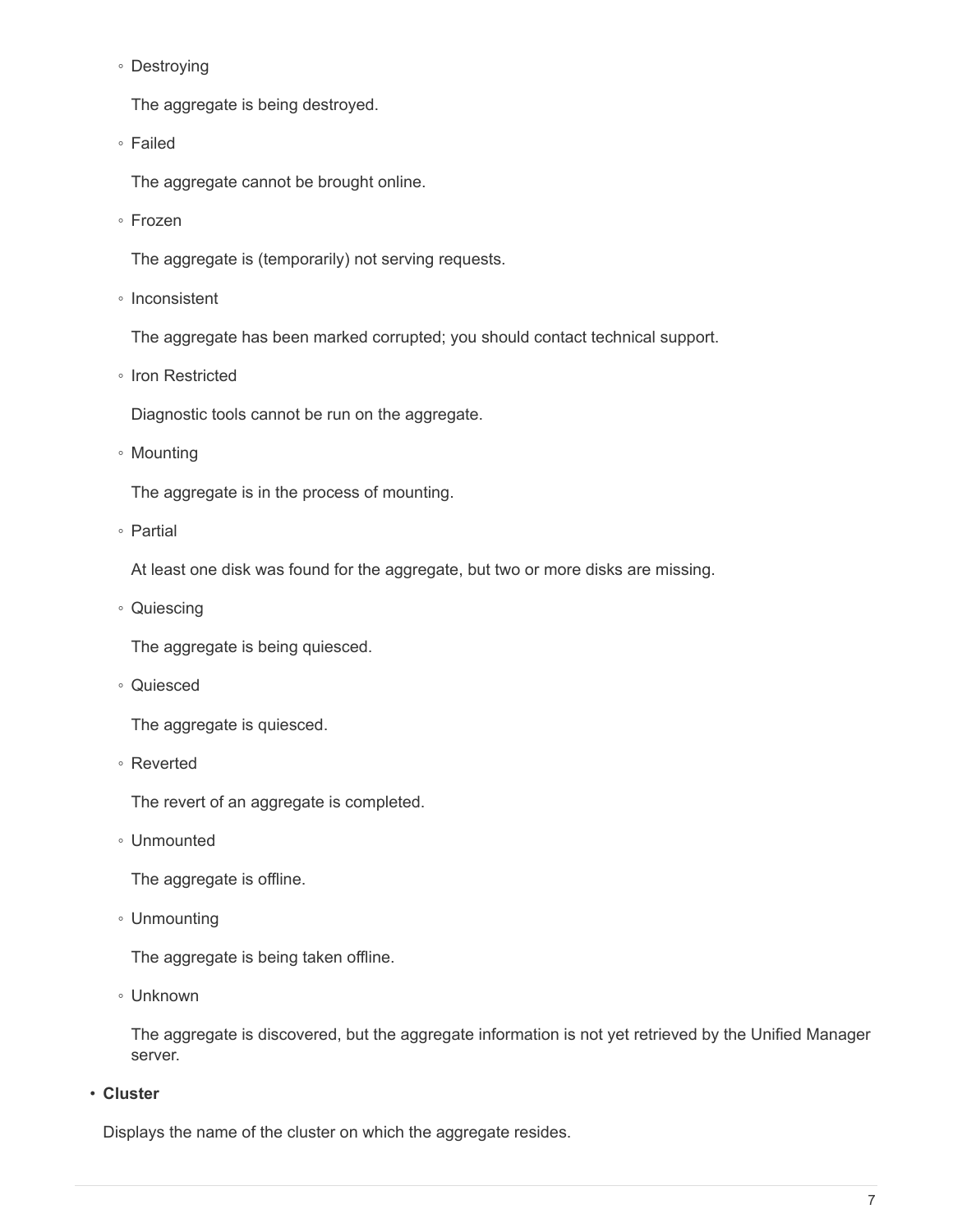#### • **Node**

Displays the name of the storage controller that contains the aggregate.

## • **Total Capacity**

Displays the total data size (in MB, GB, and so on) of the aggregate. By default, this column is hidden.

## • **Committed Capacity**

Displays the total space (in MB, GB, and so on) that is committed for all the volumes in the aggregate. By default, this column is hidden.

## • **Used Capacity**

Displays the amount of space (in MB, GB, and so on) that is used in the aggregate.

## • **Available Capacity**

Displays the amount of space (in MB, GB, and so on) that is available for data in the aggregate. By default, this column is hidden.

• **Available %**

Displays the percentage of space that is available for data in the aggregate. By default, this column is hidden.

• **Used %**

Displays the percentage of space that is used by data in the aggregate.

## • **RAID Type**

Displays the RAID type of the selected volume. The RAID type can be RAID0, RAID4, RAID-DP, RAID-TEC, or Mixed RAID.

# <span id="page-9-0"></span>**SVM Peers page**

The SVM Peers page enables you to view existing storage VM peers between source and destination storage VM and to create new storage VM for use by partner applications to create SnapMirror and SnapVault relationships.

## **Command buttons**

The command buttons enable you to perform the following tasks:

• **Create**

Opens the Create Storage Virtual Machine Peers page.

• **Delete**

Enables you to delete the selected storage VM peers.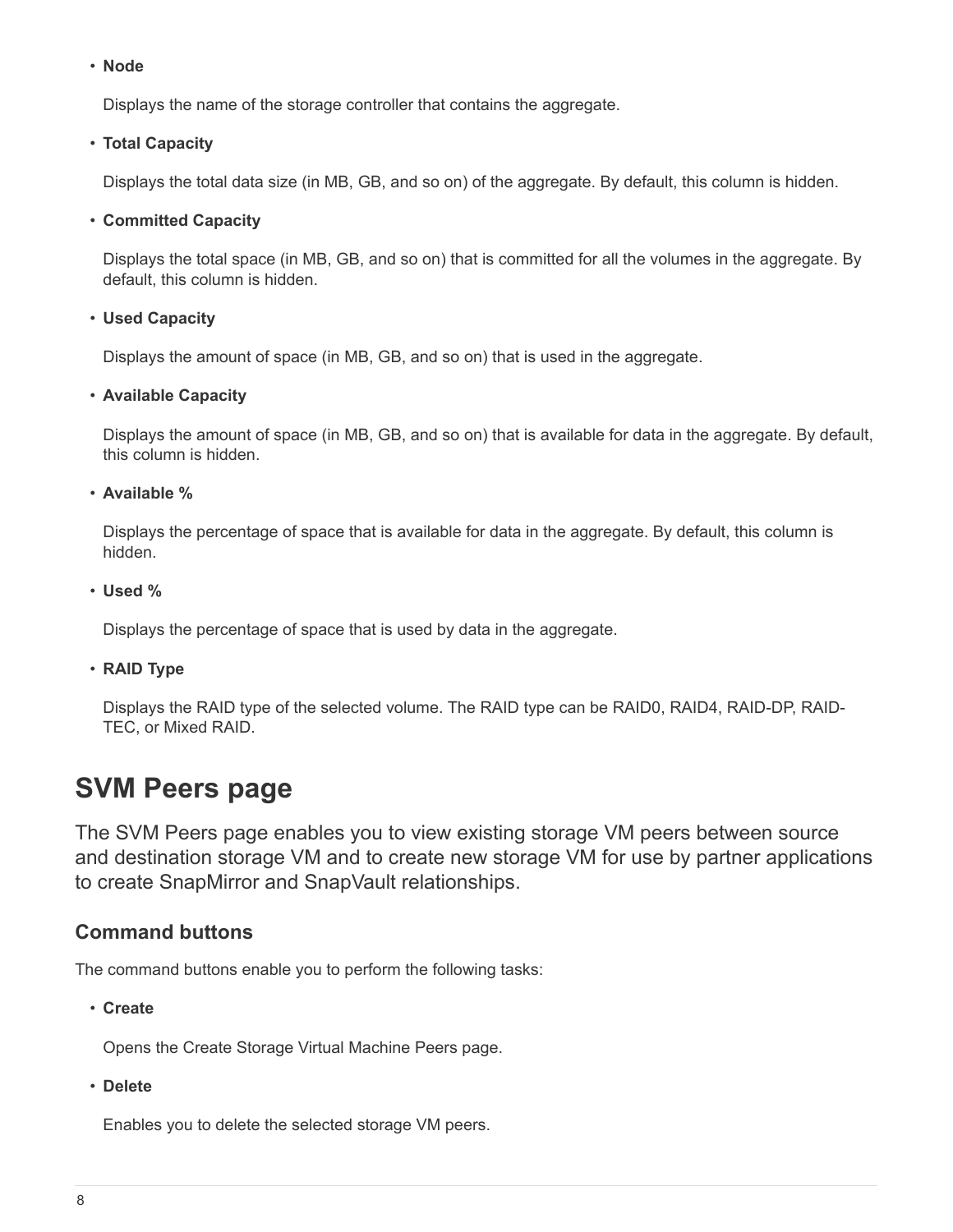# **Storage VM Peers list**

The SVM Peers list displays in a table the source and destination storage VM associations that have been created and the type of protection relationship allowed for each association.

## • **Source Storage Virtual Machine**

Displays the name of the source SVM.

• **Source Cluster**

Displays the name of the source cluster.

• **Destination Storage Virtual Machine**

Displays the name of the destination SVM.

• **Destination Cluster**

Displays the name of the destination cluster.

• **Type**

Displays the type of protection relationship. Relationship types are either SnapMirror or SnapVault.

# <span id="page-10-0"></span>**Create Storage Virtual Machine Peers wizard**

The Create Storage Virtual Machine Peers wizard enables you to peer source and destination storage VM for use in SnapMirror and SnapVault protection relationships.

# **Select Source**

The Select Source panel enables you to select the source, or primary, storage VM in the storage VM peer.

• **Any**

Enables you to create a peer between any storage VM source to one or more destination, or secondary, storage VM. This means that all existing storage VMs that currently require protection, as well as any storage VMs that are created in the future, are peered with the specified destination storage VM. For example, you might want applications from several different sources at different locations backed up to one or more destination storage VM in one location.

• **Single**

Enables you to peer a specific source storage VM with one or more destination storage VM. For example, if you are providing storage services to many clients whose data must be separate from one another, choose this option to associate a specific storage VM source to a specific storage VM destination that is assigned only to that client.

• **None (External)**

Enables you to create an association between a source storage VM and an external flexible volume of a destination storage VM.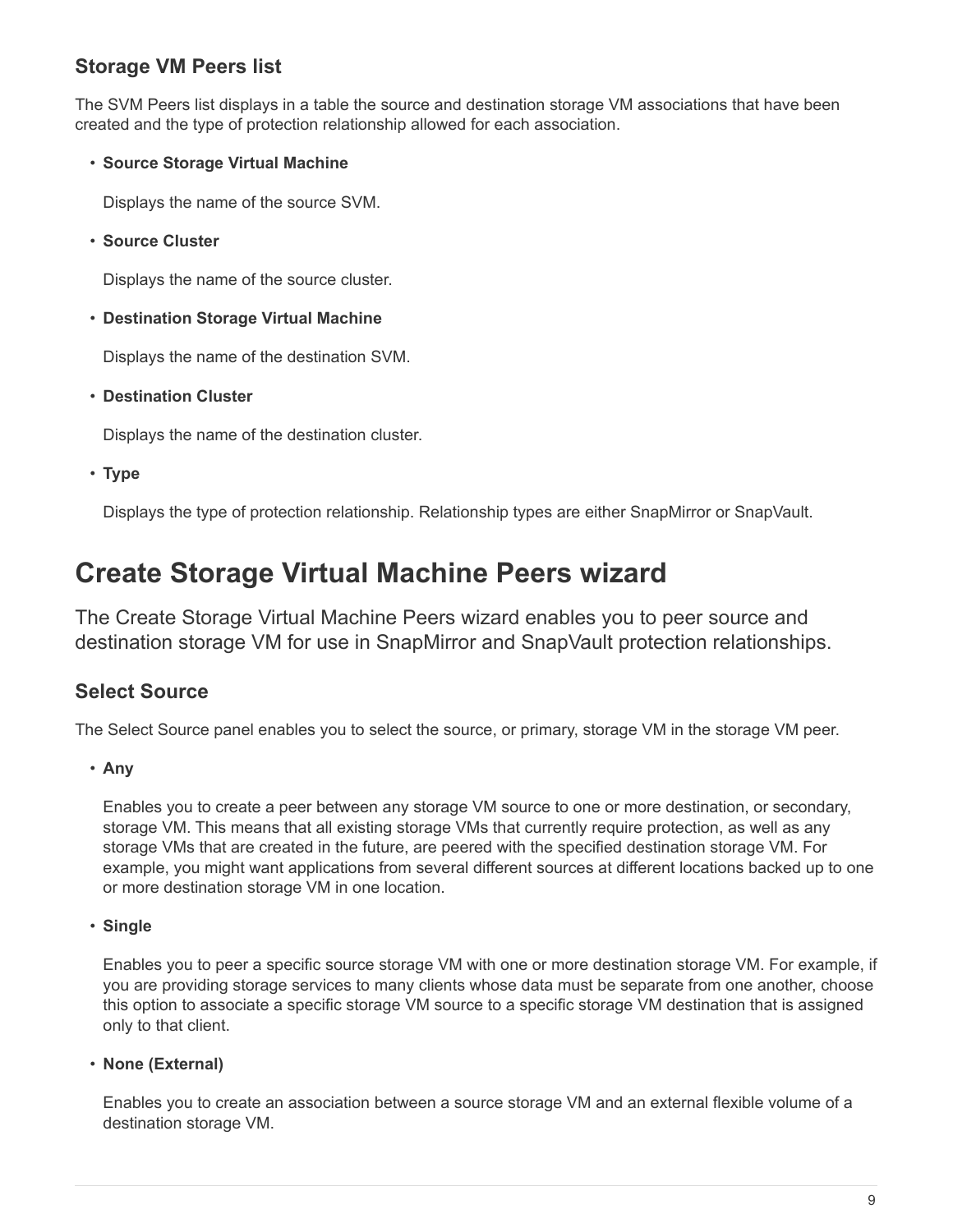◦ Storage Virtual Machine

Lists the names of the available source storage VM

◦ Cluster

Lists the clusters on which each storage VM resides

#### • **Allow these kinds of relationships**

Enables you to select the relationship type for the association:

◦ SnapMirror

Specifies a SnapMirror relationship as the peer type. Selecting this option enables data replication from the selected sources to the selected destinations.

◦ SnapVault

Specifies a SnapVault relationship as the peer type. Selecting this option enables backups from the selected primary locations to the selected secondary locations.

## **Select Protection Destinations**

The Select Protection Destinations panel of the Create Storage Virtual Machine Peers wizard enables you to select where to copy or replicate the data. You can create a peer on only one destination storage VM per cluster.

## **Command buttons**

The command buttons enable you to perform the following tasks:

• **Next**

Advances you to the next page in the wizard.

• **Back**

Returns you to the previous page in the wizard.

• **Finish**

Applies your selections and creates the association.

• **Cancel**

Discards the selections and closes the Create Storage Virtual Machine Peers wizard.

# <span id="page-11-0"></span>**Jobs page**

The Jobs page enables you to view the current status and other information about all partner application protection jobs that are currently running, as well as jobs that have completed. You can use this information to see which jobs are still running and whether a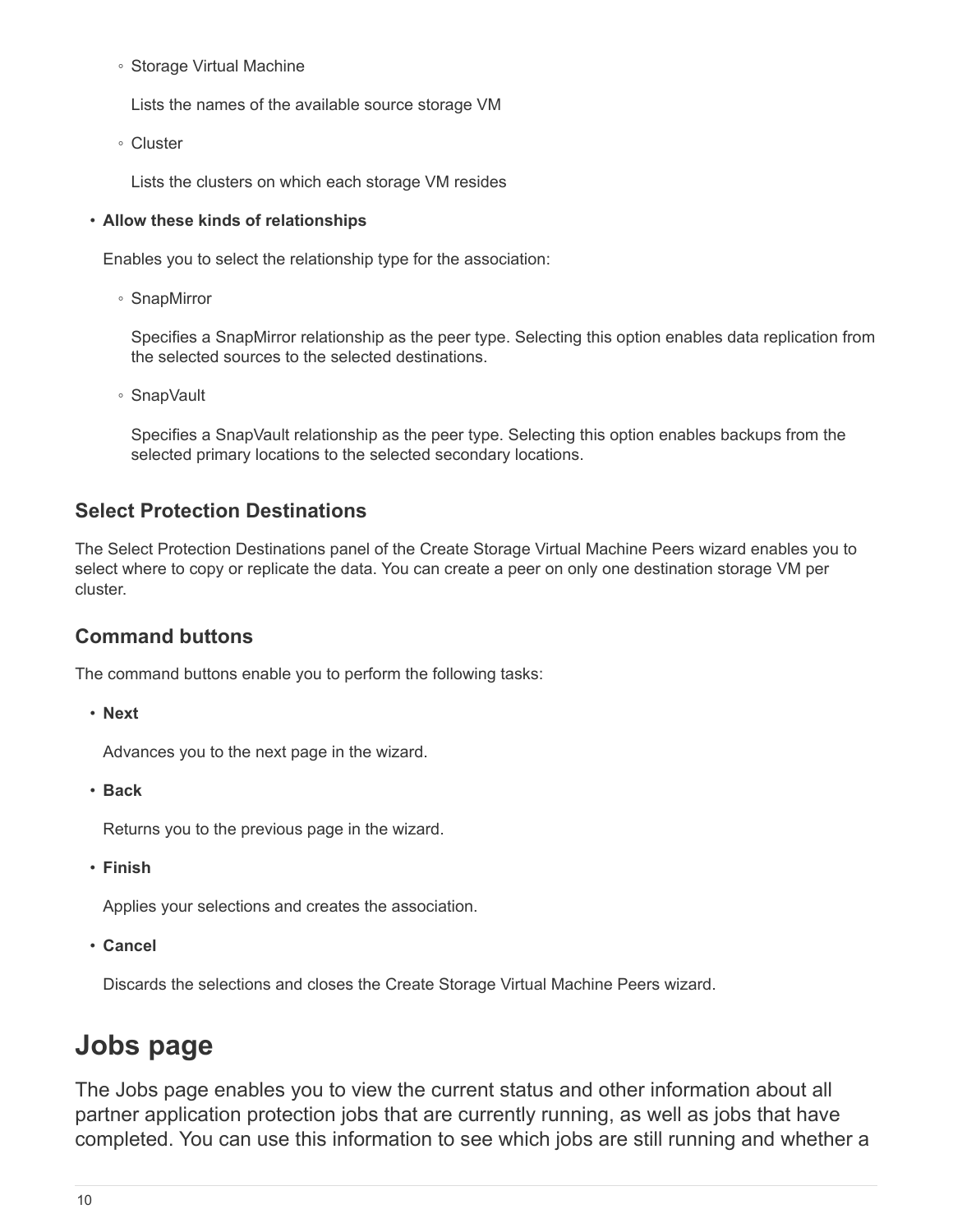job has succeeded or failed.

# **Command buttons**

The command buttons enable you to perform the following tasks:

## • **Abort**

Aborts the selected job. This option is available only if the selected job is running.

## • **Retry**

Restarts a failed job of type Protection Configuration or Protection Relationship Operation. You can retry only one failed job at a time. If more than one failed job is selected, the **Retry** button is disabled. You cannot retry failed storage service jobs.

## • **Refresh**

Refreshes the list of jobs and the information associated with them.

## **Jobs list**

The Jobs list displays, in tabular format, a list of the jobs that are in progress. By default, the list displays only the jobs generated within the past week. You can use column sorting and filtering to customize which jobs are displayed.

## • **Status**

Displays the current status of a job. The status can be Error  $(\Box)$  or Normal  $(\Box)$ .

## • **Job Id**

Displays the identification number of the job. By default, this column is hidden.

The job identification number is unique and is assigned by the server when it starts the job. You can search for a particular job by entering the job identification number in the text box provided by the column filter.

## • **Name**

Displays the name of the job.

## • **Type**

Displays the job type. The job types are as follows:

## ◦ **Cluster Acquisition**

A Workflow Automation job is rediscovering a cluster.

## ◦ **Protection Configuration**

A protection job is initiating Workflow Automation workflows, such as cron schedules, SnapMirror policy creation, and so on.

## ◦ **Protection Relationship Operation**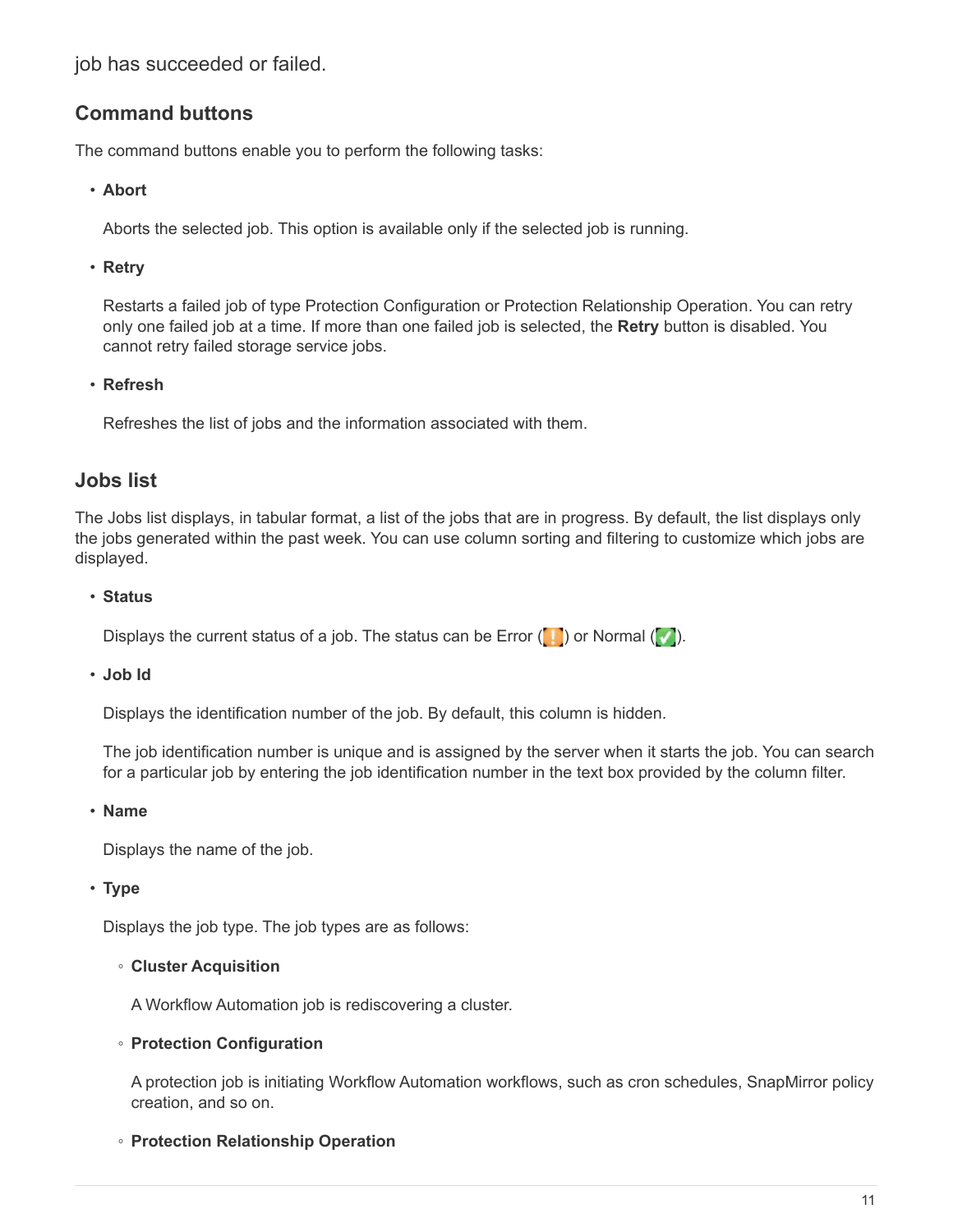A protection job is running SnapMirror operations.

#### ◦ **Protection Workflow Chain**

A Workflow Automation job is executing multiple workflows.

#### ◦ **Restore**

A restore job is running.

#### ◦ **Cleanup**

The job is cleaning up storage service member artifacts that are no longer needed for restore purposes.

#### ◦ **Conform**

The job is checking the configuration of storage service members to ensure that they conform.

#### ◦ **Destroy**

The job is destroying a storage service.

#### ◦ **Import**

The job is importing unmanaged storage objects into an existing storage service.

#### ◦ **Modify**

The job is modifying attributes of an existing storage service.

#### ◦ **Subscribe**

The job is subscribing members to a storage service.

#### ◦ **Unsubscribe**

The job is unsubscribing members from a storage service.

#### ◦ **Update**

A protection update job is running.

## ◦ **WFA Configuration**

A Workflow Automation job is pushing cluster credentials and synchronizing database caches.

#### • **State**

Displays the running state of the job. State options are as follows:

## ◦ **Aborted**

The job has been aborted.

#### ◦ **Aborting**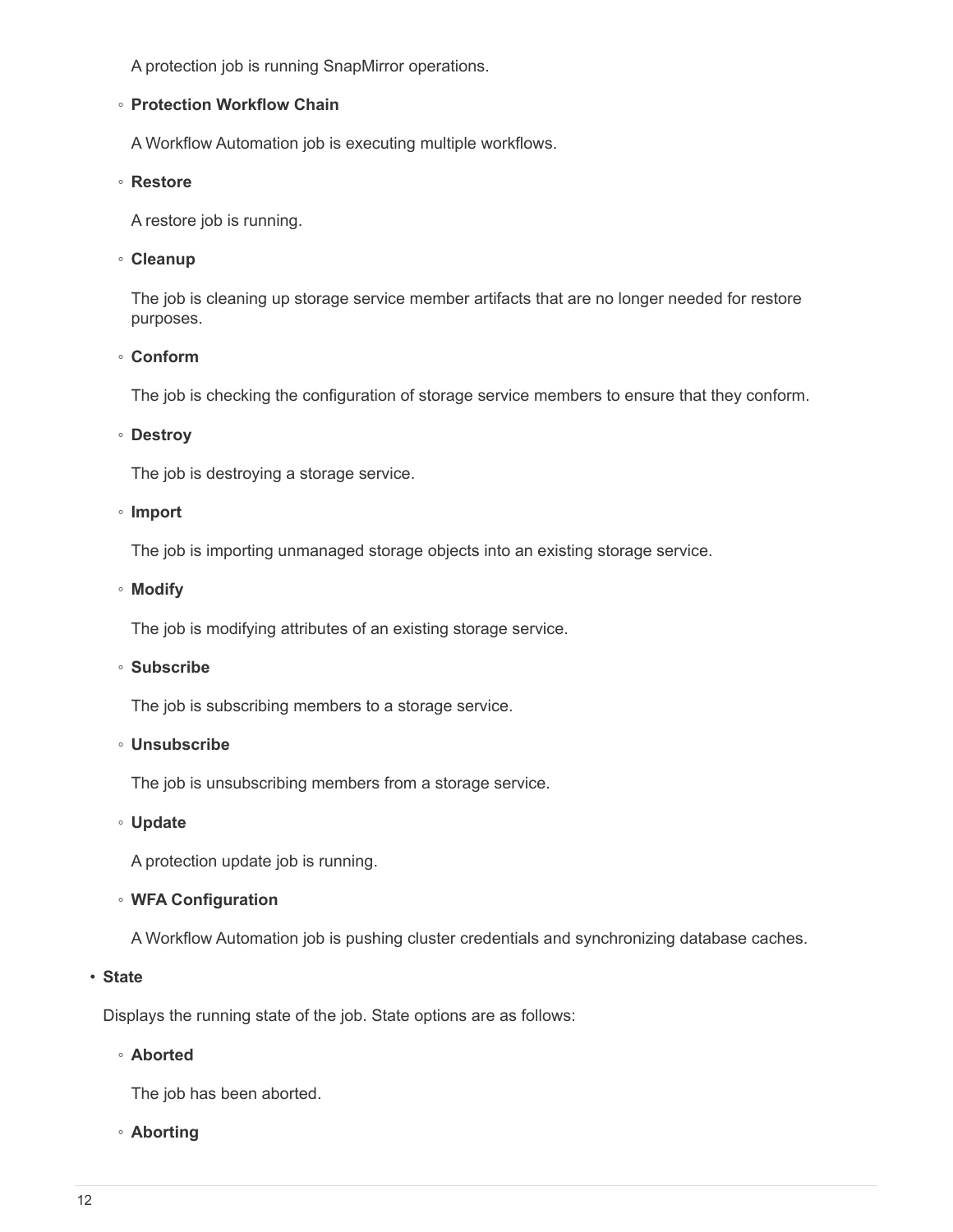The job is in the process of aborting.

## ◦ **Completed**

The job has finished.

◦ **Running**

The job is running.

• **Submitted Time**

Displays the time the job was submitted.

• **Duration**

Displays the amount of time the job took to complete. This column is displayed by default.

• **Completed Time**

Displays the time the job finished. By default, this column is hidden.

# <span id="page-14-0"></span>**Job details page**

The Job details page enables you to view status and other information about specific protection job tasks that are running, that are queued, or that have completed. You can use this information to monitor protection job progress and to troubleshoot job failures.

# **Job summary**

The job summary displays the following information:

- Job ID
- Type
- State
- Submitted Time
- Completed Time
- Duration

# **Command buttons**

The command buttons enable you to perform the following tasks:

• **Refresh**

Refreshes the task list and the properties associated with each task.

• **View Jobs**

Returns you to the Jobs page.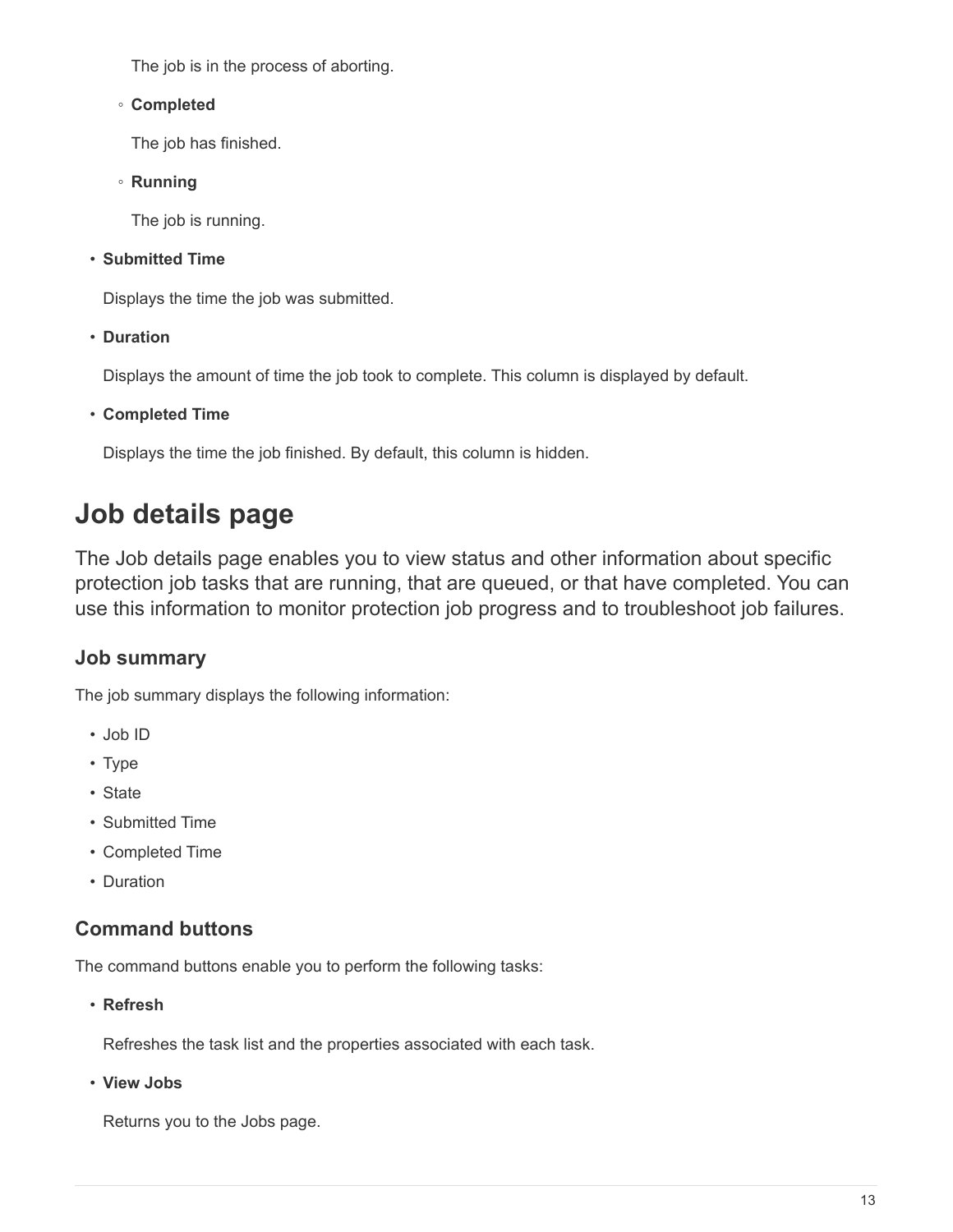# **Job tasks list**

The Job tasks list displays in a table all the tasks associated with a specific job and the properties related to each task.

## • **Started Time**

Displays the day and time the task started. By default, the most recent tasks are displayed at the top of the column and older tasks are displayed at the bottom.

#### • **Type**

Displays the type of task.

• **State**

The state of a particular task:

◦ **Completed**

The task has finished.

◦ **Queued**

The task is about to run.

◦ **Running**

The task is running.

◦ **Waiting**

A job has been submitted and some associated tasks are waiting to be queued and executed.

#### • **Status**

Displays the task status:

◦ **Error ( )**

The task failed.

◦ **Normal ( )**

The task succeeded.

◦ **Skipped ( )**

A task failed, resulting in subsequent tasks being skipped.

• **Duration**

Displays the elapsed time since the task began.

• **Completed Time**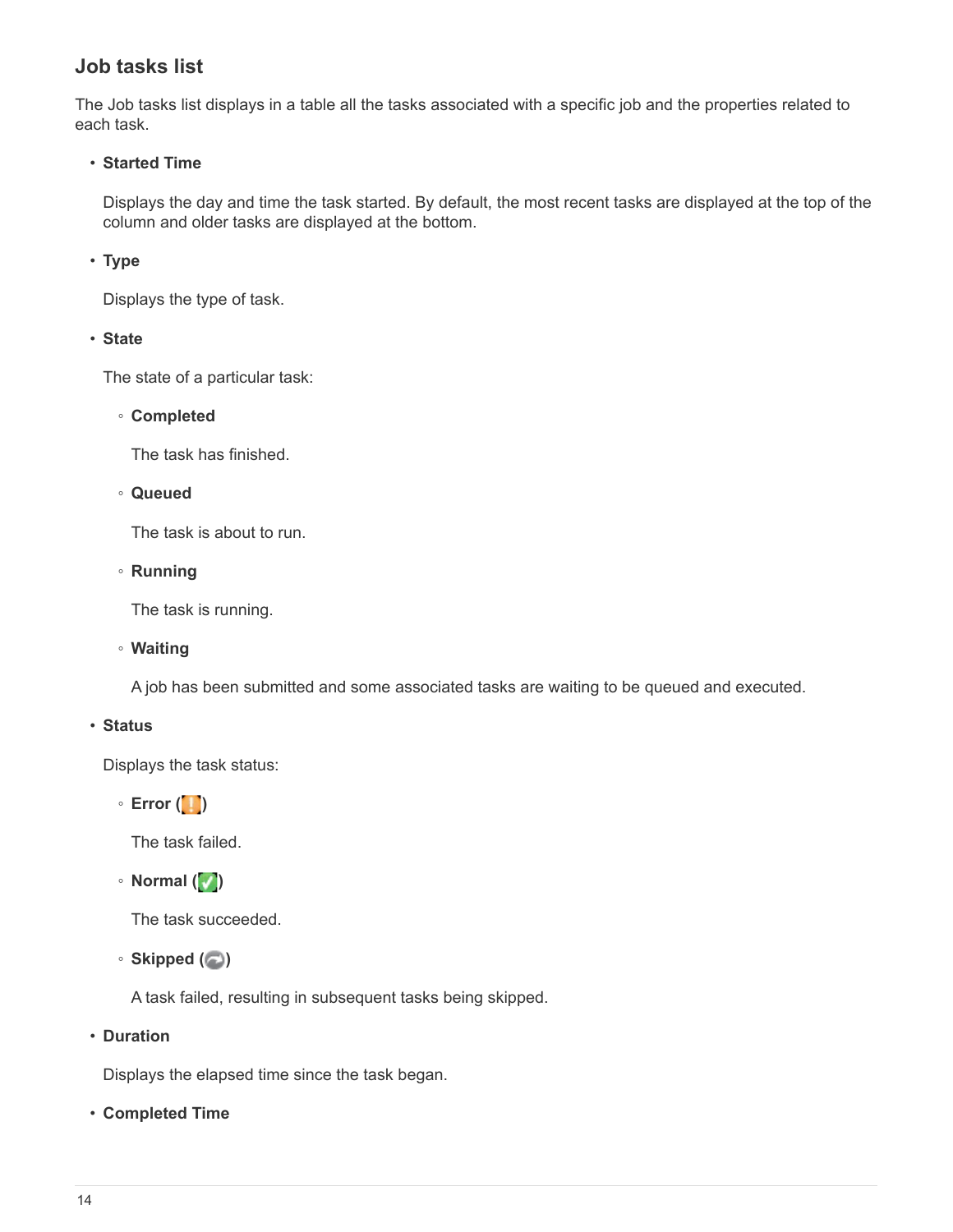Displays the time the task completed. By default, this column is hidden.

#### • **Task ID**

Displays the GUID that identifies an individual task for a job. The column can be sorted and filtered. By default, this column is hidden.

#### • **Dependency order**

Displays an integer representing the sequence of tasks in a graph, with zero being assigned to the first task. By default, this column is hidden.

## • **Task Details pane**

Displays additional information about each job task, including the task name, task description, and, if the task failed, a reason for the failure.

#### • **Task Messages pane**

Displays messages specific to the selected task. Messages might include a reason for the error and suggestions for resolving it. Not all tasks display task messages.

# <span id="page-16-0"></span>**Advanced Secondary Settings dialog box**

You can use the Advanced Secondary Settings dialog box to enable version-flexible replication, multiple copy backup, and space-related settings on a secondary volume. You might use the Advanced Secondary Settings dialog box when you want to change enable or disable the current settings.

Space-related settings maximize the amount of data being stored, including the following: deduplication, data compression, autogrow, and space guarantee.

The dialog box includes the following fields:

## • **Enable Version-Flexible Replication**

Enables SnapMirror with version-flexible replication. Version-flexible replication enables SnapMirror protection of a source volume even if the destination volume is running under an earlier version of ONTAP than that of the source volume.

◦ Enable Backup

If version-flexible replication is enabled, also enables multiple Snapshot copies of the SnapMirror source data to be transferred to and retained at the SnapMirror destination.

#### • **Enable Deduplication**

Enables deduplication on the secondary volume in a SnapVault relationship so that duplicate data blocks are eliminated to achieve space savings. You might use deduplication when space savings are at least 10 percent and when data overwrite rate is not rapid. Deduplication is often used for virtualized environments, file shares, and backup data. This setting is disabled by default. When enabled, this operation is initiated after each transfer.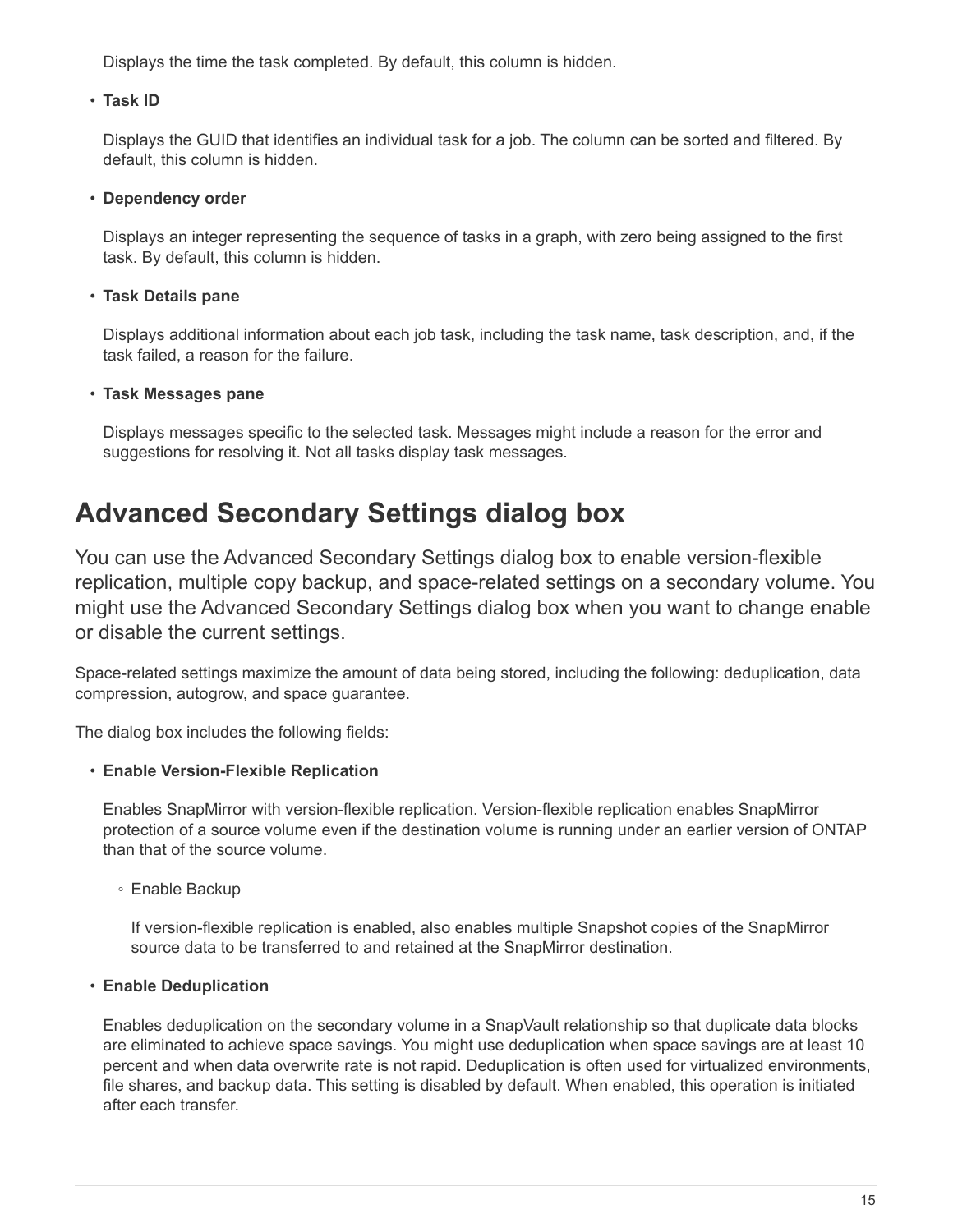◦ Enable Compression

Enables transparent data compression. You might use compression when space savings are at least 10 percent, when the potential overhead is acceptable, and when there are sufficient system resources for compression to complete during nonpeak hours. In a SnapVault relationship, this setting is disabled by default. Compression is available only when deduplication is selected.

◦ Compress Inline

Enables immediate space savings by compressing data before writing data to disk. You might use inline compression when your system has no more than 50 percent utilization during peak hours, and when the system can accommodate new writes and additional CPU during peak hours. This setting is available only when "Enable Compression" is selected.

#### • **Enable Autogrow**

Enables you to automatically grow the destination volume when the free space percentage is below the specified threshold, as long as space is available on the associated aggregate.

#### • **Maximum Size**

Sets the maximum percentage to which a volume can grow. The default is 20 percent greater than the source volume size. A volume does not grow automatically if the current size is greater than or equal to the maximum autogrow percentage. This field is enabled only when the autogrow setting is enabled.

#### • **Increment Size**

Specifies the percentage increment by which the volume automatically grows before reaching the maximum percentage of the source volume.

#### • **Space Guarantee**

Ensures that enough space is allocated on the secondary volume so that data transfers always succeed. The space guarantee setting can be one of the following:

- File
- Volume
- None

For example, you might have a 200 GB volume that contains files totaling 50 GB; however, those files hold only 10 GB of data. Volume guarantee allocates 200 GB to the destination volume, regardless of contents on the source. File guarantee allocates 50 GB to ensure that enough space is reserved for files on the source; selecting None in this scenario means that only 10 GB is allocated on the destination for the actual space used by file data on the source.

The space guarantee is set to Volume by default.

## **Command buttons**

The command buttons enable you to perform the following tasks:

#### • **Apply**

Saves the selected efficiency settings and applies them when you click **Apply** in the Configure Protection dialog box.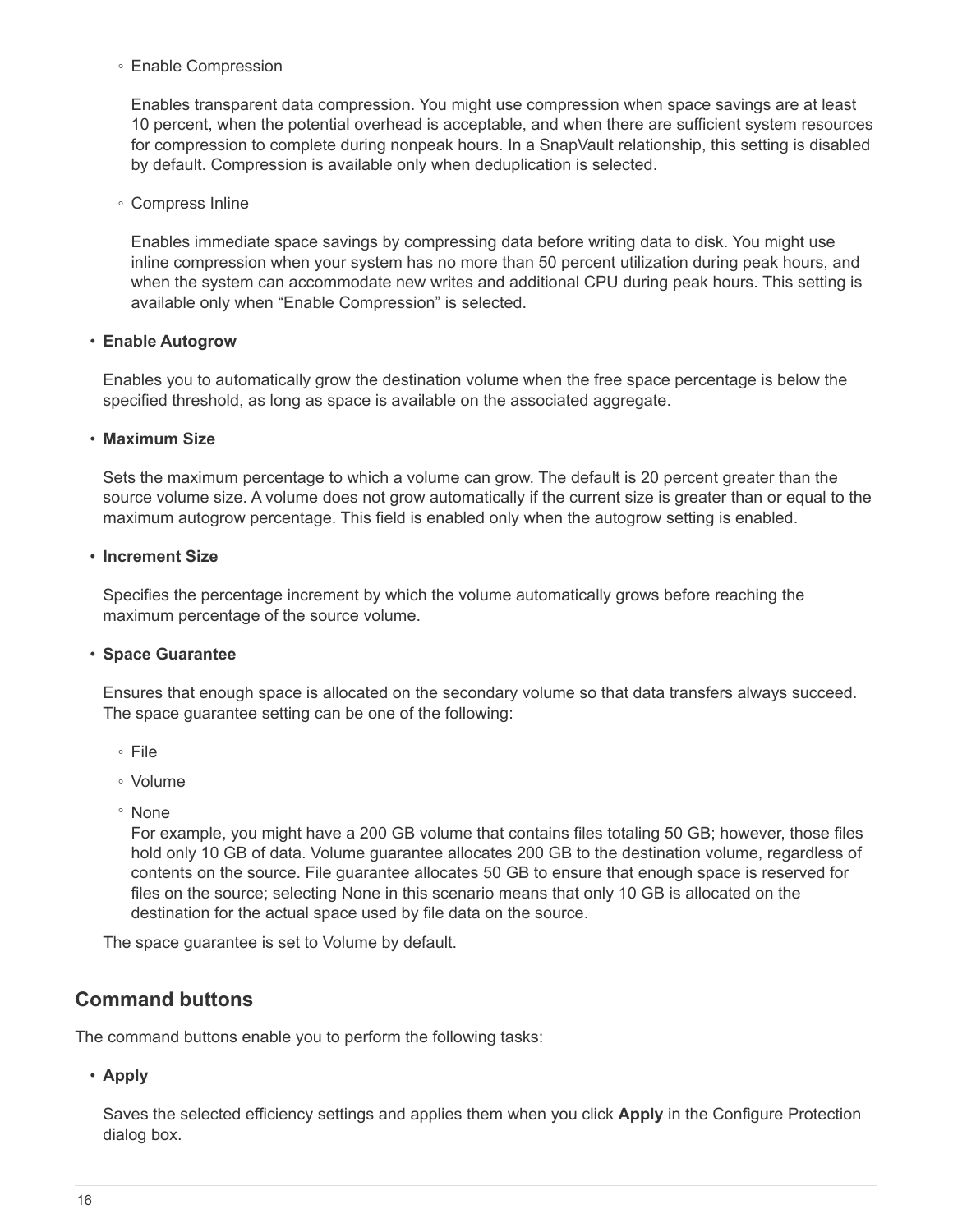• **Cancel**

Discards your selections and closes the Advanced Destination Settings dialog box.

# <span id="page-18-0"></span>**Advanced Destination Settings dialog box**

You can use the Advanced Destination Settings dialog box to enable space guarantee settings on a destination volume. You might select advanced settings when space guarantee is disabled on the source, but you want it enabled on the destination. The settings for deduplication, compression, and autogrow in a SnapMirror relationship are inherited from the source volume and cannot be changed.

# **Space Guarantee**

Ensures that enough space is allocated on the destination volume so that data transfers always succeed. The space guarantee setting can be one of the following:

- File
- Volume
- None

For example, you might have a 200-GB volume that contains files totaling 50 GB; however, those files hold only 10 GB of data. Volume guarantee allocates 200 GB to the destination volume, regardless of contents on the source. File guarantee allocates 50 GB to ensure that enough space is reserved for source files on the destination; selecting **None** in this scenario means that only 10 GB is allocated on the destination for the actual space used by file data on the source.

The space guarantee is set to Volume by default.

# <span id="page-18-1"></span>**Restore dialog box**

You can use the Restore dialog box to restore data to a volume from a specific Snapshot copy.

# **Restore from**

The Restore from area enables you to specify from where you want to restore data.

• **Volume**

Specifies the volume from which you want to restore data. By default, the volume on which you initiated the restore action is selected. You can select a different volume from the drop-down list that contains all the volumes with protection relationships to the volume on which you initiated the restore action.

• **Snapshot copy**

Specifies which Snapshot copy you want to use to restore data. By default, the most recent Snapshot copy is selected. You can also select a different Snapshot copy from the drop-down list. The Snapshot copy list changes according to which volume is selected.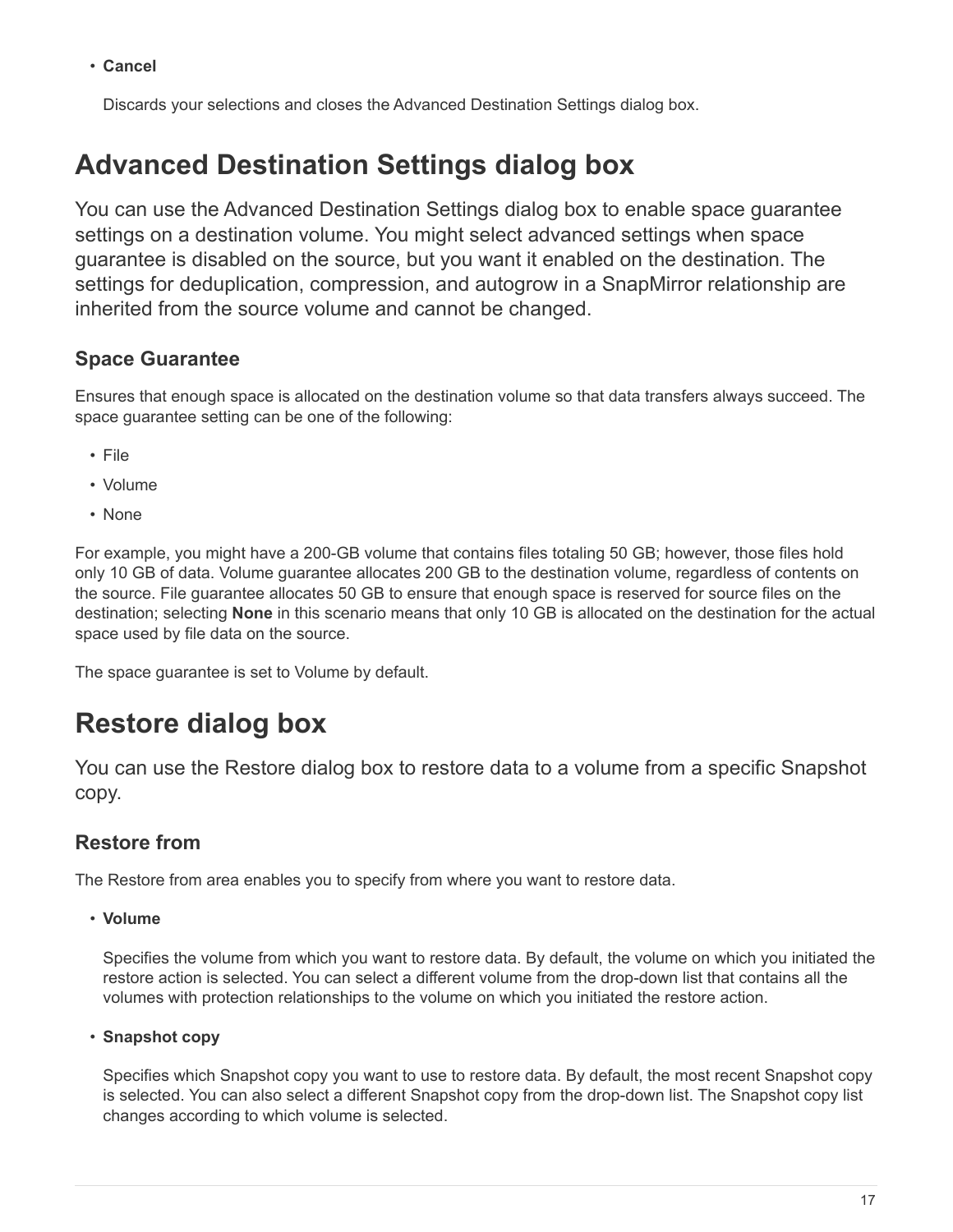#### • **List maximum of 995 files and directories**

By default a maximum of 995 objects are shown in the list. You can deselect this checkbox if you want to view all objects within the selected volume. This operation may take some time if the number of items is very large.

## **Select items to restore**

The Select items to restore area enables you to select either the entire volume or specific files and folders you want to restore. You can select a maximum of 10 files, folders, or a combination of both. When the maximum number of items is selected, the item selection check boxes are disabled.

#### • **Path field**

Displays the path to the data you want to restore. You can either navigate to the folder and files you want to

restore, or you can type the path. This field is empty until you select or type a path. Clicking after you have chosen a path moves you up one level in the directory structure.

#### • **Folders and files list**

Displays the contents of the path you entered. By default, the root folder is initially displayed. Clicking a folder name displays the contents of the folder.

You can select items to restore as follows:

- When you enter the path with a particular file name specified in the path field, the specified file is displayed in the Folders and Files.
- When you enter a path without specifying a particular file, the contents of the folder are displayed in the Folders and Files list, and you can select up to 10 files, folders, or a combination of both to restore.

If a folder contains more than 995 items, a message displays to indicate there are too many items to display, and if you proceed with the operation all items in the specified folder are restored. You can deselect the "List maximum of 995 files and directories" checkbox if you want to view all objects within the selected volume.



You cannot restore NTFS file streams.

## **Restore to**

The Restore to area enables you to specify where you want to restore the data.

#### • **Original Location in Volume\_Name**

Restores the selected data to the directory on the source from which the data was originally backed up.

#### • **Alternate Location**

Restores the selected data to a new location:

◦ Restore Path

Specifies an alternate path for restoring the selected data. The path must already exist. You can use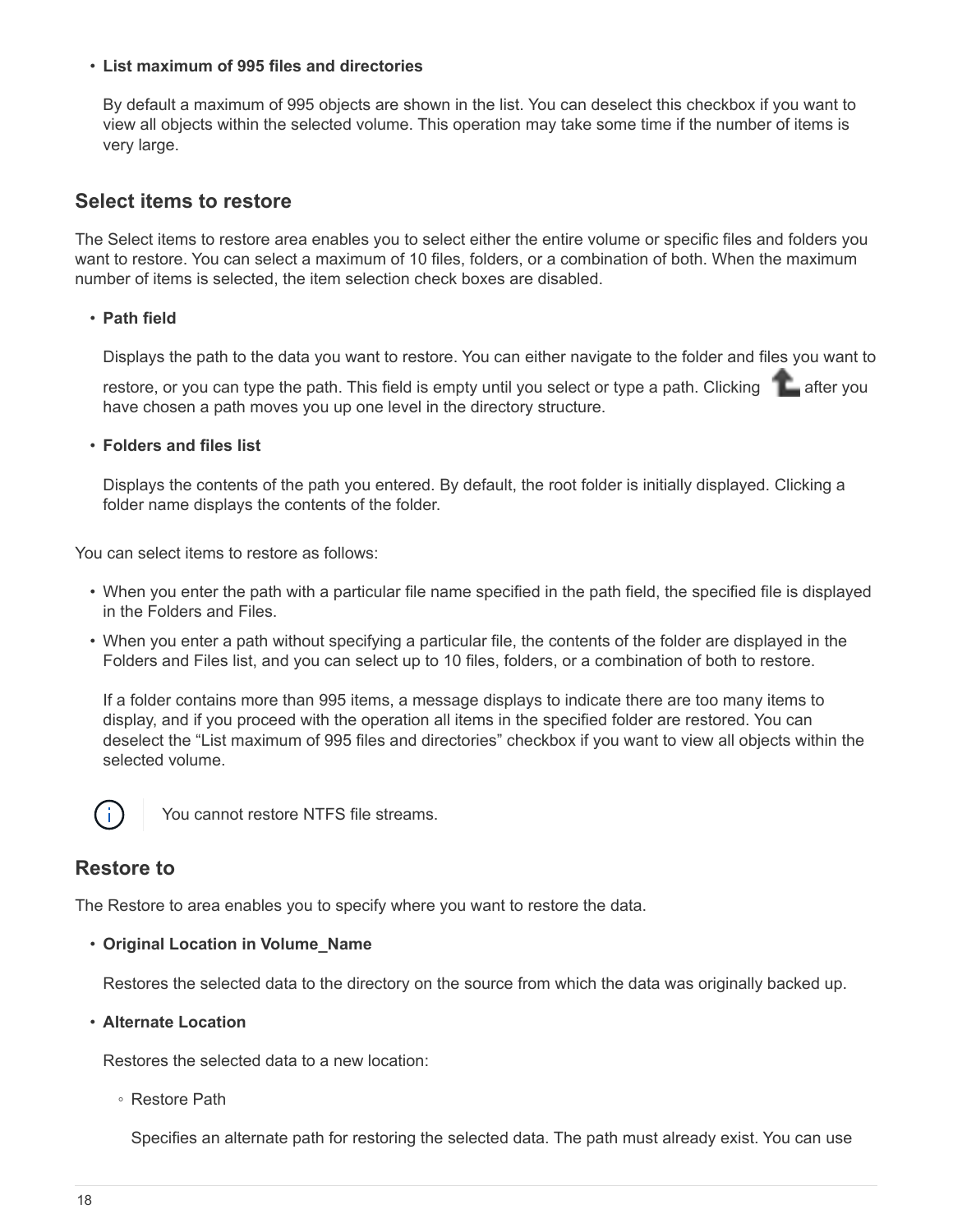the **Browse** button to navigate to the location where you want the data restored, or you can enter the path manually using the format cluster://svm/volume/path.

◦ Preserve directory hierarchy

When checked, preserves the structure of the original file or directory. For example, if the source is /A/B/C/myFile.txt and the destination is /X/Y/Z, Unified Manager restores the data using the following directory structure on the destination: /X/Y/Z/A/B/C/myFile.txt.

# **Command buttons**

The command buttons enable you to perform the following tasks:

• **Cancel**

Discards your selections and closes the Restore dialog box.

• **Restore**

Applies your selections and begins the restore process.

# <span id="page-20-0"></span>**Browse Directories dialog box**

You can use the Browse Directories dialog box when you want to restore data to a directory on a cluster and SVM that is different from the original source. The original source cluster and volume are selected by default.

The Browse Directories dialog box enables you to select the cluster, SVM, volume, and directory path to which you want data restored.

## • **Cluster**

Lists the available cluster destinations to which you can restore. By default, the cluster of the original source volume is selected.

## • **SVM drop-down list**

Lists the available SVM available for the selected cluster. By default, the SVM of the original source volume is selected.

• **Volume**

Lists all of the read/write volumes in a selected SVM. You can filter the volumes by name and by space available. The volume with the most space is listed first, and so on, in descending order. By default, the original source volume is selected.

• **File path text box**

Enables you to type the file path to which you want data restored. The path you enter must already exist.

• **Name**

Displays the names of the available folders for the selected volume. Clicking a folder in the Name list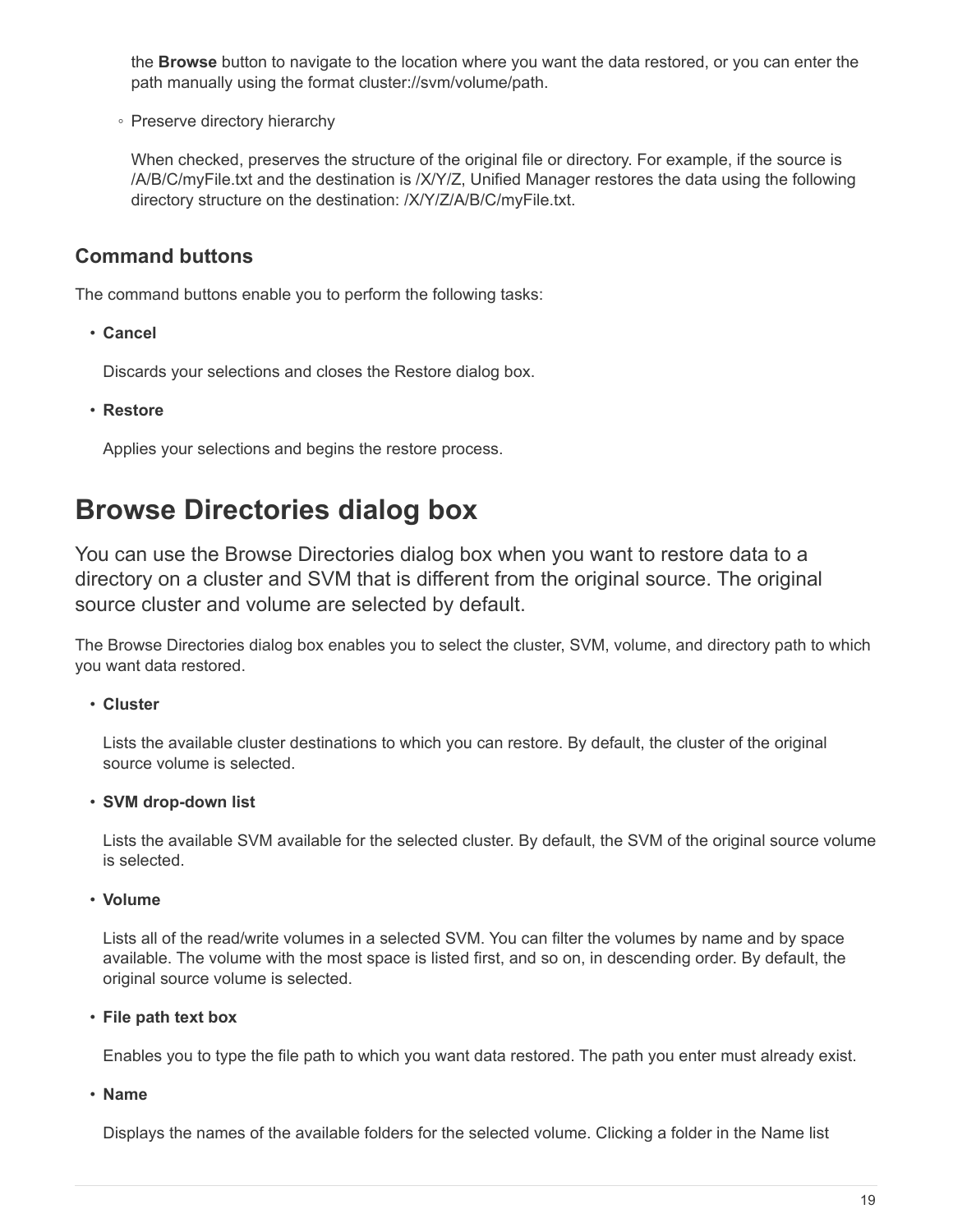displays the subfolders, if any exist. Files contained in the folders are not displayed. Clicking after you have selected a folder moves you up one level in the directory structure.

## **Command buttons**

The command buttons enable you to perform the following tasks:

• **Select Directory**

Applies your selections and closes the Browse Directories dialog box. If no directory is selected, this button is disabled.

• **Cancel**

Discards your selections and closes the Browse Directories dialog box.

# <span id="page-21-0"></span>**Configure Protection dialog box**

You can use the Configure Protection dialog box to create SnapMirror and SnapVault relationships for all read, write, and data protection volumes on clusters to ensure that the data on a source volume or primary volume is replicated.

## **Source tab**

## • **Topology view**

Displays a visual representation of the relationship that you are creating. The source in the topology is highlighted by default.

## • **Source Information**

Displays details about the selected source volumes, including the following information:

- Source cluster name
- Source SVM name
- Cumulative volume total size

Displays the total size of all the source volumes that are selected.

◦ Cumulative volume used size

Displays the cumulative volume used size for all the selected source volumes.

◦ Source volume

Displays the following information in a table:

▪ Source Volume

Displays the names of the selected source volumes.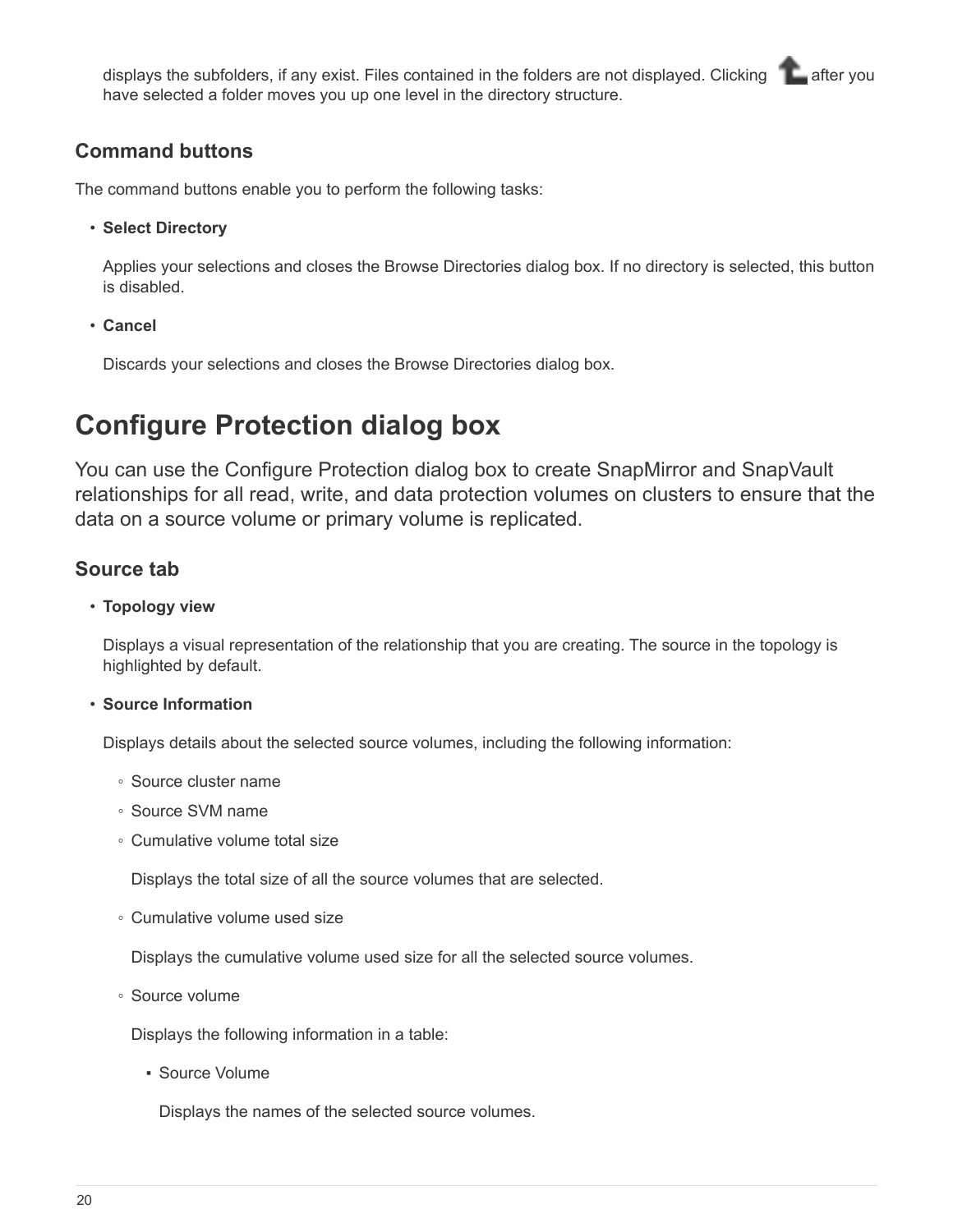▪ Type

Displays the volume type.

• SnapLock Type

Displays the SnapLock type of the volume. The options are Compliance, Enterprise, and Non-SnapLock.

▪ Snapshot Copy

Displays the Snapshot copy that is used for the baseline transfer. If the source volume is read/write, the value of Default in the Snapshot copy column indicates that a new Snapshot copy is created by default, and is used for the baseline transfer. If the source volume is a data protection volume, the value of Default in the Snapshot copy column indicates that no new Snapshot copy is created, and all existing Snapshot copies are transferred to the destination. Clicking the Snapshot copy value displays a list of Snapshot copies from which you can select an existing Snapshot copy to use for the baseline transfer. You cannot select a different default Snapshot copy if the source type is data protection.

## **SnapMirror tab**

Enables you to specify a destination cluster, storage virtual machine (SVM), and aggregate for a protection relationship, as well as a naming convention for destinations while creating a SnapMirror relationship. You can also specify a SnapMirror policy and schedule.

## • **Topology view**

Displays a visual representation of the relationship that you are creating. The SnapMirror destination resource in the topology is highlighted by default.

## • **Destination Information**

Enables you to select the destination resources for a protection relationship:

◦ Advanced link

Launches the Advanced Destination Settings dialog box when you are creating a SnapMirror relationship.

◦ Cluster

Lists the clusters that are available as protection destination hosts. This field is required.

◦ storage virtual machine (SVM)

Lists the SVMs that are available on the selected cluster. A cluster must be selected before the SVM list is populated. This field is required.

◦ Aggregate

Lists the aggregates that are available on the selected SVM. A cluster must be selected before the Aggregate list is populated. This field is required. The Aggregate list displays the following information:

▪ Rank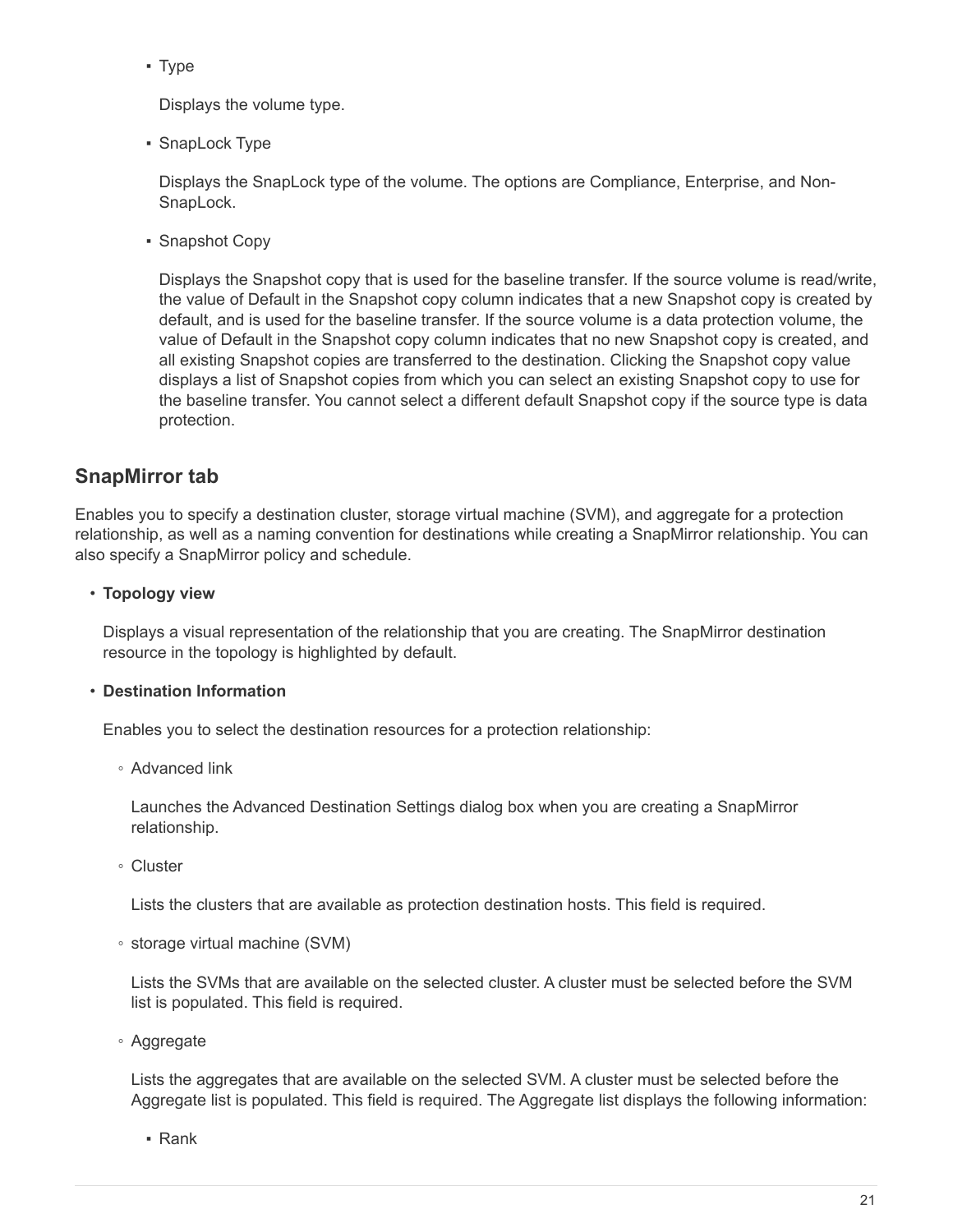When multiple aggregates satisfy all the requirements for a destination, the rank indicates the priority in which the aggregate is listed, according to the following conditions:

- A. An aggregate that is located on a different node than the source volume node is preferred to enable fault domain separation.
- B. An aggregate on a node with fewer volumes is preferred to enable load balancing across nodes in a cluster.
- C. An aggregate that has more free space than other aggregates is preferred to enable capacity balancing. A rank of 1 means that the aggregate is the most preferred according to the three criteria.
- Aggregate Name

Name of the aggregate

- Available Capacity
- **Amount of space that is available on the aggregate for data**
- Resource Pool

Name of the resource pool to which the aggregate belongs

◦ Naming Convention

Specifies the default naming convention that is applied to the destination volume. You can accept the naming convention that is provided, or you can create a custom one. The naming convention can have the following attributes: %C, %M, %V, and %N, where %C is the cluster name, %M is the SVM name, %V is the source volume, and %N is the topology destination node name.

The naming convention field is highlighted in red if your entry is invalid. Clicking the "Preview Name" link displays a preview of the naming convention that you entered, and the preview text updates dynamically as you type a naming convention in the text field. A suffix between 001 and 999 is appended to the destination name when the relationship is created, replacing the nnn that displays in the preview text, with 001 being assigned first, 002 assigned second, and so on.

#### • **Relationship Settings**

Enables you to specify the maximum transfer rate, SnapMirror policy, and schedule that the protection relationship uses:

◦ Max Transfer Rate

Specifies the maximum rate at which data is transferred between clusters over the network. If you choose not to use a maximum transfer rate, the baseline transfer between relationships is unlimited.

◦ SnapMirror Policy

Specifies the ONTAP SnapMirror policy for the relationship. The default is DPDefault.

◦ Create Policy

Launches the Create SnapMirror Policy dialog box, which enables you to create and use a new SnapMirror policy.

◦ SnapMirror Schedule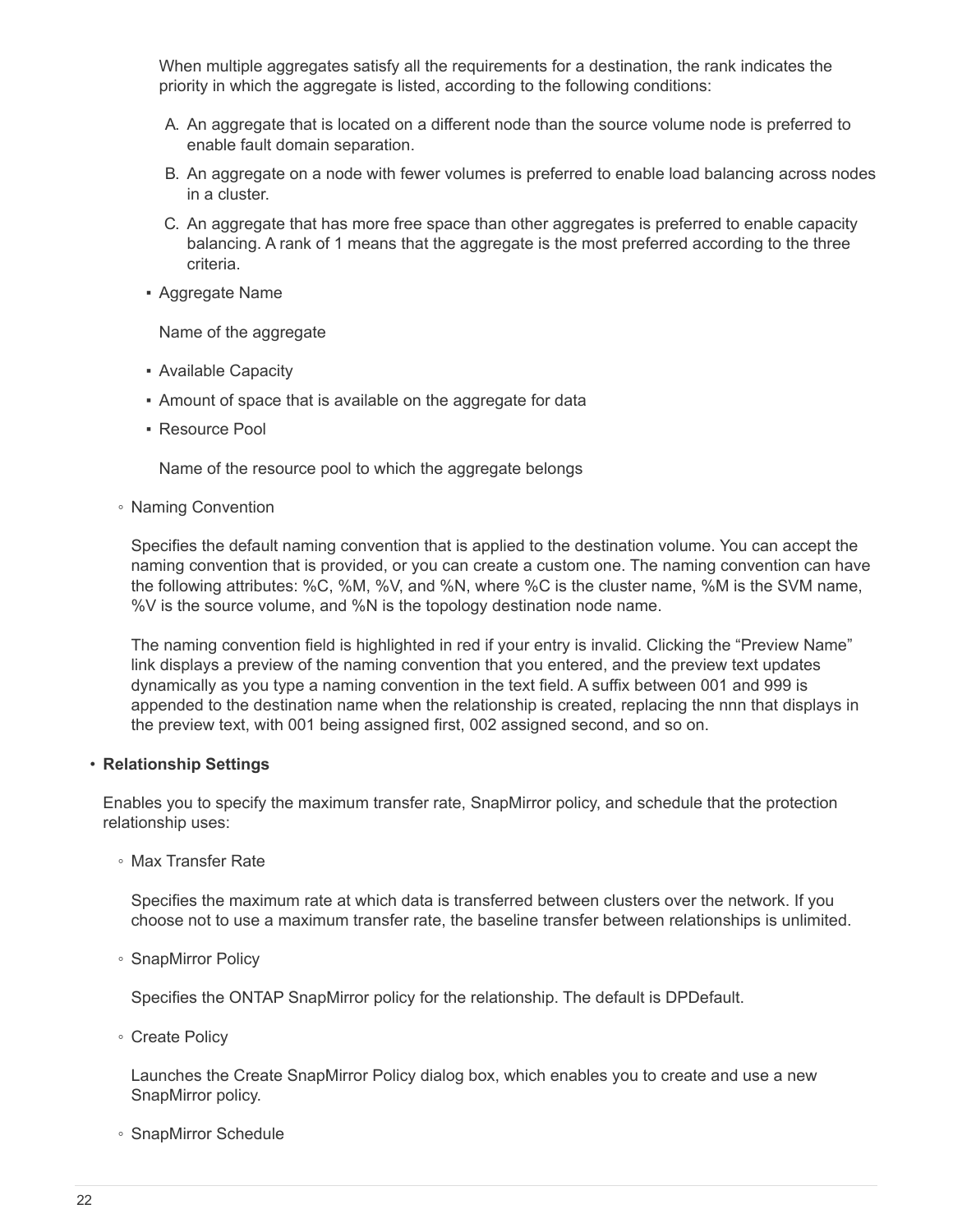Specifies the ONTAP SnapMirror policy for the relationship. Available schedules include None, 5min, 8hour, daily, hourly, and weekly. The default is None, indicating that no schedule is associated with the relationship. Relationships without schedules have no lag status values unless they belong to a storage service.

◦ Create Schedule

Launches the Create Schedule dialog box, which enables you to create a new SnapMirror schedule.

# **SnapVault tab**

Enables you to specify a secondary cluster, SVM, and aggregate for a protection relationship, as well as a naming convention for secondary volumes while creating a SnapVault relationship. You can also specify a SnapVault policy and schedule.

## • **Topology view**

Displays a visual representation of the relationship that you are creating. The SnapVault secondary resource in the topology is highlighted by default.

## • **Secondary Information**

Enables you to select the secondary resources for a protection relationship:

◦ Advanced link

Launches the Advanced Secondary Settings dialog box.

◦ Cluster

Lists the clusters that are available as secondary protection hosts. This field is required.

◦ storage virtual machine (SVM)

Lists the SVMs that are available on the selected cluster. A cluster must be selected before the SVM list is populated. This field is required.

◦ Aggregate

Lists the aggregates that are available on the selected SVM. A cluster must be selected before the Aggregate list is populated. This field is required. The Aggregate list displays the following information:

▪ Rank

When multiple aggregates satisfy all the requirements for a destination, the rank indicates the priority in which the aggregate is listed, according to the following conditions:

- A. An aggregate that is located on a different node than the primary volume node is preferred to enable fault domain separation.
- B. An aggregate on a node with fewer volumes is preferred to enable load balancing across nodes in a cluster.
- C. An aggregate that has more free space than other aggregates is preferred to enable capacity balancing. A rank of 1 means that the aggregate is the most preferred according to the three criteria.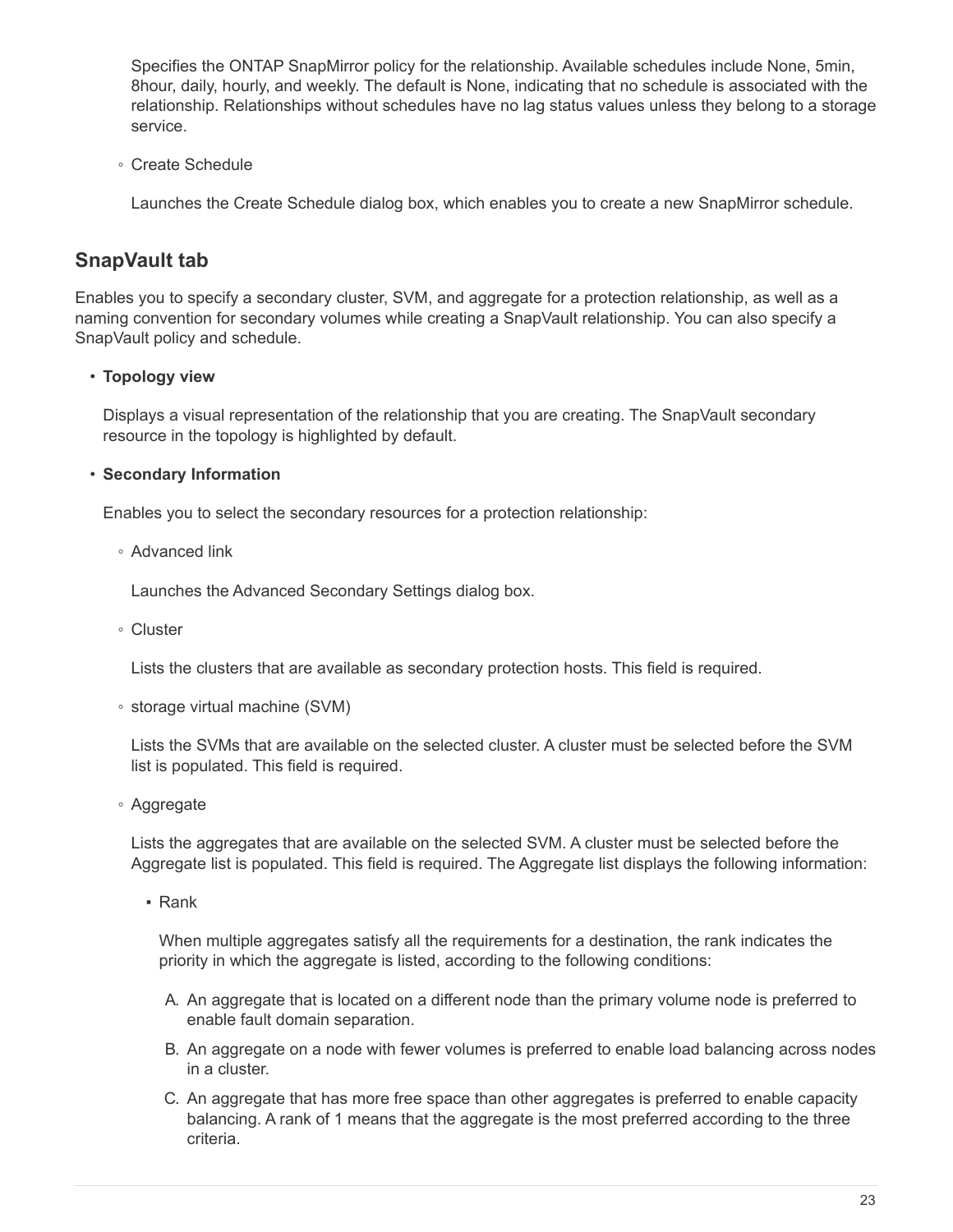▪ Aggregate Name

Name of the aggregate

- Available Capacity
- Amount of space that is available on the aggregate for data
- Resource Pool

Name of the resource pool to which the aggregate belongs

◦ Naming Convention

Specifies the default naming convention that is applied to the secondary volume. You can accept the naming convention that is provided, or you can create a custom one. The naming convention can have the following attributes: %C, %M, %V, and %N, where %C is the cluster name, %M is the SVM name, %V is the source volume, and %N is the topology secondary node name.

The naming convention field is highlighted in red if your entry is invalid. Clicking the "Preview Name" link displays a preview of the naming convention that you entered, and the preview text updates dynamically as you type a naming convention in the text field. If you type an invalid value, the invalid information displays as red question marks in the preview area. A suffix between 001 and 999 is appended to the secondary name when the relationship is created, replacing the nnn that displays in the preview text, with 001 being assigned first, 002 assigned second, and so on.

#### • **Relationship Settings**

Enables you to specify the maximum transfer rate, SnapVault policy, and SnapVault schedule that the protection relationship uses:

◦ Max Transfer Rate

Specifies the maximum rate at which data is transferred between clusters over the network. If you choose not to use a maximum transfer rate, the baseline transfer between relationships is unlimited.

◦ SnapVault Policy

Specifies the ONTAP SnapVault policy for the relationship. The default is XDPDefault.

◦ Create Policy

Launches the Create SnapVault Policy dialog box, which enables you to create and use a new SnapVault policy.

◦ SnapVault Schedule

Specifies the ONTAP SnapVault schedule for the relationship. Available schedules include None, 5min, 8hour, daily, hourly, and weekly. The default is None, indicating that no schedule is associated with the relationship. Relationships without schedules have no lag status values unless they belong to a storage service.

◦ Create Schedule

Launches the Create Schedule dialog box, which enables you to create a SnapVault schedule.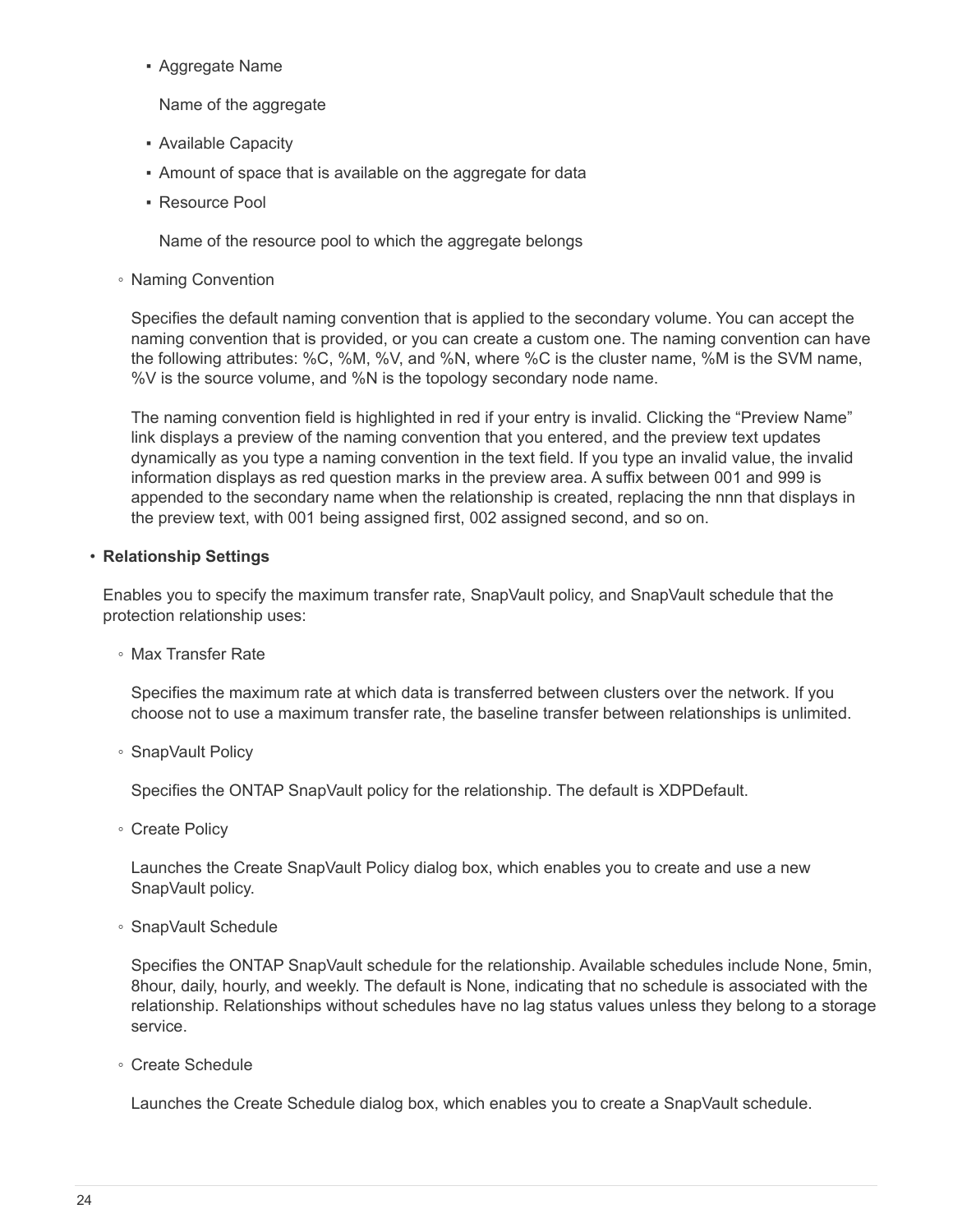# **Command buttons**

The command buttons enable you to perform the following tasks:

• **Cancel**

Discards your selections, and closes the Configure Protection dialog box.

• **Apply**

Applies your selections, and begins the protection process.

# <span id="page-26-0"></span>**Create Schedule dialog box**

The Create Schedule dialog box enables you to create a basic or advanced protection schedule for SnapMirror and SnapVault relationship transfers. You might create a new schedule to increase the frequency of data transfers due to frequent data updates, or you might create a less frequent schedule when data changes infrequently.

Schedules cannot be configured for SnapMirror Synchronous relationships.

#### • **Destination Cluster**

The name of the cluster you selected in the SnapVault tab or SnapMirror tab of the Configure Protection dialog box.

#### • **Schedule Name**

The name you provide for the schedule. Schedule names can consist of the characters A through Z, a through z, 0 through 9, as well as any of the following special characters: ! @ # \$ % ^ & \* ( ) -. Schedule names may not include the following characters: < >.

#### • **Basic or Advanced**

The schedule mode you want to use.

Basic mode includes the following elements:

◦ Repeat

How often a scheduled transfer occurs. Choices include hourly, daily, and weekly.

◦ Day

When a repeat of weekly is selected, the day of the week a transfer occurs.

◦ Time

When Daily or Weekly is selected, the time of day a transfer occurs.

Advanced mode includes the following elements:

◦ Months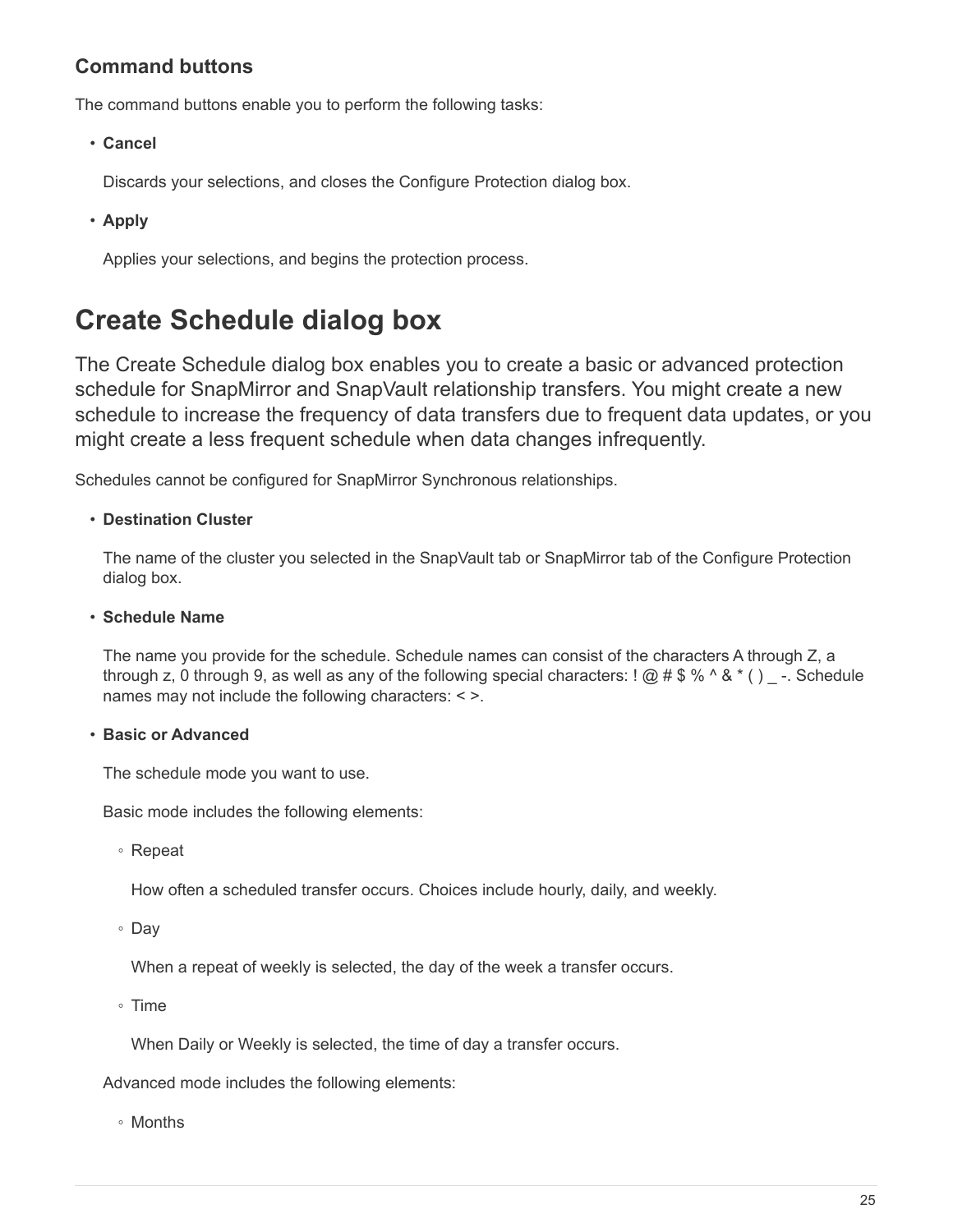A comma-separated numerical list representing the months of the year. Valid values are 0 through 11, with zero representing January, and so on. This element is optional. Leaving the field blank implies that transfers occur every month.

◦ Days

A comma-separated numerical list representing the day of the month. Valid values are 1 through 31. This element is optional. Leaving the field blank implies that a transfer occurs every day of the month.

◦ Weekdays

A comma-separated numerical list representing the days of the week. Valid values are 0 through 6, with 0 representing Sunday, and so on. This element is optional. Leaving the field blank implies that a transfer occurs every day of the week. If a day of the week is specified but a day of the month is not specified, a transfer occurs only on the specified day of the week and not every day.

◦ Hours

A comma-separated numerical list representing the number of hours in a day. Valid values are 0 through 23, with 0 representing midnight. This element is optional.

◦ Minutes

A comma-separated numerical list representing the minutes in an hour. Valid values are 0 through 59. This element is required.

# <span id="page-27-0"></span>**Create SnapMirror Policy dialog box**

The Create SnapMirror Policy dialog box enables you to create a policy to set the priority for SnapMirror transfers. You use policies to maximize the efficiency of transfers from the source to the destination.

## • **Destination Cluster**

The name of the cluster you selected in the SnapMirror tab of the Configure Protection dialog box.

#### • **Destination SVM**

The name of the SVM you selected in the SnapMirror tab of the Configure Protection dialog box.

• **Policy Name**

The name you provide for the new policy. Policy names can consist of the characters A through Z, a through z, 0 through 9, period (.), hyphen (-), and underscore (\_).

• **Transfer Priority**

The priority at which a transfer runs for asynchronous operations. You can select either Normal or Low. Transfer relationships with policies that specify a normal transfer priority run before those with policies that specify a low transfer priority.

• **Comment**

An optional field in which you can add comments about the policy.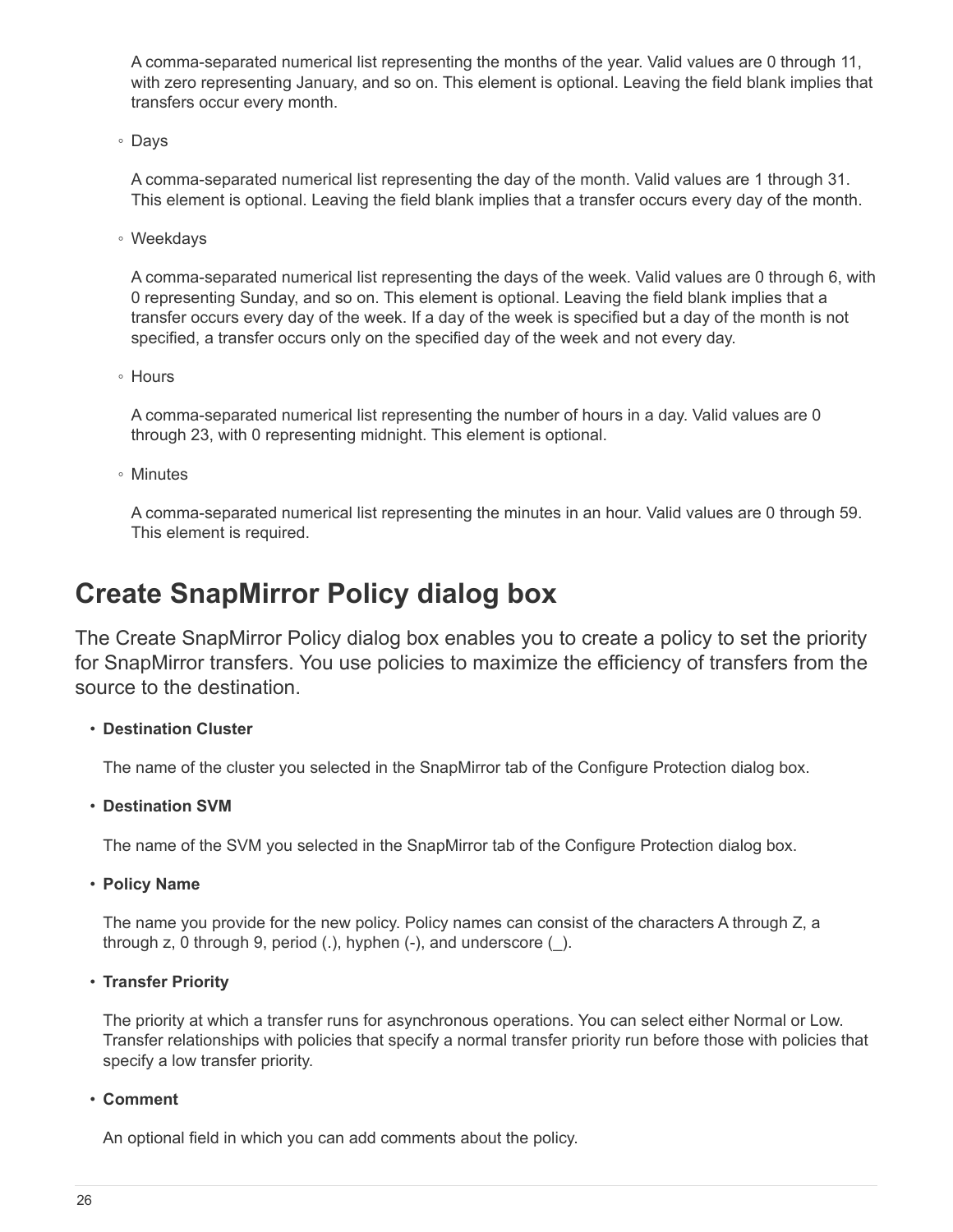## • **Transfer Restart**

Indicates what restart action to take when a transfer is interrupted by an abort operation or any type of failure, such as a network outage. You can select one of the following:

◦ Always

Specifies that a new Snapshot copy is created before restarting a transfer, then, if one exists, the transfer is restarted from a checkpoint, followed by an incremental transfer from the newly created Snapshot copy.

◦ Never

Specifies that interrupted transfers are never restarted.

## **Command buttons**

The command buttons enable you to perform the following tasks:

• **Cancel**

Discards the selections and closes the Configure Protection dialog box.

• **Apply**

Applies your selections and begins the protection process.

# <span id="page-28-0"></span>**Create SnapVault Policy dialog box**

The Create SnapVault Policy dialog box enables you to create a policy to set the priority for SnapVault transfers. You use policies to maximize the efficiency of transfers from the primary to the secondary volume.

## • **Destination Cluster**

The name of the cluster that you selected in the SnapVault tab of the Configure Protection dialog box.

• **Destination SVM**

The name of the SVM that you selected in the SnapVault tab of the Configure Protection dialog box.

• **Policy Name**

The name you provide for the new policy. Policy names can consist of the characters A through Z, a through z, 0 through 9, period (.), hyphen (-), and underscore (\_).

• **Transfer Priority**

The priority at which the transfer is run. You can select either Normal or Low. Transfer relationships with policies that specify a normal transfer priority run before those with policies that specify a low transfer priority. The default setting is Normal.

• **Comment**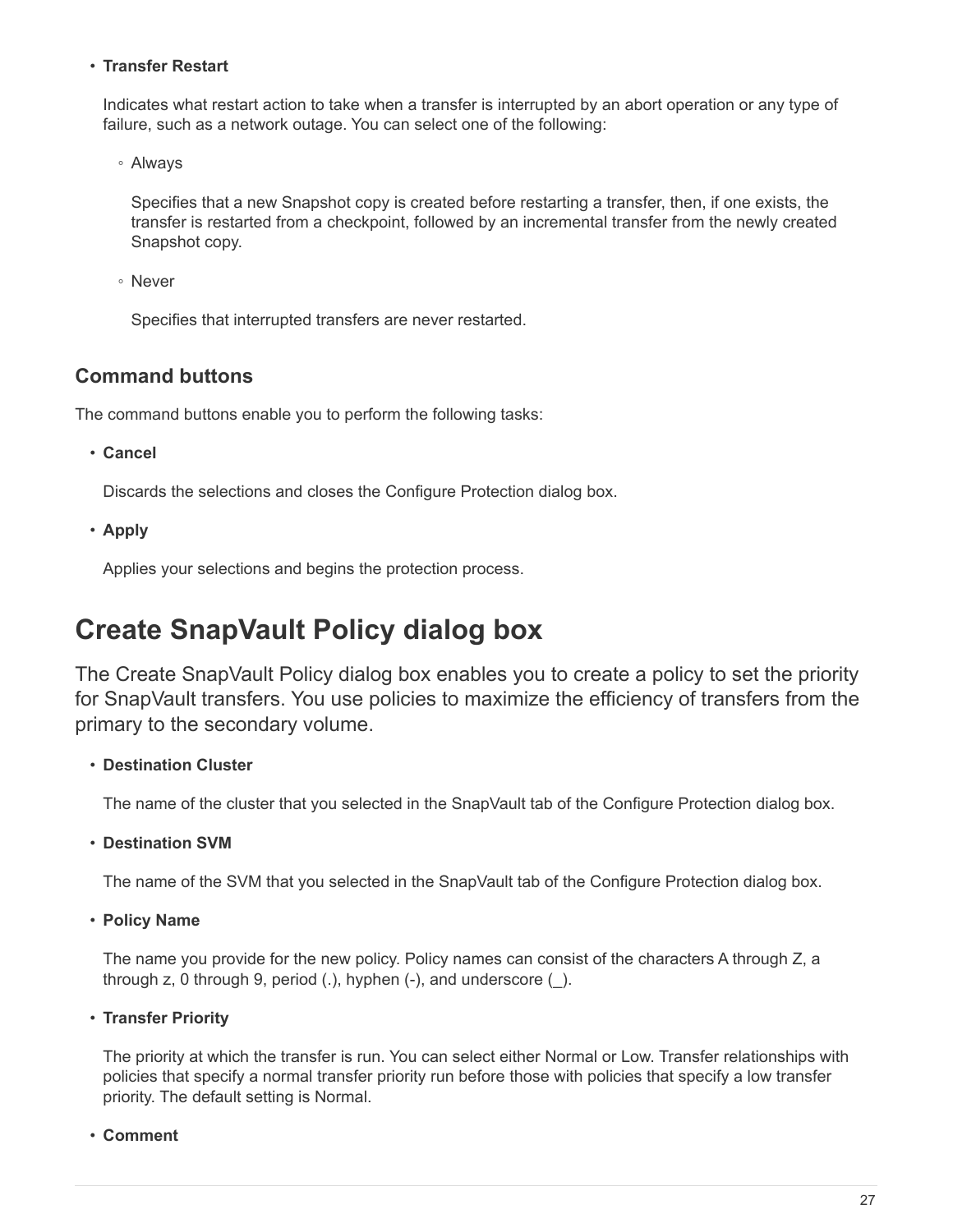An optional field in which you can a add comment of up to 255 characters about the SnapVault policy.

#### • **Ignore Access Time**

Specifies whether incremental transfers are ignored for files that have only their access time changed.

#### • **Replication Label**

Lists in a table the rules associated with Snapshot copies selected by ONTAP that have a specific replication label in a policy. The following information and actions are also available:

◦ Command buttons

The command buttons enable you to perform the following actions:

▪ Add

Enables you to create a Snapshot copy label and retention count.

**Edit Retention Count** 

Enables you to change the retention count for an existing Snapshot copy label. The retention count must be a number between 1 and 251. The sum of all retention counts for all rules cannot exceed 251.

▪ Delete

Enables you to delete an existing Snapshot copy label.

◦ Snapshot Copy Label

Displays the Snapshot copy label. If you select one or more volumes with the same local Snapshot copy policy, an entry for each label in the policy is displayed. If you select multiple volumes that have two or more local Snapshot copy policies, the table displays all labels from all policies

◦ Schedule

Displays the schedule associated with each Snapshot copy label. If a label has more than one schedule associated with it, the schedules for that label are displayed in a comma-separated list. If you select multiple volumes with the same label but with different schedules, the schedule displays "Various" to indicate that more than one schedule is associated with the selected volumes.

◦ Destination Retention Count

Displays the number of Snapshot copies with the specified label that are retained on the SnapVault secondary. Retention counts for labels with multiple schedules displays the sum of retention counts of each label and schedule pair. If you select multiple volumes with two or more local Snapshot copy policies, the retention count is empty.

# <span id="page-29-0"></span>**Edit Relationship dialog box**

You can edit an existing protection relationship to change the maximum transfer rate, the protection policy, or the protection schedule.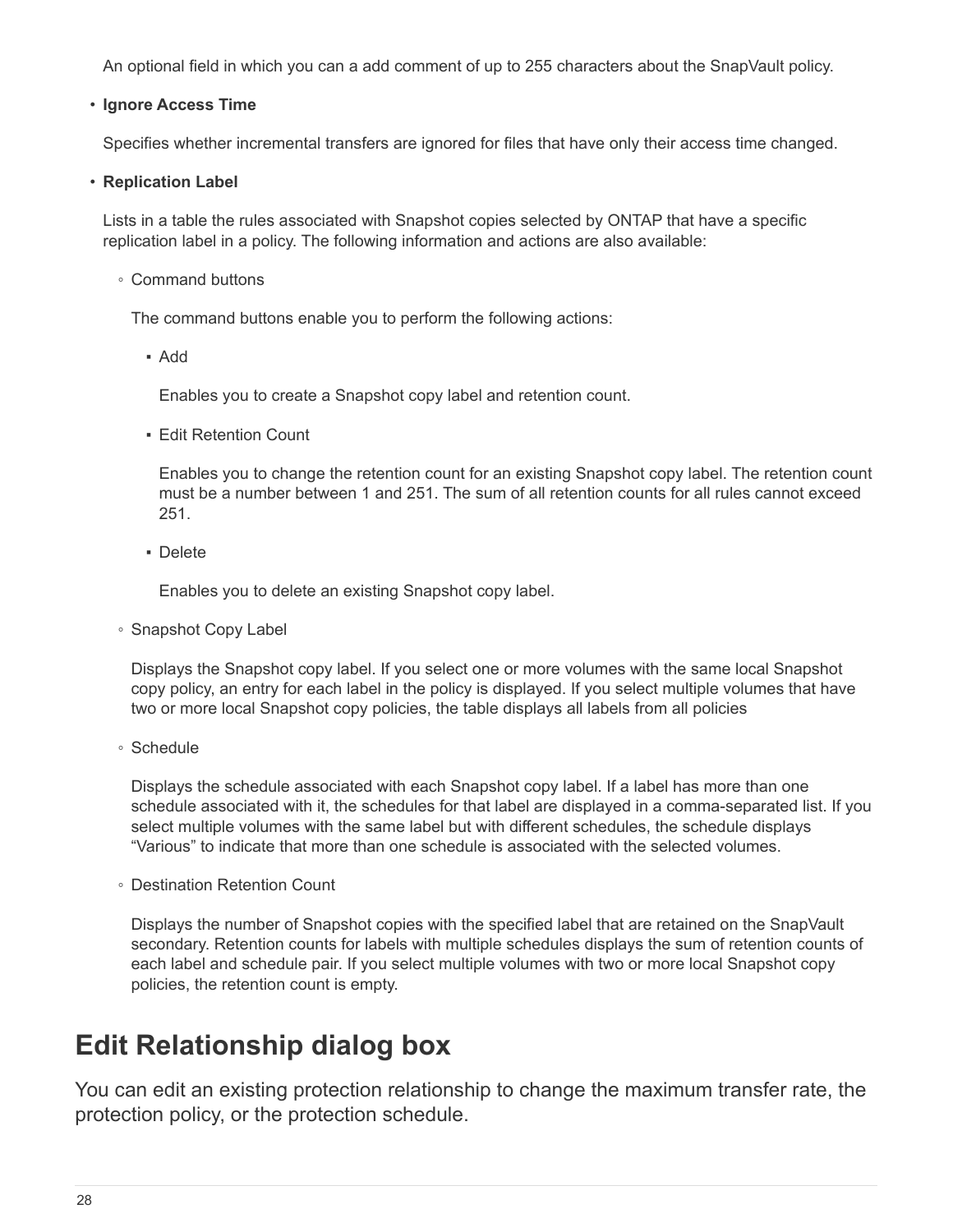# **Destination Information**

#### • **Destination Cluster**

The name of the selected destination cluster.

#### • **Destination SVM**

The name of the selected SVM

#### • **Relationship Settings**

Enables you to specify the maximum transfer rate, SnapMirror policy, and schedule that the protection relationship uses:

◦ Max Transfer Rate

Specifies the maximum rate at which baseline data is transferred between clusters over the network. When selected, network bandwidth is limited to the value you specify. You can enter a numerical value and then select either kilobytes per second (KBps), megabytes per second (MBps), gigabytes per second (GBps), or terabytes per second (TBps). The maximum transfer rate that you specify must be greater than 1 KBps and less than 4 TBps. If you choose not to use a maximum transfer rate, the baseline transfer between relationships is unlimited. If the primary cluster and the secondary cluster are the same, this setting is disabled.

◦ SnapMirror Policy

Specifies the ONTAP SnapMirror policy for the relationship. The default is DPDefault.

◦ Create Policy

Launches the Create SnapMirror Policy dialog box, which enables you to create and use a new SnapMirror policy.

◦ SnapMirror Schedule

Specifies the ONTAP SnapMirror policy for the relationship. Available schedules include None, 5min, 8hour, daily, hourly, and weekly. The default is None, indicating that no schedule is associated with the relationship. Relationships without schedules have no lag status values unless they belong to a storage service.

◦ Create Schedule

Launches the Create Schedule dialog box, which enables you to create a new SnapMirror schedule.

## **Command buttons**

The command buttons enable you to perform the following tasks:

• **Cancel**

Discards the selections and closes the Configure Protection dialog box.

• **Submit**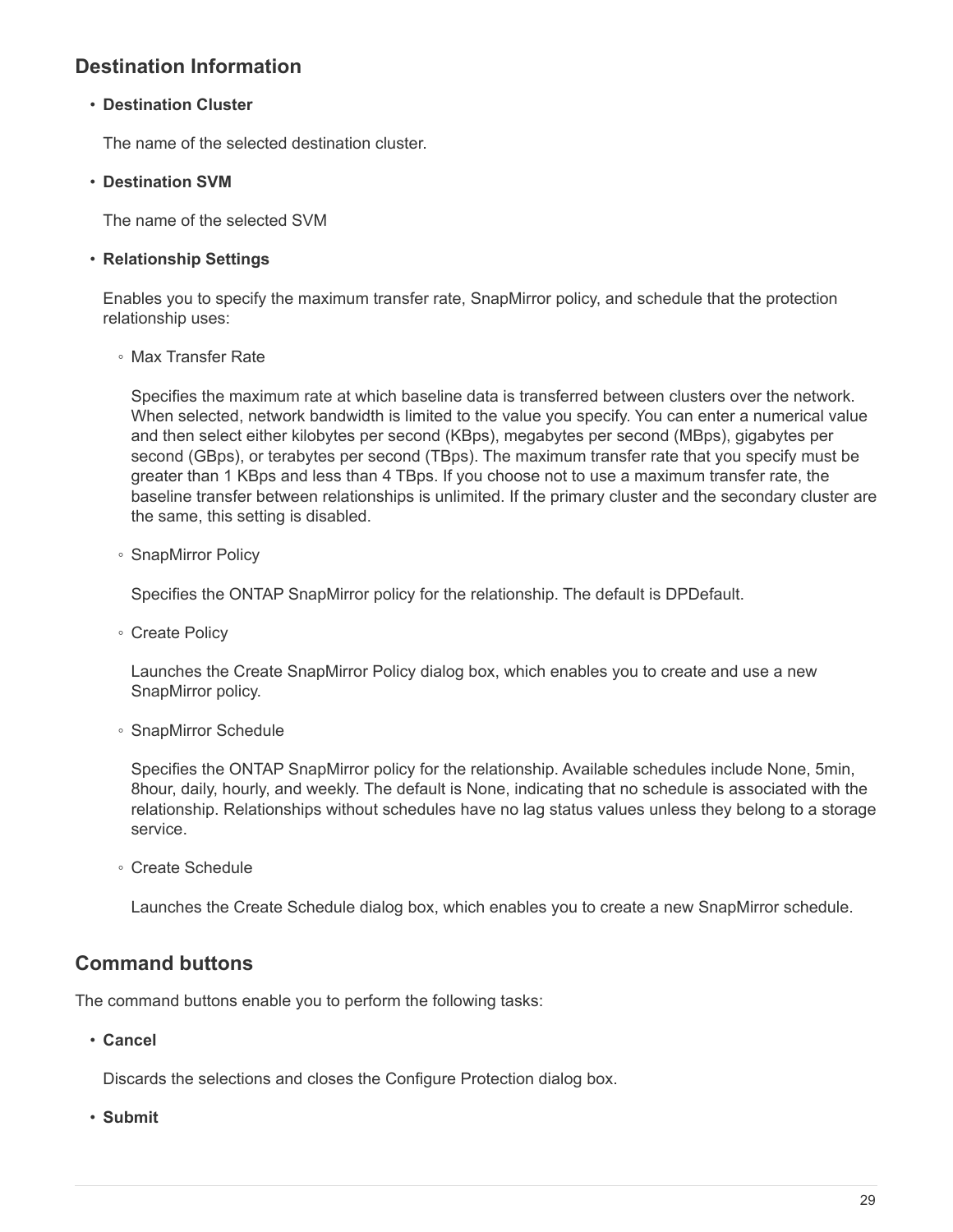Applies your selections and closes the Edit Relationship dialog box.

# <span id="page-31-0"></span>**Initialize/Update dialog box**

The Initialize/Update dialog box enables you to perform a first-time baseline transfer on a new protection relationship, or to update a relationship if it is already initialized and you want to perform a manual, unscheduled, incremental update.

## **Transfer Options tab**

The Transfer Options tab enables you to change the initialization priority of a transfer and to change the bandwidth used during transfers.

## • **Transfer Priority**

The priority at which the transfer is run. You can select either Normal or Low. Relationships with policies that specify a normal transfer priority run before those that specify a low transfer priority. Normal is selected by default.

## • **Max Transfer Rate**

Specifies the maximum rate at which data is transferred between clusters over the network. If you choose not to use a maximum transfer rate, the baseline transfer between relationships is unlimited. If you select more than one relationship with different maximum transfer rates, you can specify one of the following maximum transfer rate settings:

◦ Use values specified during individual relationship setup or edit

When selected, initialization and update operations use the maximum transfer rate specified at the time of each relationship's creation or edit. This field is available only when multiple relationships with different transfer rates are being initialized or updated.

◦ Unlimited

Indicates that there is no bandwidth limitation on transfers between relationships. This field is available only when multiple relationships with different transfer rates are being initialized or updated.

◦ Limit bandwidth to

When selected, network bandwidth is limited to the value you specify. You can enter a numerical value and then select either kilobytes per second (KBps), Megabytes per second (MBps), Gigabytes per second (GBps), or Terabytes per second (TBps). The maximum transfer rate that you specify must be greater than 1 KBps and less than 4 TBps.

## **Source Snapshot Copies tab**

The Source Snapshot Copies tab displays the following information about the source Snapshot copy that is used for the baseline transfer:

## • **Source Volume**

Displays the names of the corresponding source volumes.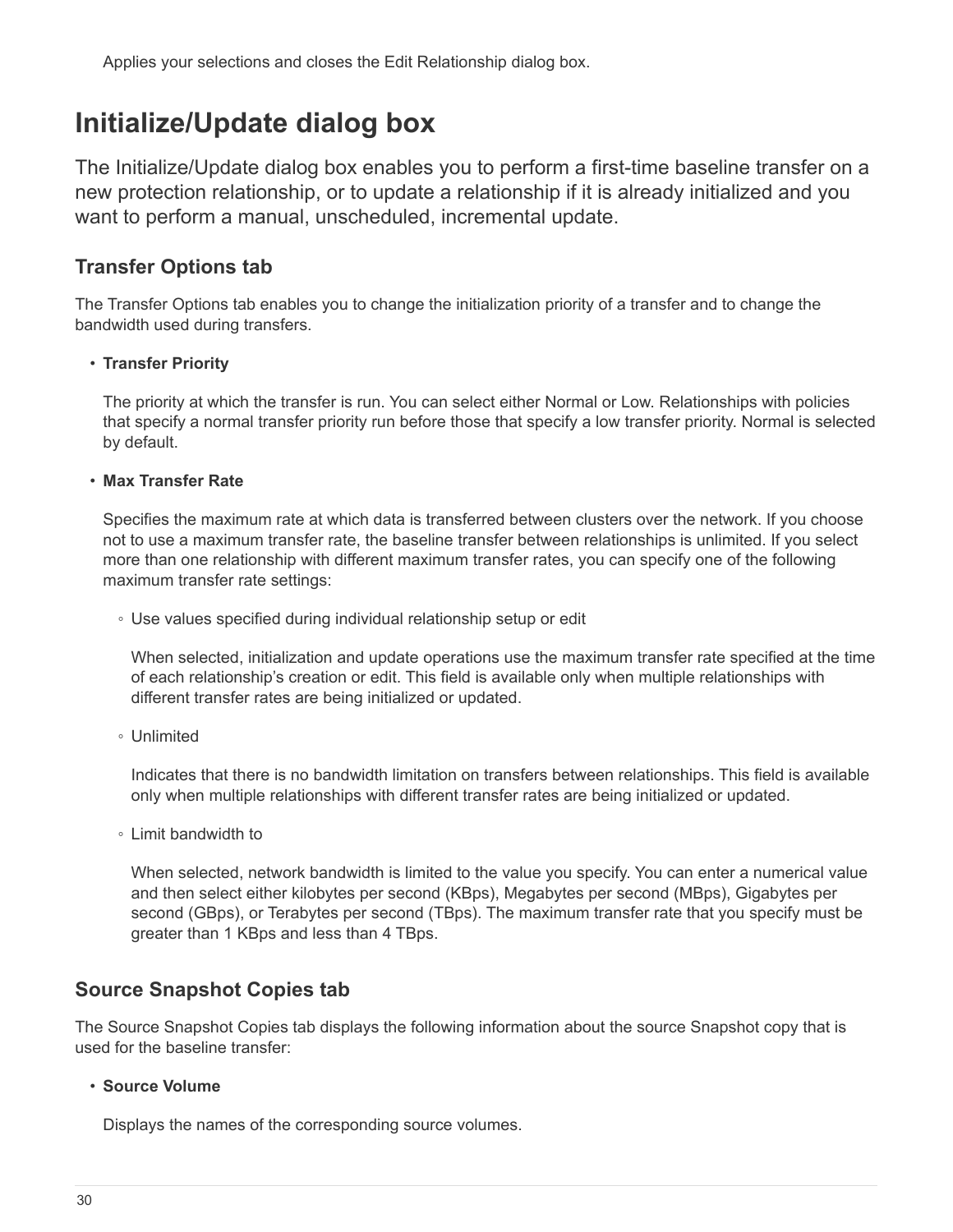#### • **Destination Volume**

Displays the names of the selected destination volumes.

#### • **Source Type**

Displays the volume type. The type can be either Read/write or Data Protection.

#### • **Snapshot Copy**

Displays the Snapshot copy that is used for the data transfer. Clicking the Snapshot copy value displays the Select Source Snapshot Copy dialog box, in which you can select a specific Snapshot copy for your transfer, depending on the type of protection relationship that you have and the operation that you are performing. The option to specify a different Snapshot copy is not available for data protection type sources.

## **Command buttons**

The command buttons enable you to perform the following tasks:

• **Cancel**

Discards your selections and closes the Initialize/Update dialog box.

• **Submit**

Saves your selections and starts the initialize or update job.

# <span id="page-32-0"></span>**Resynchronize dialog box**

The Resynchronize dialog box enables you to resynchronize data on a SnapMirror or SnapVault relationship that was previously broken and then the destination was made a read/write volume. You might also resynchronize when a required common Snapshot copy on the source volume is deleted causing SnapMirror or SnapVault updates to fail.

## **Resynchronization Options tab**

The Resynchronization Options tab enables you to set the transfer priority and the maximum transfer rate for the protection relationship that you are resynchronizing.

• **Transfer Priority**

The priority at which the transfer is run. You can select either Normal or Low. Relationships with policies that specify a normal transfer priority run before those with policies that specify a low transfer priority.

#### • **Max Transfer Rate**

Specifies the maximum rate at which data is transferred between clusters over the network. When selected, network bandwidth is limited to the value that you specify. You can enter a numerical value and then select either kilobytes per second (KBps), megabytes per second (MBps), gigabytes per second (GBps), or TBps. If you choose not to use a maximum transfer rate, the baseline transfer between relationships is unlimited.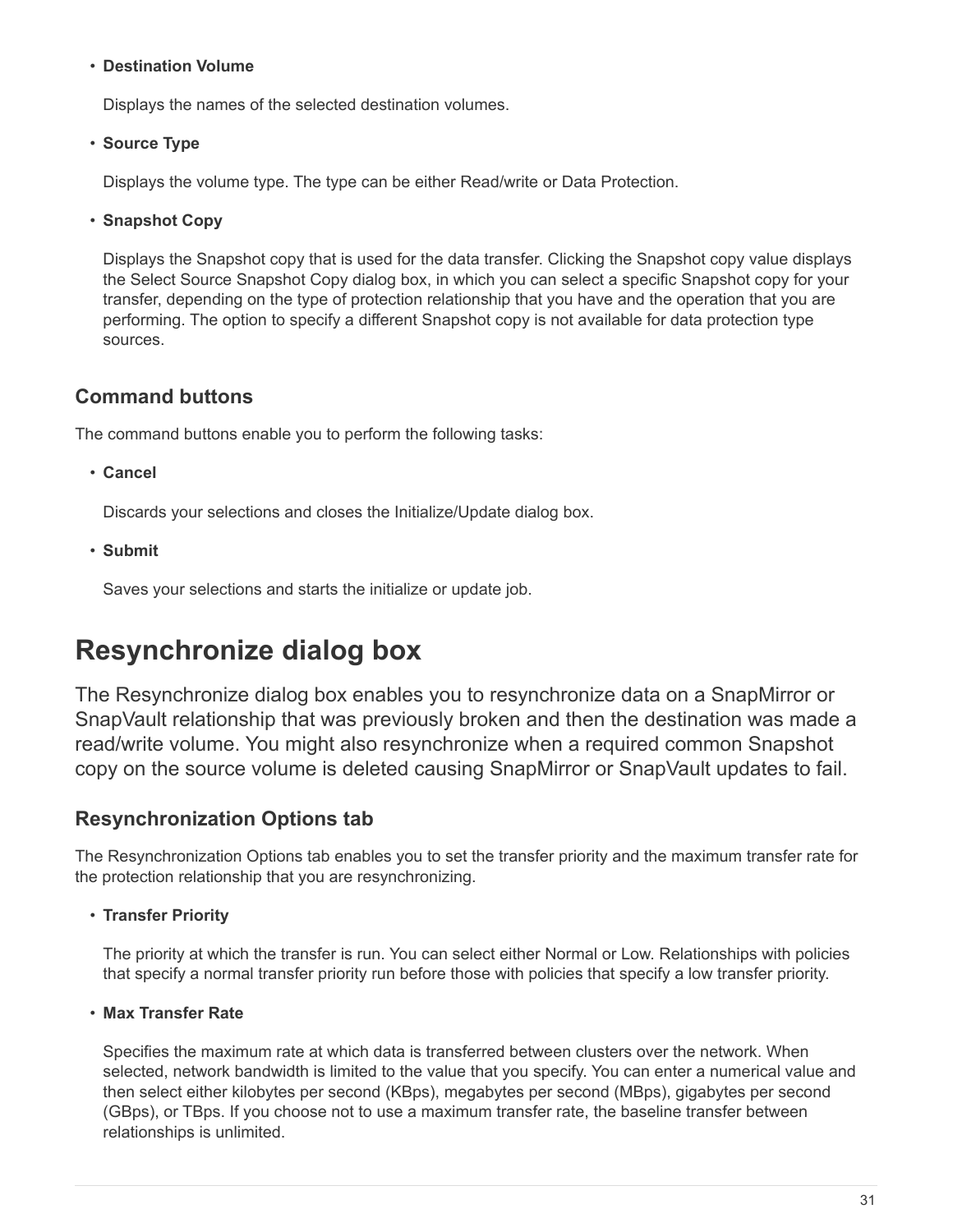# **Source Snapshot Copies tab**

The Source Snapshot Copies tab displays the following information about the source Snapshot copy that is used for the baseline transfer:

• **Source Volume**

Displays the names of the corresponding source volumes.

• **Destination Volume**

Displays the names of the selected destination volumes.

• **Source Type**

Displays the volume type: either Read/write or Data Protection.

• **Snapshot Copy**

Displays the Snapshot copy that is used for the data transfer. Clicking the Snapshot copy value displays the Select Source Snapshot Copy dialog box, in which can select a specific Snapshot copy for your transfer, depending on the type of protection relationship you have and the operation you are performing.

## **Command buttons**

• **Submit**

Begins the resynchronization process and closes the Resynchronize dialog box.

• **Cancel**

Cancels your selections and closes the Resynchronize dialog box.

# <span id="page-33-0"></span>**Select Source Snapshot Copy dialog box**

You use the Select Source Snapshot Copy dialog box to select a specific Snapshot copy to transfer data between protection relationships, or you select the default behavior, which varies depending on whether you are initializing, updating, or resynchronizing a relationship, and whether the relationship is a SnapMirror or SnapVault.

## **Default**

Enables you to select the default behavior for determining which Snapshot copy is used for initialize, update, and resynchronize transfers for SnapVault and SnapMirror relationships.

If you are performing a SnapVault transfer, the default behavior for each operation is as follows: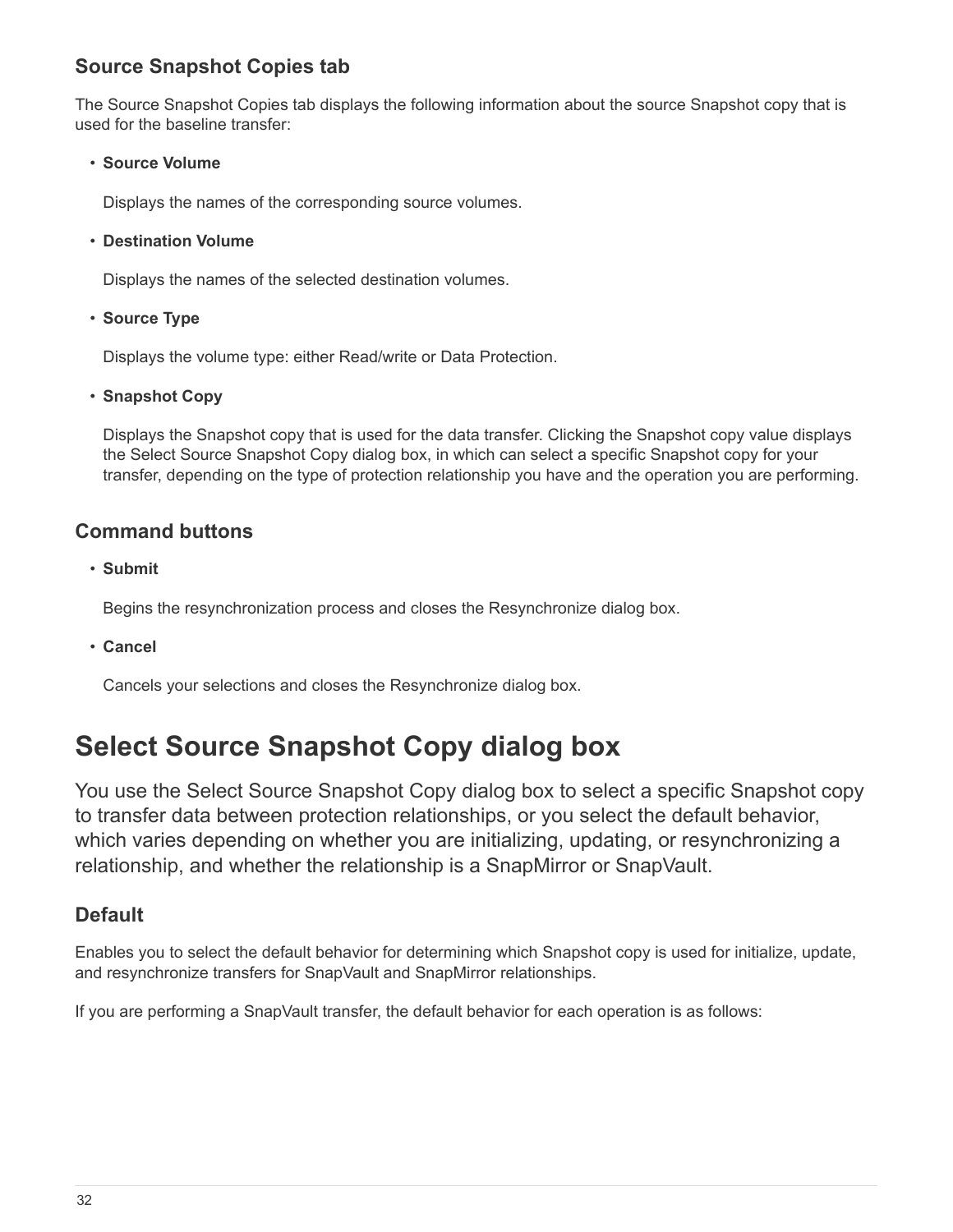| <b>Operation</b> | source is read/write                                                                       | Default SnapVault behavior when Default SnapVault behavior when<br>source is Data Protection (DP) |
|------------------|--------------------------------------------------------------------------------------------|---------------------------------------------------------------------------------------------------|
| Initialize       | Creates a new Snapshot copy and<br>transfers it.                                           | Transfers the last exported<br>Snapshot copy.                                                     |
| Update           | <b>Transfers only labeled Snapshot</b><br>copies, as specified in the policy.              | Transfers the last exported<br>Snapshot copy.                                                     |
| Resynchronize    | Transfers all labeled Snapshot<br>copies created after the newest<br>common Snapshot copy. | Transfers the newest labeled<br>Snapshot copy.                                                    |

If you are performing a SnapMirror transfer, the default behavior for each operation is as follows:

| <b>Operation</b> | <b>Default SnapMirror behavior</b>                                                                                    | <b>Default SnapMirror behavior</b><br>when relationship is second hop<br>in a SnapMirror to SnapMirror<br>cascade                                                         |
|------------------|-----------------------------------------------------------------------------------------------------------------------|---------------------------------------------------------------------------------------------------------------------------------------------------------------------------|
| Initialize       | Creates a new Snapshot copy and<br>transfers it and all Snapshot copies<br>created prior to the new Snapshot<br>copy. | Transfers all Snapshot copies from<br>the source.                                                                                                                         |
| Update           | Creates a new Snapshot copy and<br>transfers it and all Snapshot copies<br>created prior to the new Snapshot<br>copy. | Transfers all Snapshot copies.                                                                                                                                            |
| Resynchronize    | Creates a new Snapshot copy and<br>then transfers all Snapshot copies<br>from the source.                             | Transfers all Snapshot copies from<br>the secondary volume to the<br>tertiary volume, and deletes any<br>data added after creation of the<br>newest common Snapshot copy. |

# **Existing Snapshot Copy**

Enables you to select an existing Snapshot copy from the list if Snapshot copy selection is allowed for that operation.

## • **Snapshot Copy**

Displays the existing Snapshot copies from which you can select for a transfer.

## • **Date Created**

Displays the date and time the Snapshot copy was created. Snapshot copies are listed from most recent to least recent, with the most recent at the top of the list.

If you are performing a SnapVault transfer and you want to select an existing Snapshot copy to transfer from a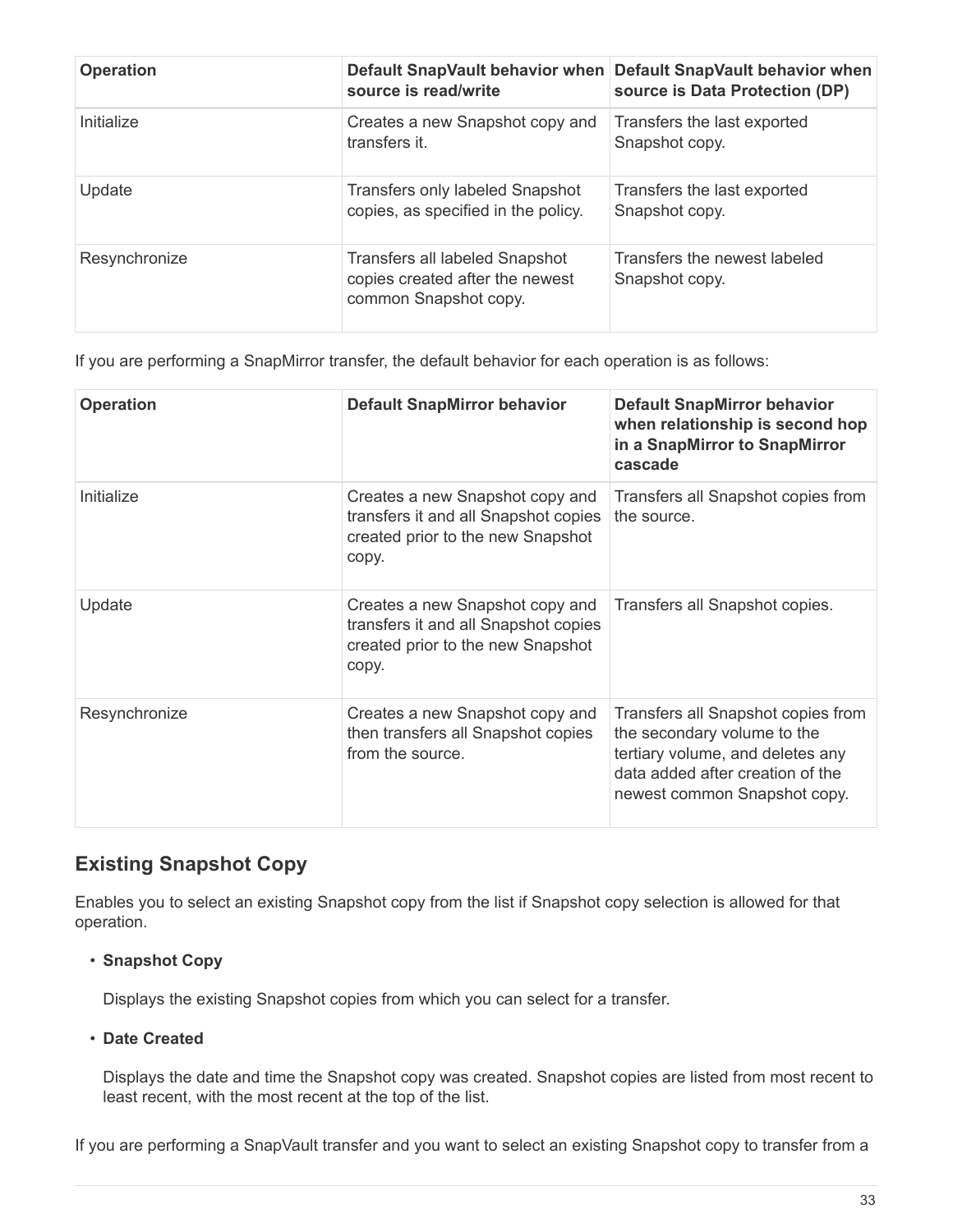source to a destination, the behavior for each operation is as follows:

| <b>Operation</b> | <b>SnapVault behavior when</b><br>specifying a Snapshot copy | <b>SnapVault behavior when</b><br>specifying a Snapshot copy in a<br>cascade       |
|------------------|--------------------------------------------------------------|------------------------------------------------------------------------------------|
| Initialize       | Transfers the specified Snapshot<br>copy.                    | Source Snapshot copy selection is<br>not supported for data protection<br>volumes. |
| Update           | Transfers the specified Snapshot<br>copy.                    | Source Snapshot copy selection is<br>not supported for data protection<br>volumes. |
| Resynchronize    | Transfers the selected Snapshot<br>copy.                     | Source Snapshot copy selection is<br>not supported for data protection<br>volumes. |

If you are performing a SnapMirror transfer and you want to select an existing Snapshot copy to transfer from a source to a destination, the behavior for each operation is as follows:

| <b>Operation</b> | <b>SnapMirror behavior when</b><br>specifying a Snapshot copy                                                                                                                   | <b>SnapMirror behavior when</b><br>specifying a Snapshot copy in a<br>cascade      |
|------------------|---------------------------------------------------------------------------------------------------------------------------------------------------------------------------------|------------------------------------------------------------------------------------|
| Initialize       | Transfers all Snapshot copies on<br>the source, up to the specified<br>Snapshot copy.                                                                                           | Source Snapshot copy selection is<br>not supported for data protection<br>volumes. |
| Update           | Transfers all Snapshot copies on<br>the source, up to the specified<br>Snapshot copy.                                                                                           | Source Snapshot copy selection is<br>not supported for data protection<br>volumes. |
| Resynchronize    | Transfers all Snapshot copies from<br>the source, up to the selected<br>Snapshot copy, and then deletes<br>any data added after creation of the<br>newest common Snapshot copy. | Source Snapshot copy selection is<br>not supported for data protection<br>volumes. |

## **Command buttons**

The command buttons enable you to perform the following tasks:

• **Submit**

Submits your selections and closes the Select Source Snapshot Copy dialog box.

• **Cancel**

Discards your selections and closes the Select Source Snapshot Copy dialog box.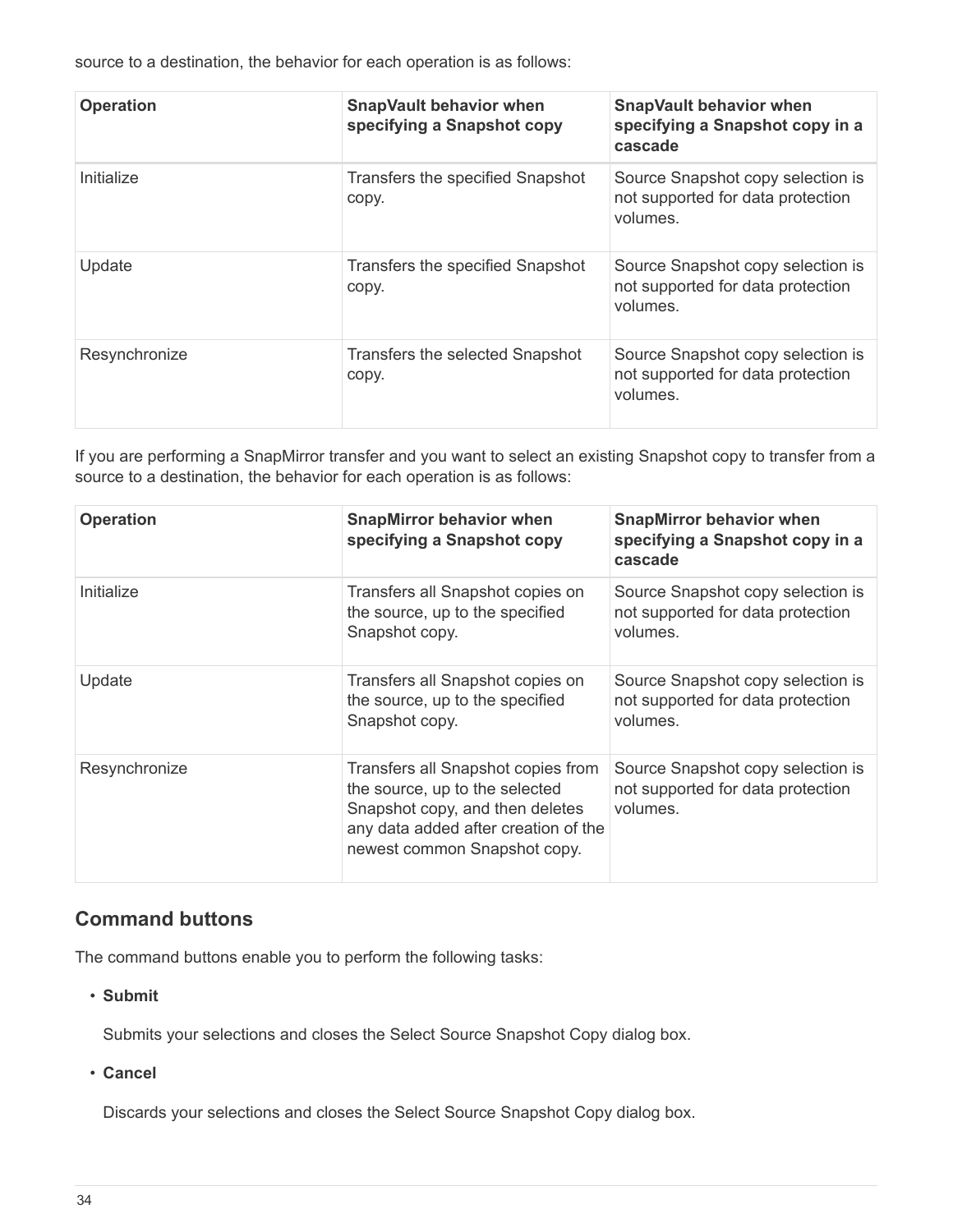# <span id="page-36-0"></span>**Reverse Resync dialog box**

When you have a protection relationship that is broken because the source volume is disabled and the destination is made a read/write volume, reverse resynchronization enables you to reverse the direction of the relationship so that the destination becomes the new source and the source becomes the new destination.

When a disaster disables the source volume in your protection relationship, you can use the destination volume to serve data by converting it to read/write, while you repair or replace the source, update the source, and reestablish the relationship. When you perform a reverse resync operation, data on the source that is newer than the data on the common Snapshot copy is deleted.

## **Before reverse resync**

Displays the source and destination of a relationship before a reverse resync operation.

• **Source Volume**

The name and location of the source volume before a reverse resync operation.

• **Destination Volume**

The name and location of the destination volume before a reverse resync operation.

## **After reverse resync**

Displays what the source and destination of a relationship is after a reserve resync operation.

• **Source Volume**

The name and location of the source volume after a reverse resync operation.

• **Destination Volume**

The name and location of the destination volume after a reverse resync operation.

## **Command buttons**

The command buttons enable you to perform the following actions:

• **Submit**

Begins the reverse resynchronization process.

• **Cancel**

Closes the Reverse Resync dialog box without initiating a reverse resync operation.

# <span id="page-36-1"></span>**Relationship: All Relationships view**

The Relationship: All Relationships view displays information about protection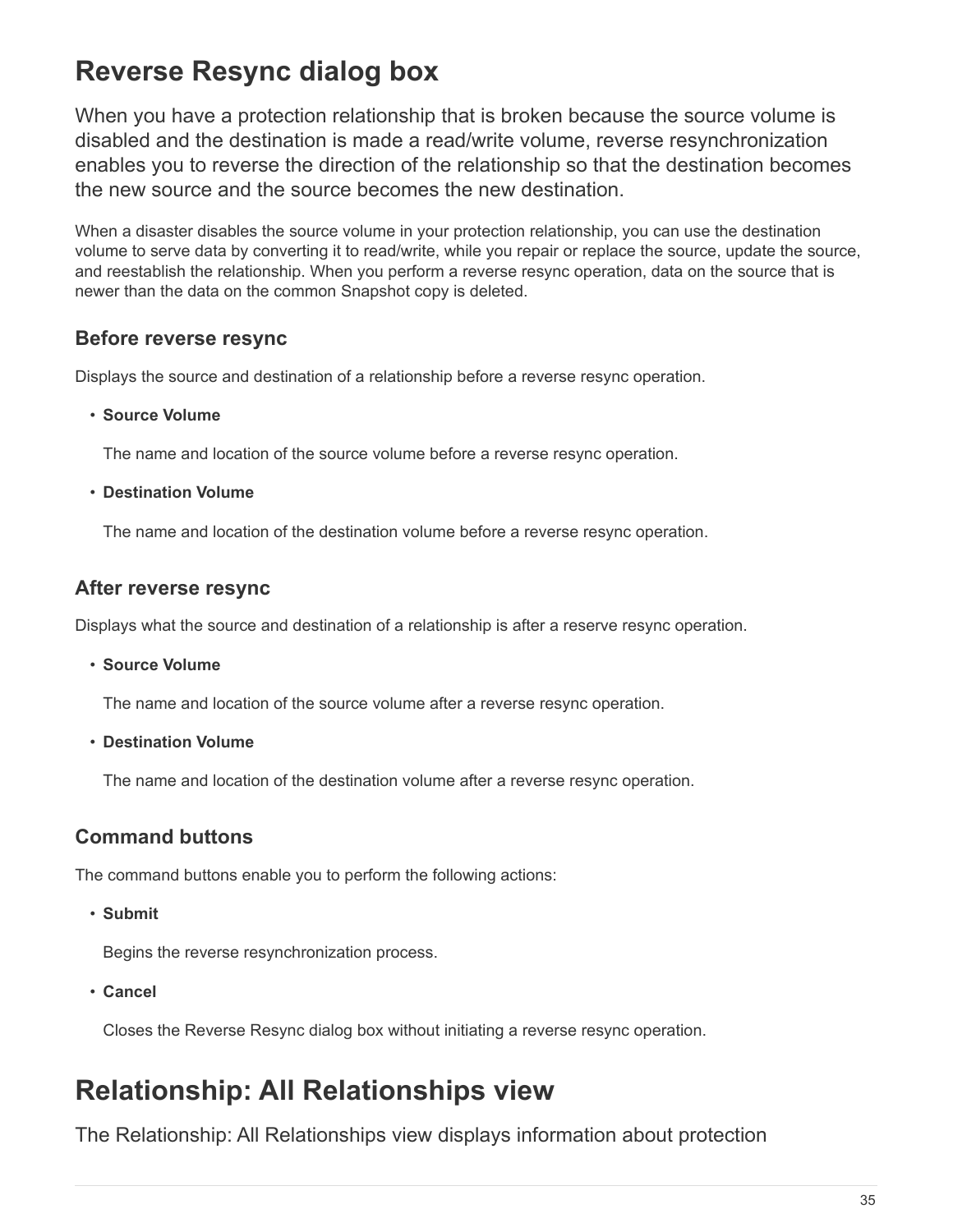## relationships on the storage system.

By default, when you access the Relationships page, the report that is displayed includes the top level protection relationships for both volumes and storage VMs. The controls along the top of the page enable you to select a particular view, perform searches to locate specific objects, create and apply filters to narrow the list of displayed data, add/remove/reorder columns on the page, and export the data on the page to a .csv, .pdf, or .xlsx file. After you have customized the page, you can save the results as a custom view and then schedule a report of this data to be generated and emailed on a regular basis. By default, when you select the **Relationships** menu, the report displayed includes protection relationships for both volumes and storage VMs in your datacenter. You can use the **Filter** option to view only selected storage systems like only volumes or only storage VMs. The same report is displayed in the Storage page and only for the selected storage entity. If you want to view either volume or storage VM relationships, you can access either the **Storage** > **Volumes** > **Relationship: All Relationships** page or access **Protection** > **Relationships** > **Relationship: All Relationships**, and use the **Relationship Object Type** option in the **Filter** to filter out only volumes or storage VMs data.

The Relationships page that lists all the protection relationships has the link **View in System Manager** for the Destination cluster that allows you to view the same objects in ONTAP System Manager.

#### • **Status**

Displays the current status of the protection relationship.

The status can be one of Error  $( \cdot )$ , Warning  $( \cdot )$ , or OK  $( \cdot )$ .

#### • **Source Storage VM**

Displays the name of the source SVM. You can view more details about the source SVM by clicking the SVM name.

When a SVM exists on the cluster but has not yet been added to the Unified Manager inventory, or that the SVM was created after the cluster's last refresh, this field will be empty. You must ensure that the SVM exists, or perform a rediscovery on the cluster to refresh the list of resources.

#### • **Source**

Displays either the source volume or source storage VM being protected based on your selection. You can view more details about the source volume or storage VM by clicking the volume or storage VM name.

If the message Resource-key not discovered is displayed, this might indicate that the volume exists on the cluster but has not yet been added to the Unified Manager inventory, or that the volume was created after the cluster's last refresh. You must ensure that the volume exists, or perform a rediscovery on the cluster to refresh the list of resources.

#### • **Destination Storage VM**

Displays the name of the destination SVM. You can view more details about the destination SVM by clicking the SVM name.

#### • **Destination**

Displays the name of the destination volume or storage VM based on your selection. You can view more details about the destination volume or storage VM by clicking the respective object name.

## • **Relationship Object Type**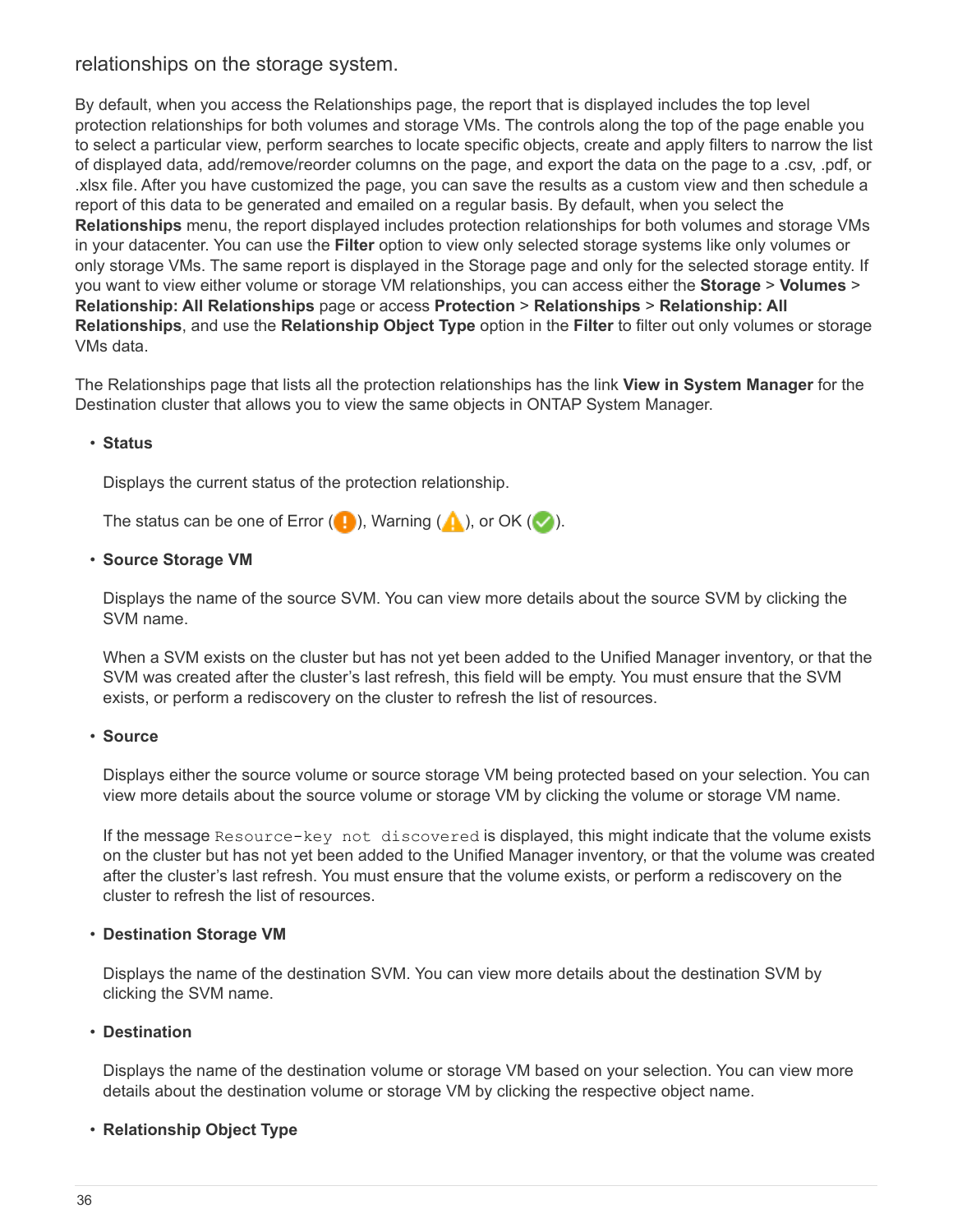Displays the type of object used in the relationship, such as storage VM, volume, and Consistency Group. For objects in a Consistency Relationship, the relationship source and destinations display the Consistency Group, and clicking them takes you to the LUNs page to view the relationship.

## • **Policy**

Displays the name of the protection policy for SnapMirror relationship. You can click the policy name to view details associated with that policy, including the following information:

◦ Transfer Priority

Specifies the priority at which a transfer runs for asynchronous operations. The transfer priority is Normal or Low. Normal priority transfers are scheduled before low priority transfers. The default is Normal.

◦ Ignore Access Time

Applies only to SnapVault relationships. This specifies whether incremental transfers ignore files which have only their access time changed. The values are either True or False. The default is False.

◦ When Relationship is Out of Sync

Specifies the action ONTAP performs when a synchronous relationship is not able to be synchronized. StrictSync relationships will restrict access to the primary volume if there is a failure to synchronize with the secondary volume. Sync relationships do not restrict access to the primary if there is a failure to synchronize with the secondary.

◦ Tries Limit

Specifies the maximum number of times to attempt each manual or scheduled transfer for a SnapMirror relationship. The default is 8.

◦ Comments

Provides a text field for comments for specific to the selected policy.

◦ SnapMirror Label

Specifies the SnapMirror label for the first schedule associated with the Snapshot copy policy. The SnapMirror label is used by the SnapVault subsystem when you back up Snapshot copies to a SnapVault destination.

◦ Retention Setting

Specifies how long backups are kept, based on the time or the number of backups.

◦ Actual Snapshot Copies

Specifies the number of Snapshot copies on this volume that match the specified label.

◦ Preserve Snapshot Copies

Specifies the number of SnapVault Snapshot copies that are not deleted automatically even if the maximum limit for the policy is reached. The values are either True or False. The default is False.

◦ Retention Warning Threshold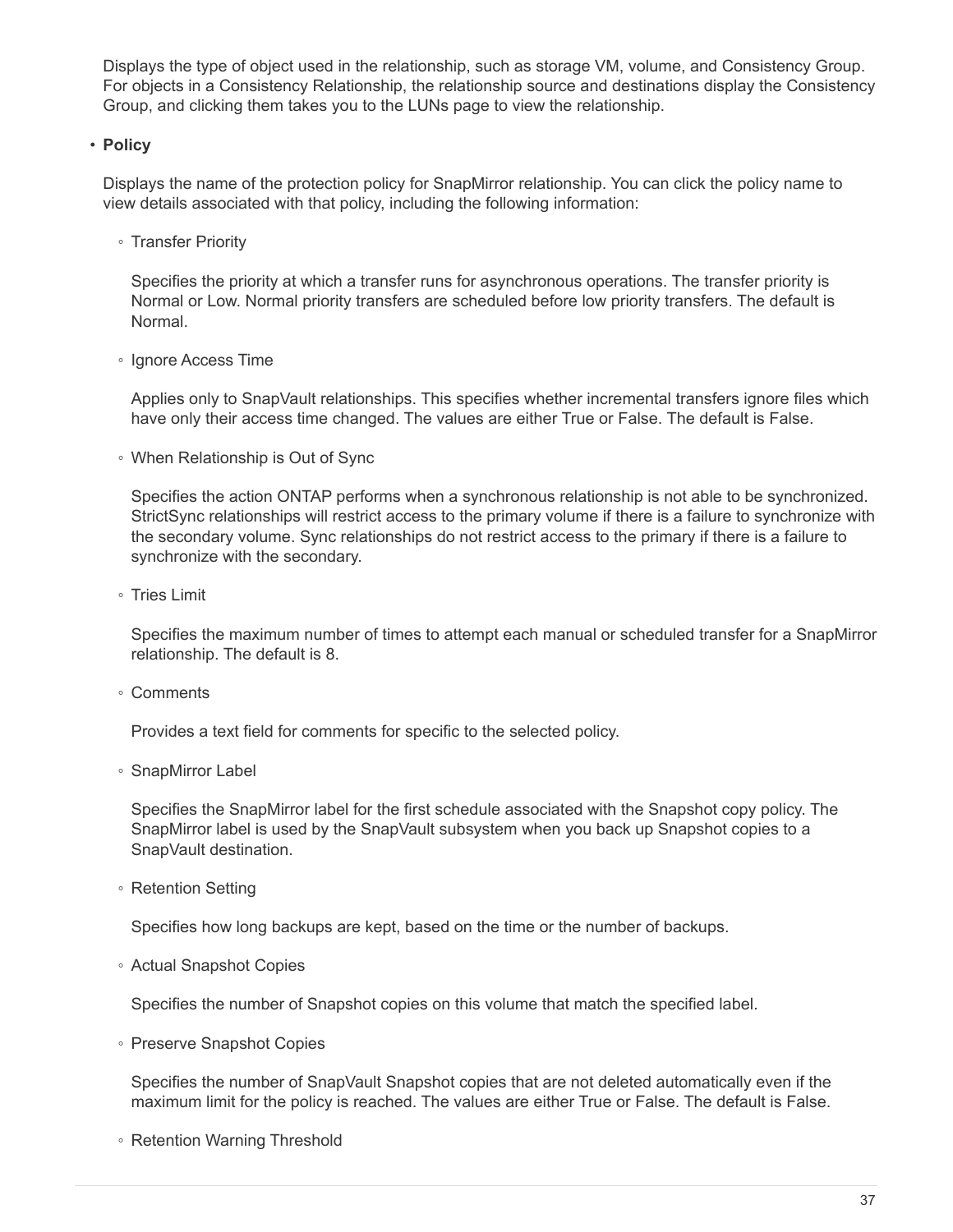Specifies the Snapshot copy limit at which a warning is sent to indicate that the maximum retention limit is nearly reached.

### • **Lag Duration**

Displays the amount of time that the data on the mirror lags behind the source.

The lag duration should be close to, or equal to, 0 seconds for StrictSync relationships.

#### • **Lag Status**

Displays the lag status for managed relationships, and for unmanaged relationships that have a schedule associated with that relationship. Lag status can be:

◦ Error

The lag duration is greater than or equal to the lag error threshold.

◦ Warning

The lag duration is greater than or equal to the lag warning threshold.

◦ OK

The lag duration is within normal limits.

◦ Not Applicable

The lag status is not applicable for synchronous relationships because a schedule cannot be configured.

#### • **Last Successful Update**

Displays the time of the last successful SnapMirror or SnapVault operation.

The last successful update is not applicable for synchronous relationships.

#### • **Constituent Relationships**

Displays whether there are any volumes in the selected object.

#### • **Relationship Type**

Displays the relationship type used to replicate a volume. Relationship types include:

- Asynchronous Mirror
- Asynchronous Vault
- Asynchronous MirrorVault
- StrictSync
- Sync
- **Transfer Status**

Displays the transfer status for the protection relationship. The transfer status can be one of the following: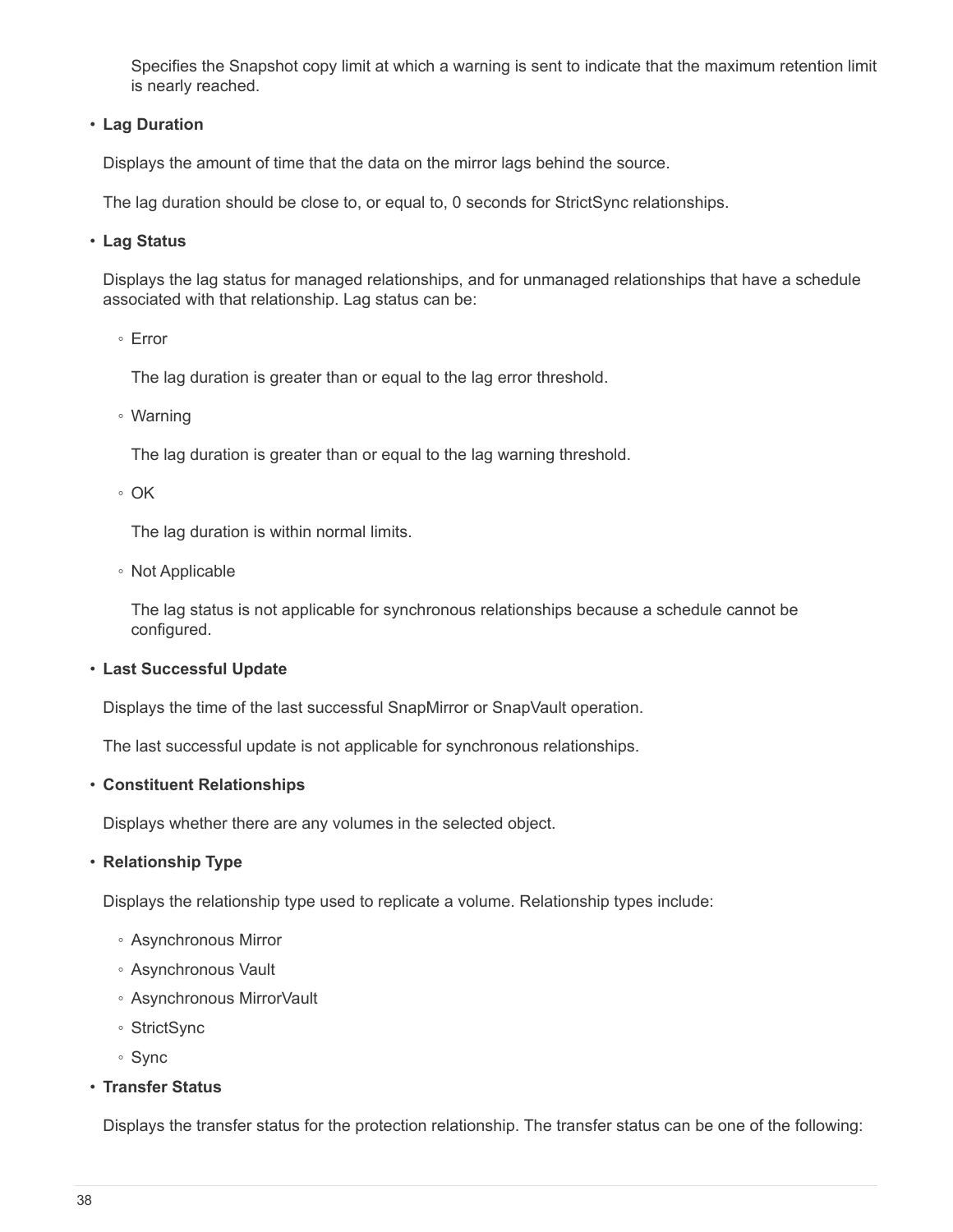◦ Aborting

SnapMirror transfers are enabled; however, a transfer abort operation that might include removal of the checkpoint is in progress.

◦ Checking

The destination volume is undergoing a diagnostic check and no transfer is in progress.

◦ Finalizing

SnapMirror transfers are enabled. The volume is currently in the post-transfer phase for incremental SnapVault transfers.

◦ Idle

Transfers are enabled and no transfer is in progress.

◦ In-Sync

The data in the two volumes in the synchronous relationship are synchronized.

◦ Out-of-Sync

The data in the destination volume is not synchronized with the source volume.

◦ Preparing

SnapMirror transfers are enabled. The volume is currently in the pre-transfer phase for incremental SnapVault transfers.

◦ Queued

SnapMirror transfers are enabled. No transfers are in progress.

◦ Quiesced

SnapMirror transfers are disabled. No transfer is in progress.

◦ Quiescing

A SnapMirror transfer is in progress. Additional transfers are disabled.

◦ Transferring

SnapMirror transfers are enabled and a transfer is in progress.

◦ Transitioning

The asynchronous transfer of data from the source to the destination volume is complete, and the transition to synchronous operation has started.

◦ Waiting

A SnapMirror transfer has been initiated, but some associated tasks are waiting to be queued.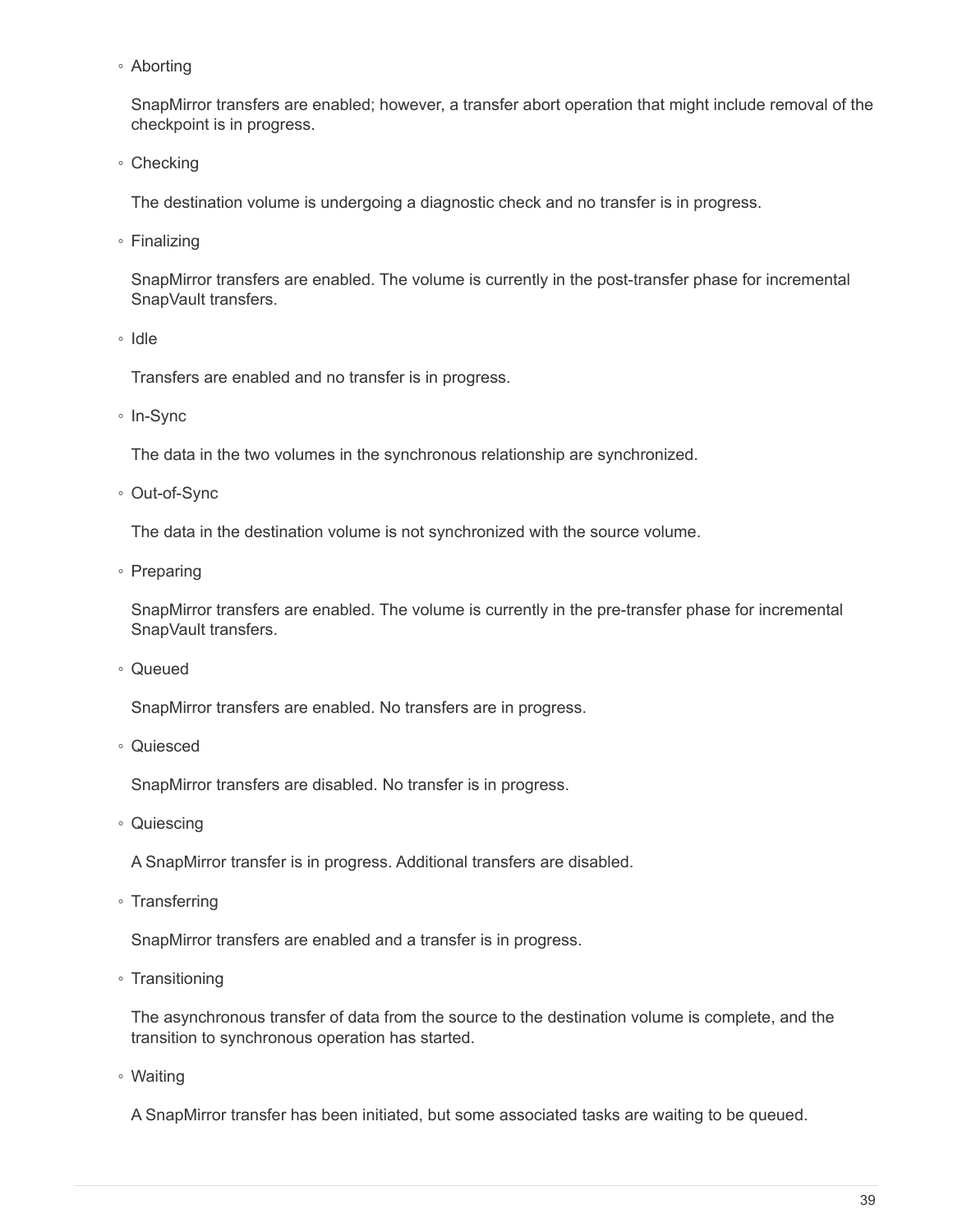#### • **Last Transfer Duration**

Displays the time taken for the last data transfer to complete.

The transfer duration is not applicable for StrictSync relationships because the transfer should be simultaneous.

#### • **Last Transfer Size**

Displays the size, in bytes, of the last data transfer.

The transfer size is not applicable for StrictSync relationships.

#### • **State**

Displays the state of the SnapMirror or SnapVault relationship. The state can be Uninitialized, SnapMirrored, or Broken-Off. If a source volume is selected, the relationship state is not applicable and is not displayed.

## • **Relationship Health**

Displays the relationship heath of the cluster.

#### • **Unhealthy Reason**

The reason the relationship is in an unhealthy state.

#### • **Transfer Priority**

Displays the priority at which a transfer runs. The transfer priority is Normal or Low. Normal priority transfers are scheduled before low priority transfers.

The transfer priority is not applicable for synchronous relationships because all transfers are treated with the same priority.

## • **Schedule**

Displays the name of the protection schedule assigned to the relationship.

The schedule is not applicable for synchronous relationships.

## • **Version Flexible Replication**

Displays either Yes, Yes with backup option, or None.

## • **Source Cluster**

Displays the FQDN, short name, or IP address of the source cluster for the SnapMirror relationship.

## • **Source Cluster FQDN**

Displays the name of the source cluster for the SnapMirror relationship.

#### • **Source Node**

Displays the name of the source node name link for the SnapMirror relationship of a volume and displays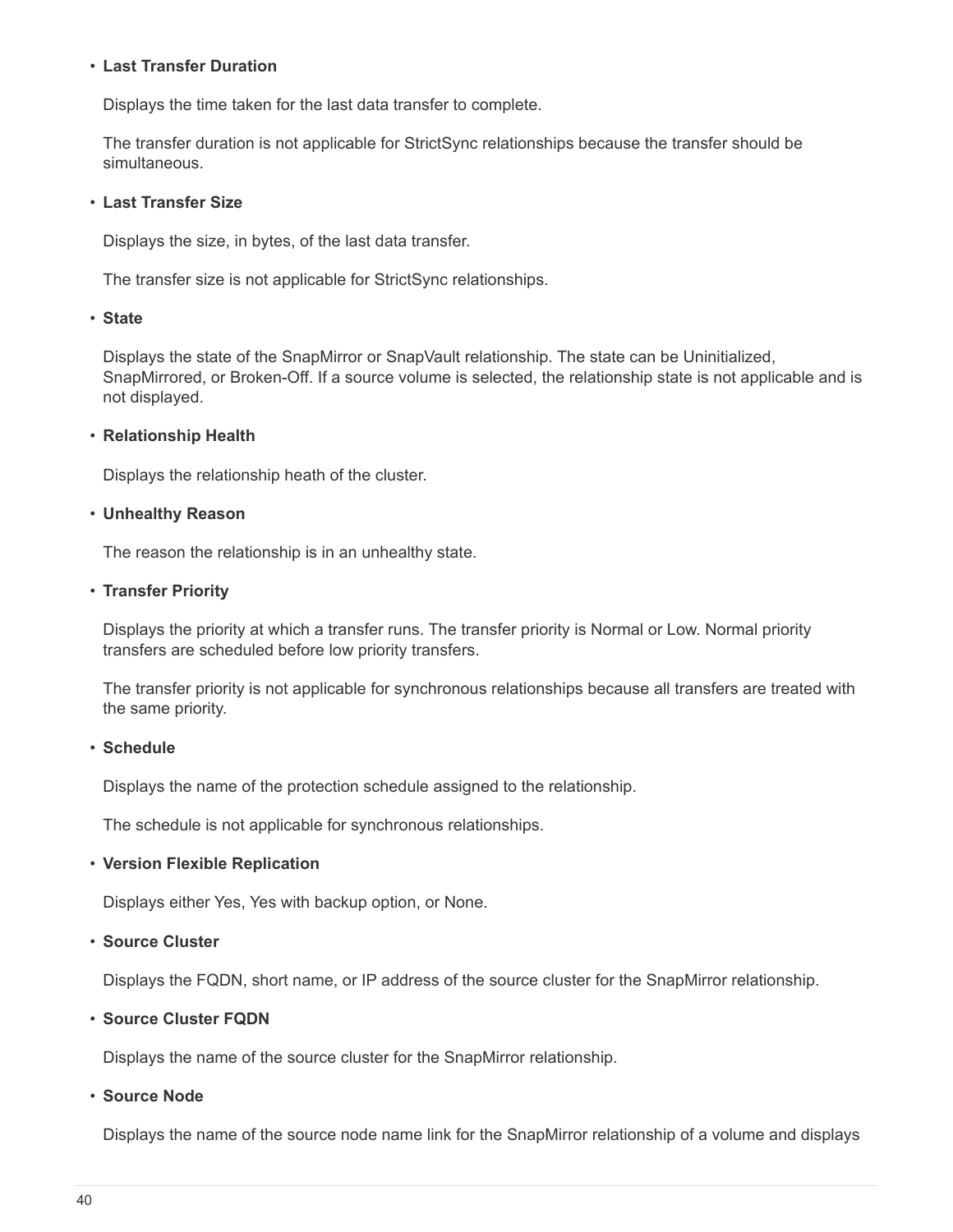the SnapMirror relationship node count link when the object is a Storage VM or Consistency Group.

In the custom view, when you click the node name link, you can view and extend protection for storage objects on which the volumes of those Consistency Groups that belong to SM-BC relationship.

When you click the node count link, it takes you to the node page with respective nodes associated with that relationship. When the node count is 0, there is no value displayed as there are no nodes associated with the relationship.

## • **Destination Node**

Displays the name of the destination node name link for the SnapMirror relationship of a volume and displays the SnapMirror relationship node count link when the object is a Storage VM or Consistency Group.

When you click the node count link, it takes you to the node page with respective nodes associated with that relationship. When the node count is 0, there is no value displayed as there are no nodes associated with the relationship.

## • **Destination Cluster**

Displays the name of the destination cluster for the SnapMirror relationship.

## • **Destination Cluster FQDN**

Displays the FQDN, short name, or IP address of the destination cluster for the SnapMirror relationship.

## • **Protected By**

Displays the different relationships. In this column, you can view volume and consistency group relationships for clusters and storage virtual machines order, including:

- SnapMirror
- Storage VM DR
- SnapMirror, Storage VM DR
- Consistency Group
- SnapMirror, Consistency Group.

# <span id="page-42-0"></span>**Relationship: Last 1 month Transfer Status view**

The Relationship: Last 1 month Transfer Status view enables you to analyze the transfer trends over a period of time for volumes and Storage VMs in asynchronous relationships. This page also displays whether the transfer was a success or a failure.

The controls along the top of the page enable you to perform searches to locate specific objects, create, and apply filters to narrow the list of displayed data, add/remove/reorder columns on the page, and export the data on the page to a .csv, .pdf, or .xlsx file. After you have customized the page, you can save the results as a custom view and then schedule a report of this data to be generated and emailed on a regular basis. You can use the **Filter** option to view only selected storage systems like only volumes or only Storage VMs. The same report is displayed in the Storage page and only for the selected storage entity. For example, if you want to view volume relationships you can access either the Relationship: Last 1 Month Transfer Status report for the Storage VMs either from the **Storage** > **Storage VMs** > **Relationship: Last 1 Month Transfer Status** menu or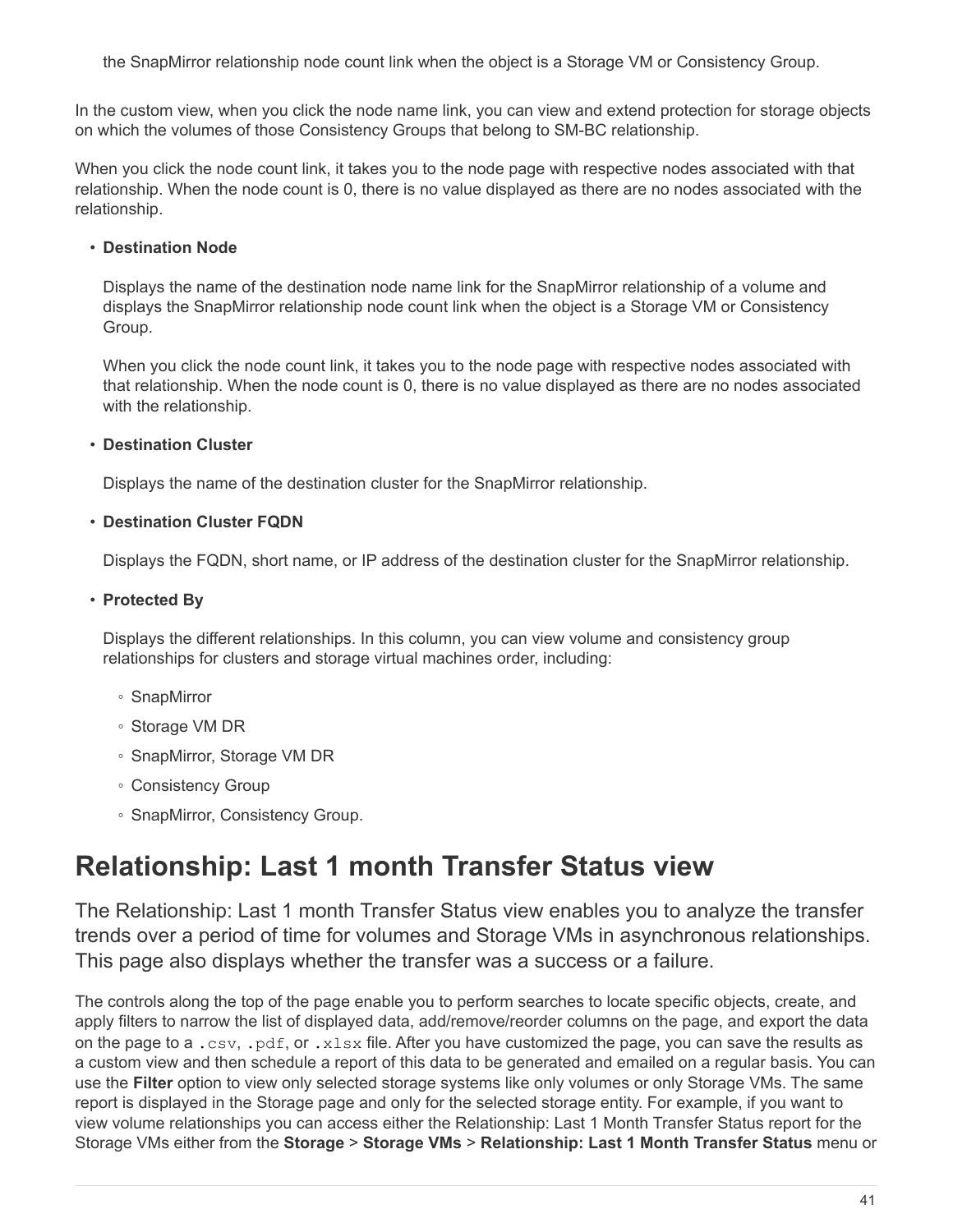from **Protection** > **Relationships** > **Relationship: Last 1 Month Transfer Status** menu, and use the **Filter** to only view data for volumes.

#### • **Source Volume**

Displays the source volume name.

• **Destination Volume**

Displays the destination volume name.

• **Operation Type**

Displays the type of volume transfer.

## • **Operation Result**

Displays whether volume transfer was successful.

## • **Transfer Start Time**

Displays the volume transfer start time.

#### • **Transfer End Time**

Displays the volume transfer end time.

#### • **Transfer Duration**

Displays the time taken (in hours) to complete the volume transfer.

• **Transfer Size**

Displays the size (in MB) of the transferred volume.

• **Source SVM**

Displays the storage virtual machine (SVM) name.

• **Source Cluster**

Displays the source cluster name.

• **Destination SVM**

Displays the destination SVM name.

• **Destination Cluster**

Displays the destination cluster name.

# <span id="page-43-0"></span>**Relationship: Last 1 month Transfer Rate view**

The Relationship: Last 1 month Transfer Rate view enables you to analyze the amount of data volume that is transferred on a day-to-day basis for volumes in asynchronous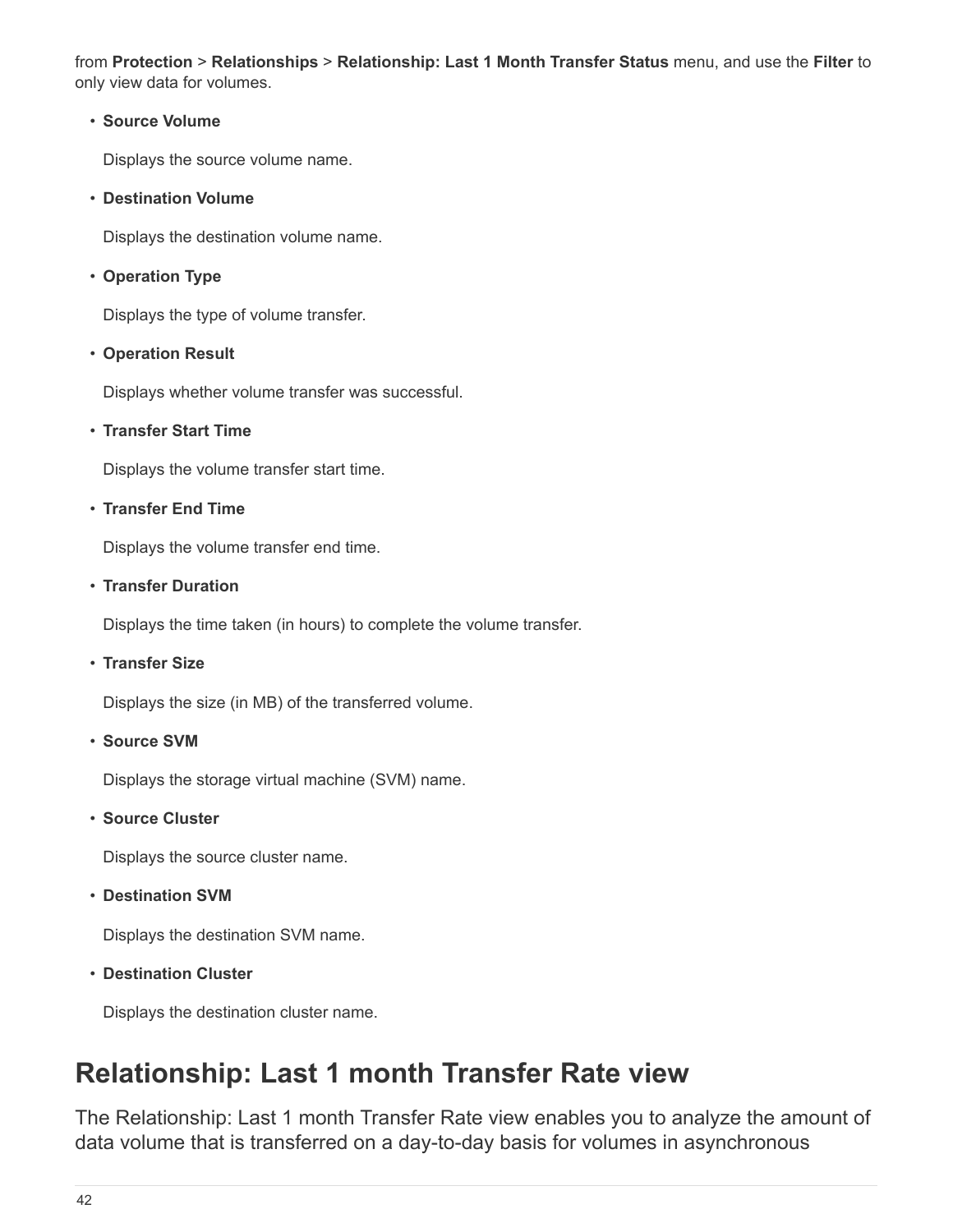relationships. This page also provides details about daily transfers and the time required to complete the transfer operation for volumes and Storage VMs.

The controls along the top of the page enable you to perform searches to locate specific objects, create and apply filters to narrow the list of displayed data, add/remove/reorder columns on the page, and export the data on the page to a .csv, .pdf, or .xlsx file. After you have customized the page, you can save the results as a custom view and then schedule a report of this data to be generated and emailed on a regular basis. For example, if you want to view volume relationships, you can access either the **Storage** > **Volumes** > **Relationship: Last 1 Month Transfer Rate** menu or access **Protection** > **Relationships** > **Relationships:Last 1 Month Transfer Rate** menu, and use the **Filter** to only view data for volumes.

## • **Total Transfer Size**

Displays the total size of the volume transfer in gigabytes.

## • **Day**

Displays the day on which the volume transfer was initiated.

#### • **End Time**

Displays the volume transfer end time with date.